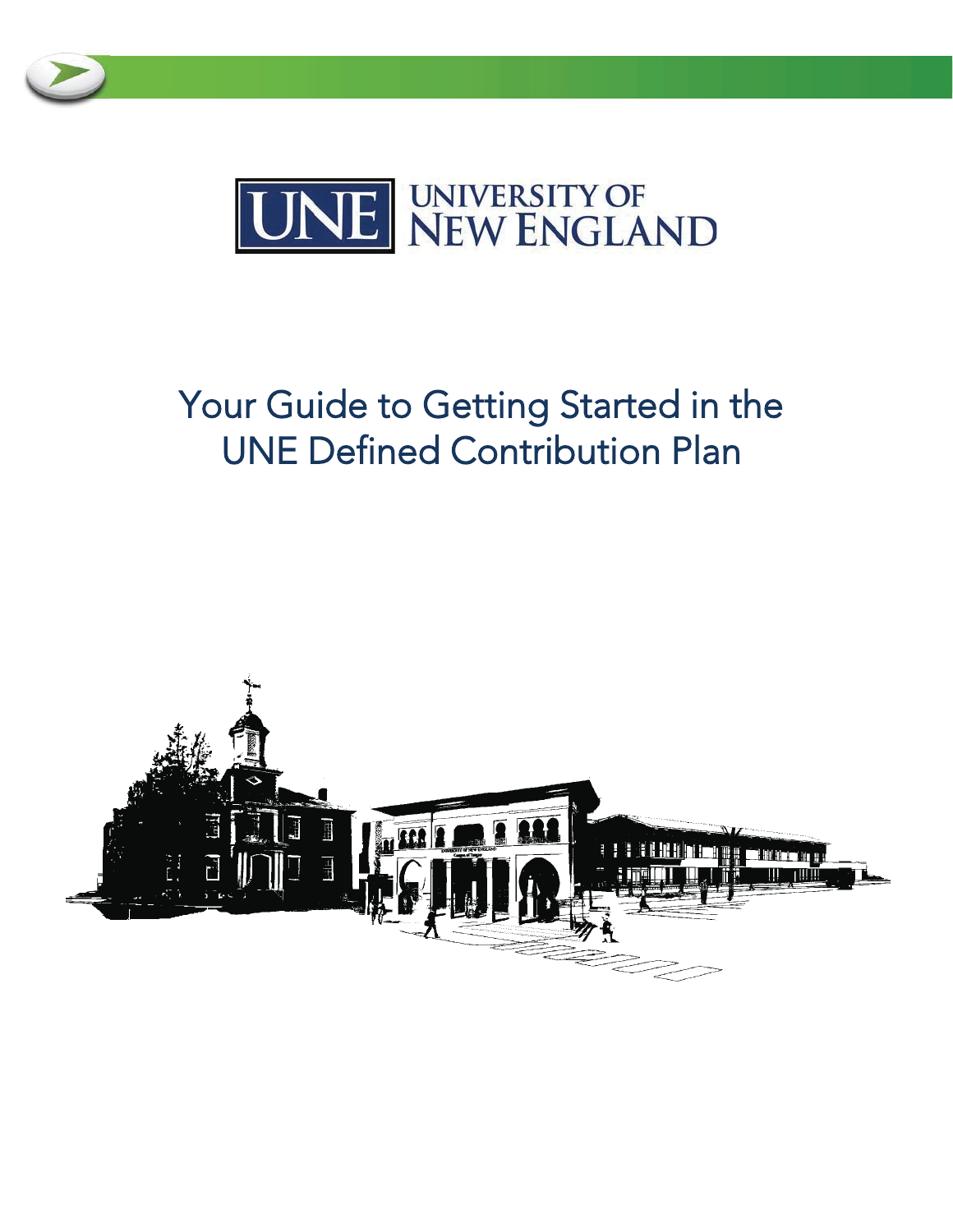## Invest some of what you earn today for what you plan to accomplish tomorrow.

Dear Employee:

UNE offers a generous matching contribution, outstanding convenience, and a variety of investment options. Take a look and see what a difference enrolling in the plan could make in achieving your goals.

## **Benefit from:**

Matching contributions. UNE helps your contributions grow through a generous Employer match of up to 8% annually - it's like getting "free" money. That's why it makes good financial sense to contribute at least this amount of your salary to the plan. Take advantage of this great benefit today!

Retirement planning tools. You have access to online tools designed to help you manage your assets as you plan for retirement.

**Convenience.** Your contributions are automatically deducted reqularly from your paycheck.

Tax savings now. Your pretax contributions are deducted from your pay before income taxes are taken out. This means that you can actually lower the amount of current income taxes you pay each period. It could mean more money in your take-home pay versus saving money in a taxable account.

Tax-deferred savings opportunities. You pay no taxes on any earnings until you withdraw them from your account, enabling you to keep more of your money working for you now.

Investment options. You have the flexibility to select from investment options that range from more conservative to more aggressive, making it easy for you to develop a well-diversified investment portfolio.

Automatic annual increases. Save a little more each year, the easy way — the Annual Increase Program automatically increases your contribution each year on the date that you choose.

**Online beneficiary.** With Fidelity's Online Beneficiaries Service, you can designate your beneficiaries, receive instant online confirmation, and check your beneficiary information virtually any time.

Catch-up contributions. If you make the maximum contribution to your plan account, and you are 50 years of age or older during the calendar year, you can make an additional "catch-up" contribution of \$6,000 in 2019.

To learn more about what your plan offers, see "Frequently asked questions about your plan" later in this guide.



Enroll in your plan and invest in yourself today.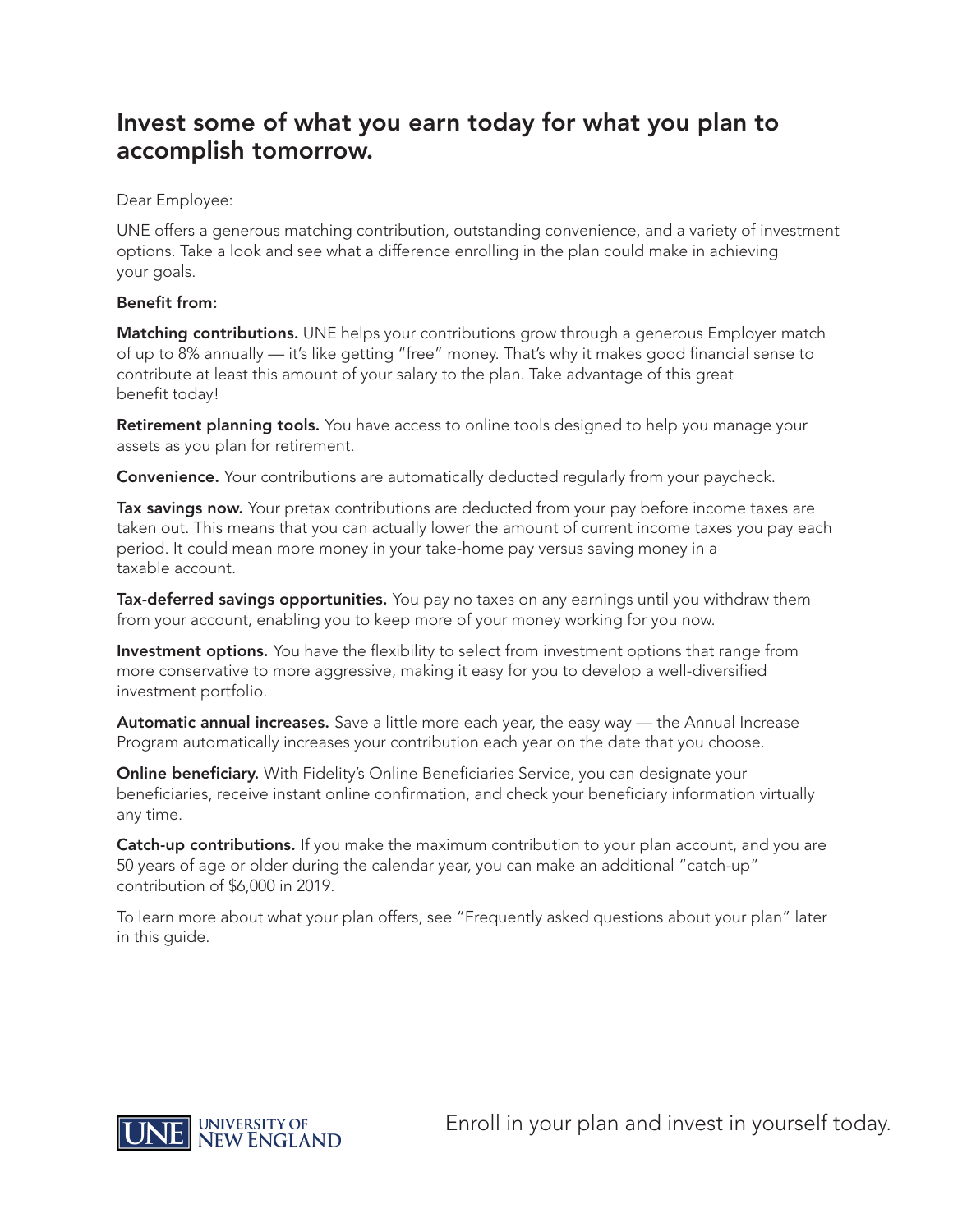# Frequently asked questions about your plan.

Here are answers to questions you may have about the key features, benefits, and rules of your plan.

## **When can I enroll in the Plan?**

There is no waiting period. You can enroll in the Plan at any time.

## **How do I enroll in the Plan?**

Enroll online at any time, click on the "Enroll-Sign up Now" box in the center of the home page and the system will guide you through the enrollment process. You can also enroll by contacting the Fidelity Retirement Benefits Line at 1-800-343-0860.

## **What is the Roth contribution option?**

A Roth contribution to your retirement savings plan allows you to make after-tax contributions and take any associated earnings completely tax free at retirement - as long as the distribution is a qualified one. A qualified distribution, in this case, is one that is taken at least five tax years after your first Roth 403(b) contribution and after you have attained age 59½, or become disabled or die. Through automatic payroll deduction, you can contribute between 1% and 100% of your eligible pay as designated Roth contributions, up to the annual IRS dollar limits.

Find more information online within the "Library" section of NetBenefits®.

## **How much can I contribute?**

Through automatic payroll deduction, you may contribute up to 100% of your eligible pay on a pretax or after-tax Roth basis. In addition, you can automatically increase your retirement savings plan contributions each year through the Annual Increase Program. Employees determined to be highly compensated may have additional limitations. Sign up online by accessing the "Contribution Amount" section

on NetBenefits®, or by calling the Fidelity Retirement Benefits Line at 1-800-343-0860.

## **What is the IRS contribution limit?**

The IRS contribution limit for 2019 is \$19,000.

## **When is my enrollment effective?**

Your enrollment becomes effective once you elect a deferral percentage, which initiates deduction of your contributions from your pay. These salary deductions will generally begin with the first payroll of the month following your eligibility or enrollment in the Plan. However, the payroll deduction effective date may be determined depending upon when you elect your deferral amount with Fidelity.

## **Does the Employer contribute to my account?**

UNE helps your retirement savings grow by matching up to 8% of your pretax contributions to the plan. PLEASE NOTE: The UNE match ONLY applies to the pretax contributions and not your Roth contributions.

You are eligible for the matching contribution after completing 12 consecutive months of service in higher education.

## **How do I designate my beneficiary?**

If you have not already selected your beneficiaries, or if you have experienced a lifechanging event such as a marriage, divorce, birth of a child, or a death in the family, it's time to consider your beneficiary designations. Fidelity's Online Beneficiaries Service, offers a straightforward, convenient process that takes just minutes. To make your elections, click on the "Profile" link, then select "Beneficiaries" and follow the online instructions.

 $\blacktriangleright$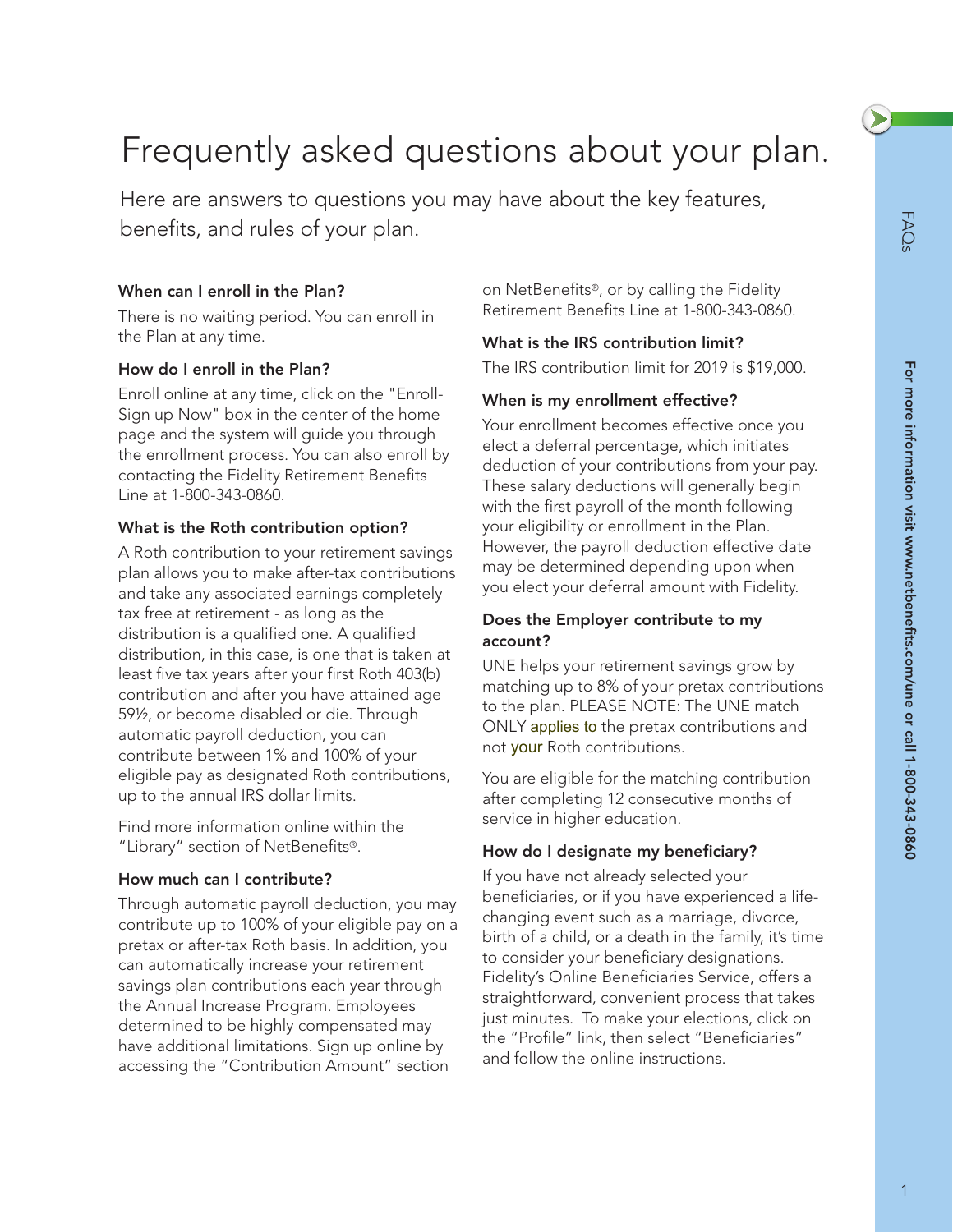## **What are my investment options?**

To help you meet your investment goals, the Plan offers you a range of options. You can select a mix of investment options that best suits your goals, time horizon, and risk tolerance. The many investment options available through the Plan include conservative, moderately conservative, and aggressive funds. A complete description of the Plan's investment options and their performance, as well as planning tools to help you choose an appropriate mix, are available online.

## **What if I don't make an investment election?**

We encourage you to take an active role in the UNE Retirement Plan and choose investment options that best suit your goals, time horizon, and risk tolerance. If you do not select specific investment options in the Plan, your contributions will be invested in the Fidelity Freedom® Fund with the target retirement date closest to the year you might retire, based on your current age and assuming a retirement age of 65, at the direction of UNE.

If no date of birth or an invalid date of birth is on file at Fidelity your contributions may be invested in the Fidelity Freedom® Income Fund. More information about the Fidelity Freedom® Fund options can be found online.

Target Date Funds are an asset mix of stocks, bonds and other investments that automatically becomes more conservative as the fund approaches its target retirement date and beyond. Principal invested is not guaranteed.

## **How much should I save for retirement?**

Fidelity's online planning tools are designed to help you manage your assets as you plan for retirement.

## **What "catch-up" contribution can I make?**

If you have reached age 50 or will reach 50 during the calendar year January 1 – December 31 and are making the maximum plan or IRS pretax contribution, you may make an additional "catch-up" contribution each pay period. The maximum annual catch-up contribution is \$6,000. Going forward, catch-up contribution limits will be subject to cost of living adjustments (COLAs) in \$500 increments.

## **When am I vested?**

You are immediately 100% vested in your own contributions to the UNE Retirement Plan, as well as in any of the organization's matching contributions and any earnings on them.

## **Can I take a loan from my account?**

Although your plan account is intended for the future, you may borrow from your account for any reason.

Learn more about and/or request a loan online, or by calling the Fidelity Retirement Benefits Line at 1-800-343-0860.

## **Can I make withdrawals?**

Withdrawals from the Plan are generally permitted when you terminate your employment, retire, reach age 59½, become permanently disabled, have severe financial hardship, as defined by your plan.

Learn more about and/or request a withdrawal online, or by calling the Fidelity Retirement Benefits Line at 1-800-343-0860.

## **Can I move money from another retirement plan into my account in the UNE Retirement Plan?**

You are permitted to roll over eligible pretax contributions from another 401(k) plan, 401(a) plan, 403(b) plan or a governmental 457(b) retirement plan account or eligible pretax contributions from contributions from conduit individual retirement accounts (IRAs). A conduit IRA is one that contains only money rolled over from an employer-sponsored retirement plan that has not been mixed with regular IRA contributions.

Additional information can be obtained online, or by calling the Fidelity Retirement Benefits Line at 1-800-343-0860.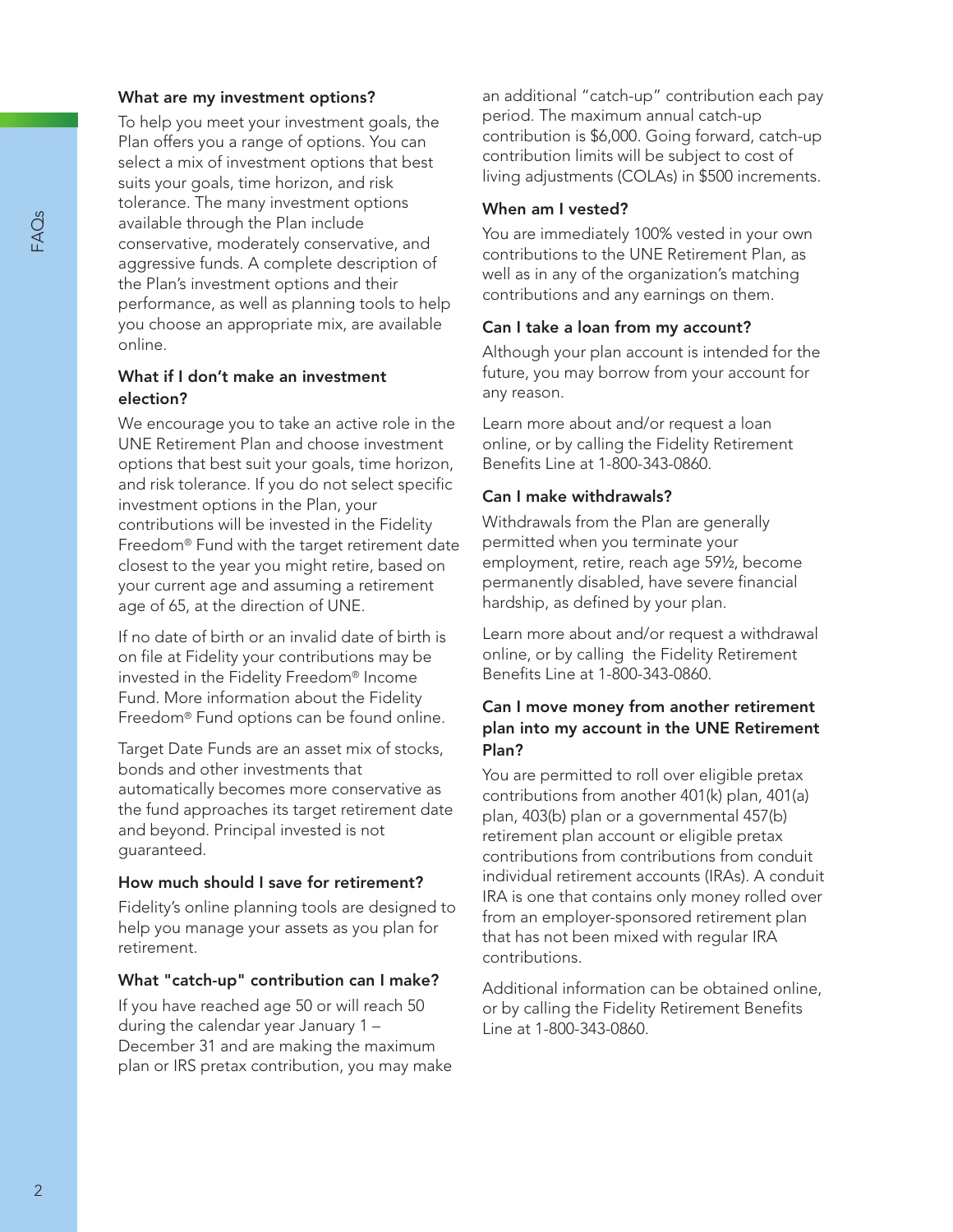**Be sure to consider all your available options and the applicable fees and features of each before moving your retirement assets.**

FAQs

 $\left( \sum_{i=1}^{n} a_i \right)$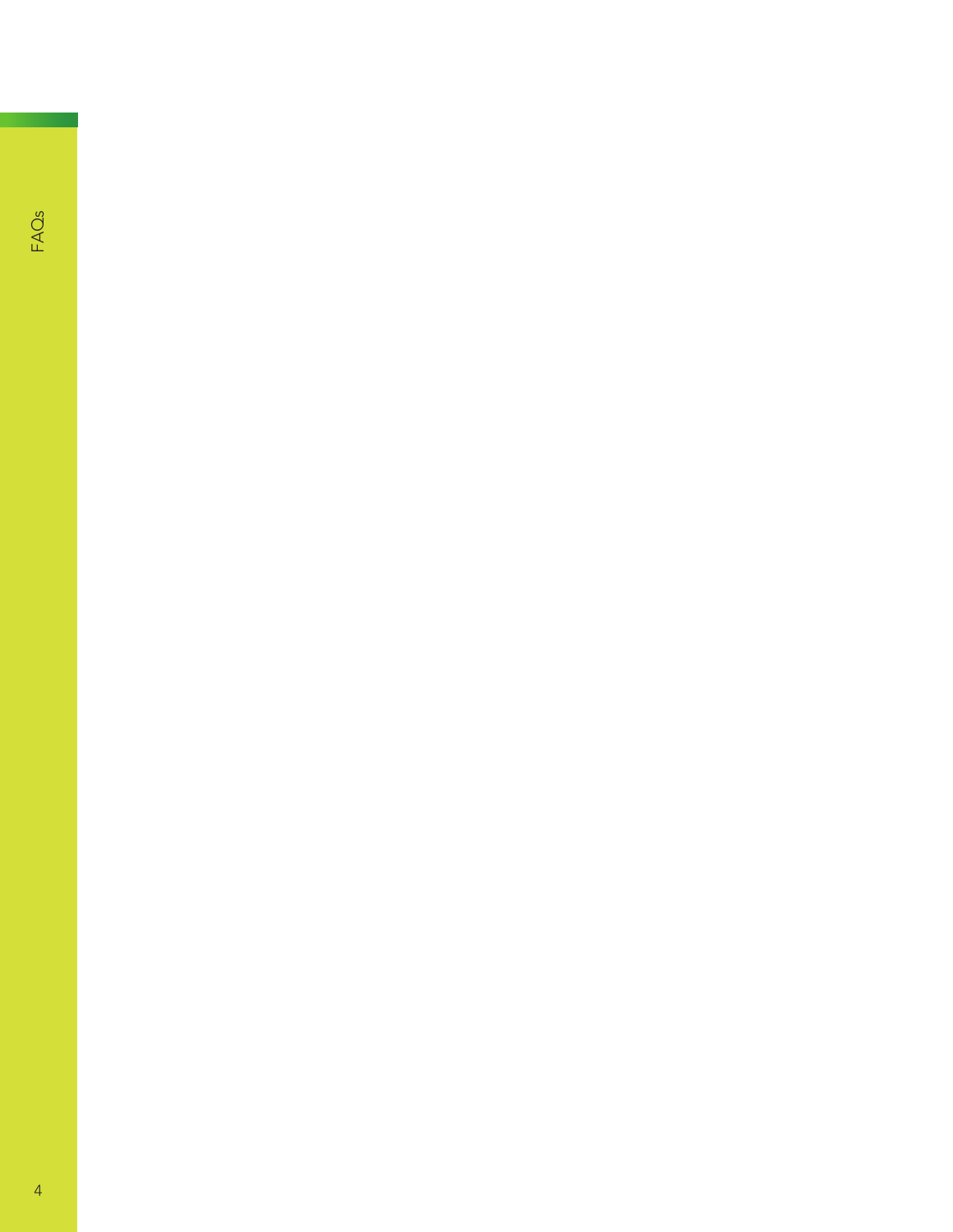▶

**For more information visit www.netbenefits.com/une or call 1-800-343-0860**

For more information visit www.netbenefits.com/une or call 1-800-343-0860

# Investment Options

Here is a list of investment options for the UNE Retirement Plan. For up-todate performance information and other fund specifics, go to www.netbenefits.com/une.

## **Target Date Funds**

Placement of investment options within each risk spectrum is only in relation to the investment options within that specific spectrum. Placement does not reflect risk relative to the investment options shown in the other risk spectrums.



Target date investments are generally designed for investors expecting to retire around the year indicated in each investment's name. The investments are managed to gradually become more conservative over time. The investment risks of each target date investment change over time as its asset allocation changes. They are subject to the volatility of the financial markets, including equity and fixed income investments in the U.S. and abroad and may be subject to risks associated with investing in high yield, small cap and foreign securities. Principal invested is not guaranteed at any time, including at or after their target dates.

**Your Birth Date\* Fund Name Target Retirement Years** Before 1938 **Fidelity Freedom<sup>®</sup> Income Fund** Retired before 2003 January 1, 1938 - December 31, 1942 Fidelity Freedom*®* 2005 Fund Target Years 2003 - 2007 January 1, 1943 - December 31, 1947 Fidelity Freedom*®* 2010 Fund Target Years 2008 - 2012 January 1, 1948 - December 31, 1952 Fidelity Freedom*®* 2015 Fund Target Years 2013 - 2017 January 1, 1953 - December 31, 1957 Fidelity Freedom*®* 2020 Fund Target Years 2018 - 2022 January 1, 1958 - December 31, 1962 Fidelity Freedom<sup>®</sup> 2025 Fund Target Years 2023 - 2027 January 1, 1963 - December 31, 1967 Fidelity Freedom*®* 2030 Fund Target Years 2028 - 2032 January 1, 1968 - December 31, 1972 Fidelity Freedom<sup>®</sup> 2035 Fund Target Years 2033 - 2037 January 1, 1973 - December 31, 1977 Fidelity Freedom<sup>®</sup> 2040 Fund Target Years 2038 - 2042 January 1, 1978 - December 31, 1982 Fidelity Freedom<sup>®</sup> 2045 Fund Target Years 2043 - 2047 January 1, 1983 - December 31, 1987 Fidelity Freedom<sup>®</sup> 2050 Fund Target Years 2048 - 2052 January 1, 1988 - December 31, 1992 Fidelity Freedom<sup>®</sup> 2055 Fund Target Years 2053 - 2057 January 1, 1993 and later\* Fidelity Freedom*®* 2060 Fund Target Years 2058 and beyond \*Dates selected by Plan Sponsor

The chart below lists the assigned fund the UNE Retirement Plan believes will best fit your diversification needs should you not select an investment option.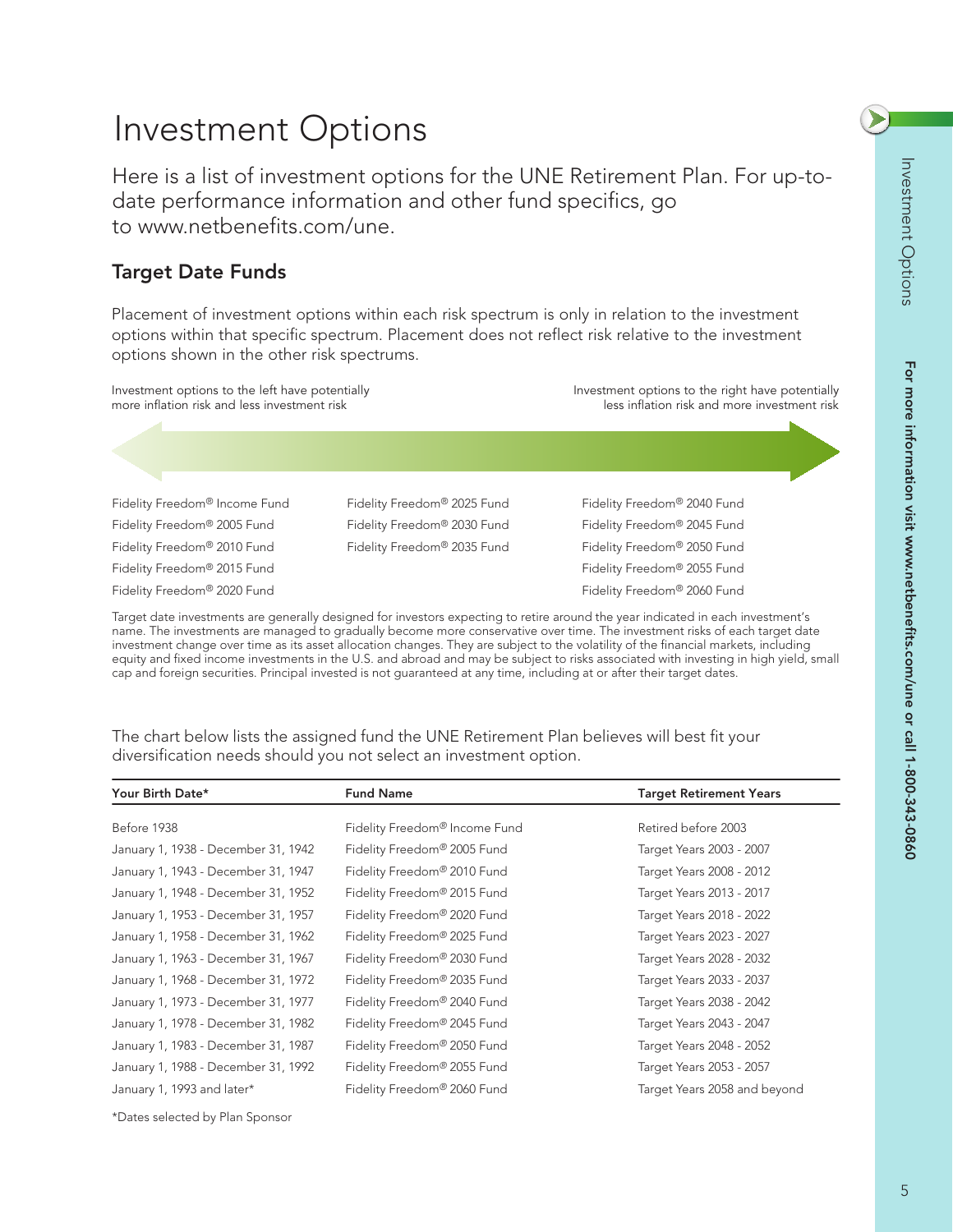## **Core Investment Options**

nvestment options to the left have potentially<br>more inflation risk and less investment risk

#### CONSERVATIVE AGGRESSIVE

**SHORT-TERM INVESTMENT BOND STOCKS**

**Money Market Stable Value Bond Domestic Equities International/ Specialty Government**  Fidelity® **Government** Money Market Fund Lincoln Stable Value Account **Diversified** Calvert Bond Fund Class I Loomis Sayles Strategic Income Fund Class Y Vanguard Total Bond Market Index Fund Admiral Shares **Inflation-Protected** Vanguard Inflation-Protected Securities Fund Admiral Shares **High Yield** BlackRock High Yield Bond Portfolio Class K **Large Value** Vanguard Windsor<sup>™</sup> II Fund Admiral™ Shares **Mid Value** MFS® Mid Cap Value Fund Class R6 **Small Value** DFA U.S. Targeted Value Portfolio Institutional Class **Large Blend** Calvert US Large Cap Core Responsible Index Fund Class I Vanguard Total Stock Market Index Fund Admiral Shares **Mid Blend** Vanguard Mid-Cap Index Fund Admiral Shares **Small Blend** Vanguard Small-Cap Index Fund Admiral Shares **Large Growth** Fidelity® Contrafund® **Mid Growth** Fidelity® Mid-Cap Stock Fund **Small Growth** T. Rowe Price QM U.S. Small-Cap Growth Equity Fund **Diversified** American Funds New Perspective Fund<sup>®</sup> Class R-5 Fidelity® Diversified International Fund Fidelity® Worldwide Fund Oppenheimer International Growth Fund Class I Templeton Foreign Fund Class R6 Vanguard Total International Stock Index Fund Admiral Shares **Emerging Markets** American Funds New World Fund<sup>®</sup> Class R-5 Fidelity® Real Estate Investment Portfolio

less inflation risk and more investment risk

nvestment options to the right have potentially

This spectrum, with the exception of the Domestic Equity category, is based on Fidelity's analysis of the characteristics of the general investment categories of the investment options and not on the actual security holdings, which can change frequently. Investment options in the Domestic Equity category are based on the options' Morningstar categories as of 11/30/2018. Morningstar categories are based on a fund's style as measured by its underlying portfolio holdings over the past three years and may change at any time. These style calculations do not represent the investment options' objectives and do not predict the investment options' future styles. Investment options are listed in alphabetical order within each investment category. Risk associated with the investment options can vary significantly within each particular investment category, and the relative risk of categories may change under certain economic conditions. For a more complete discussion of risk associated with the mutual fund options, please read the prospectuses before making your investment decision. The spectrum does not represent actual or implied performance.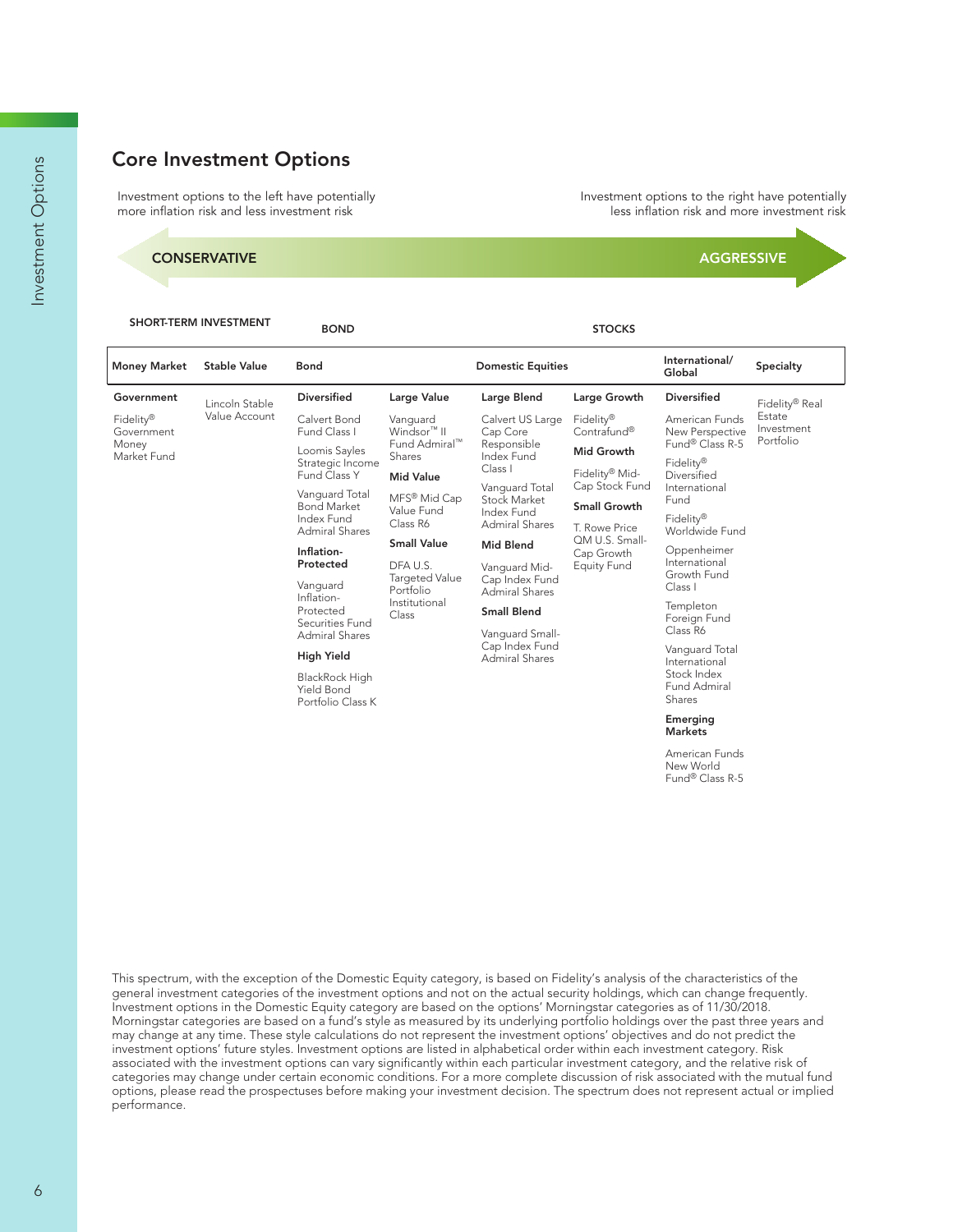**For more information visit www.netbenefits.com/une or call 1-800-343-0860**

For more information visit www.netbenefits.com/une or call 1-800-343-0860

## Investment Options

*Before investing in any mutual fund, consider the investment objectives, risks, charges, and expenses. Contact Fidelity for a mutual fund prospectus or, if available, a summary prospectus containing this information. Read it carefully.*

## **American Funds New Perspective Fund**® **Class R-5**

#### **VRS Code:** 046994

**Fund Objective:** The investment seeks long-term growth of capital; future income is a secondary objective.

**Fund Strategy:** The fund seeks to take advantage of investment opportunities generated by changes in international trade patterns and economic and political relationships by investing in common stocks of companies located around the world. In pursuing its primary investment objective, it invests primarily in common stocks that the investment adviser believes have the potential for growth. In pursuing its secondary objective, the fund invests in common stocks of companies with the potential to pay dividends in the future.

**Fund Risk:** Foreign securities are subject to interest-rate, currency-exchange-rate, economic, and political risks, all of which may be magnified in emerging markets. Stock markets are volatile and can decline significantly in response to adverse issuer, political, regulatory, market, economic or other developments. Additional risk information for this product may be found in the prospectus or other product materials, if available.

#### **Fund short term trading fees:** None

#### **Who may want to invest:**

- Someone who is seeking an investment that invests in both domestic and international markets.
- Someone who is willing to accept the volatility of the markets and the generally higher degree of risk associated with international investments.

#### **Footnotes:**

- This description is only intended to provide a brief overview of the mutual fund. Read the fund's prospectus for more detailed information about the fund.
- The analysis on these pages may be based, in part, on adjusted historical returns for periods prior to the class's actual inception of 05/15/2002. These calculated returns reflect the historical performance of the oldest share class of the fund, with an inception date of 03/13/1973, adjusted to reflect the fees and expenses of this share class (when this share class's fees and expenses are higher.) Please refer to a fund's prospectus for information regarding fees and expenses. These adjusted historical returns are not actual returns. Calculation methodologies utilized by Morningstar may differ from those applied by other entities, including the fund itself.

## **American Funds New World Fund**® **Class R-5**

#### **VRS Code:** 046494

**Fund Objective:** The investment seeks long-term capital appreciation.

**Fund Strategy:** The fund invests primarily in common stocks of companies with significant exposure to countries with developing economies and/or markets. Under normal market conditions, the fund will invest at least 35% of its assets in equity and debt securities of issuers primarily based in qualified countries that have developing economies and/or markets.

**Fund Risk:** Foreign securities are subject to interest-rate, currency-exchange-rate, economic, and political risks, all of which may be magnified in emerging markets. Stock markets are volatile and can decline significantly in response to adverse issuer, political, regulatory, market, economic or other developments. Additional risk information for this product may be found in the prospectus or other product materials, if available.

#### **Fund short term trading fees:** None

- Someone who is willing to accept the higher degree of risk associated with investing in emerging markets.
- Someone who is seeking to complement a portfolio of domestic investments and/or international investments in developed countries with investments in developing countries, which can behave differently.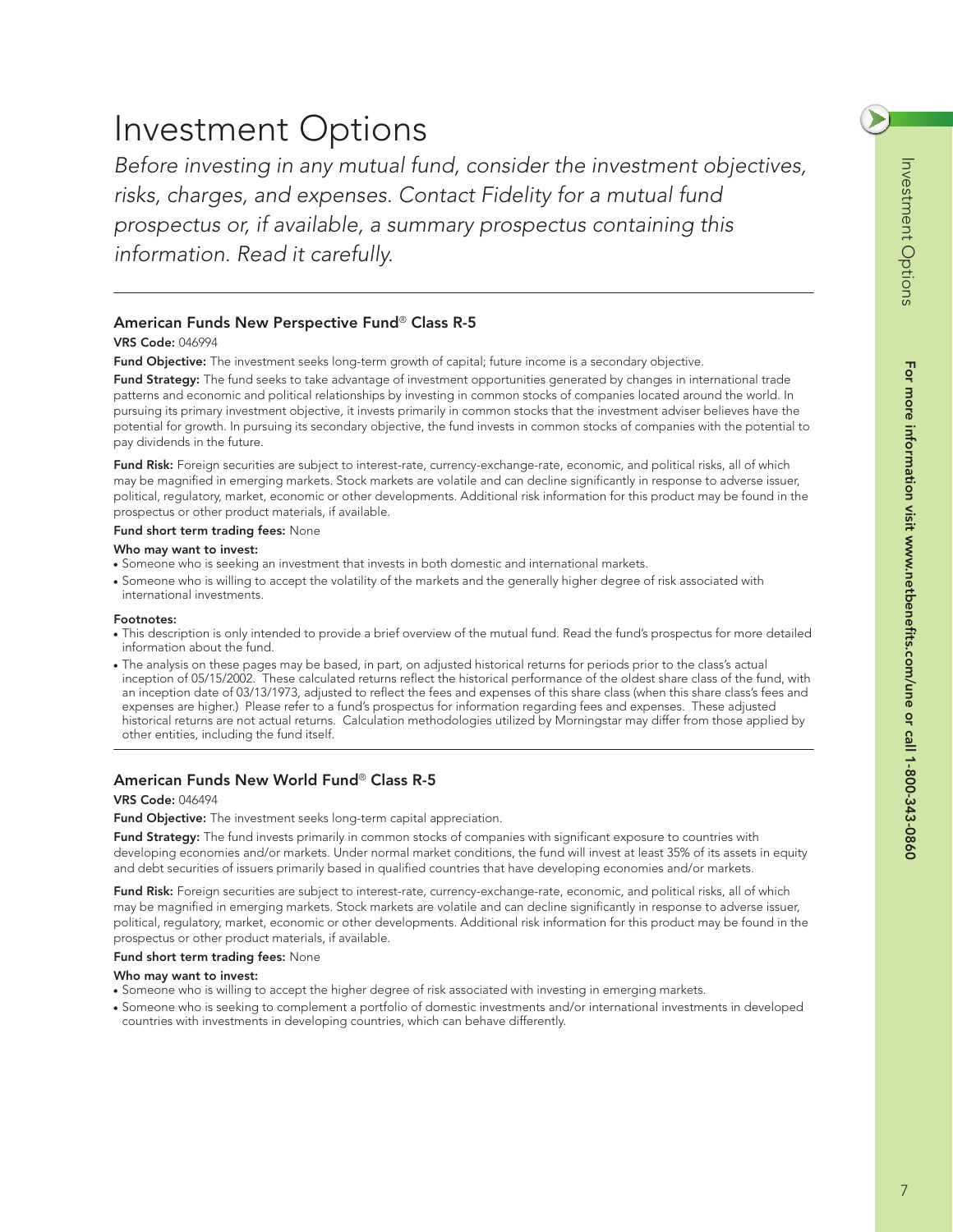#### **Footnotes:**

- This description is only intended to provide a brief overview of the mutual fund. Read the fund's prospectus for more detailed information about the fund.
- The analysis on these pages may be based, in part, on adjusted historical returns for periods prior to the class's actual inception of 05/15/2002. These calculated returns reflect the historical performance of the oldest share class of the fund, with an inception date of 06/17/1999, adjusted to reflect the fees and expenses of this share class (when this share class's fees and expenses are higher.) Please refer to a fund's prospectus for information regarding fees and expenses. These adjusted historical returns are not actual returns. Calculation methodologies utilized by Morningstar may differ from those applied by other entities, including the fund itself.

## **BlackRock High Yield Bond Portfolio Class K**

#### **VRS Code:** 043673

**Fund Objective:** The investment seeks to maximize total return, consistent with income generation and prudent investment management.

**Fund Strategy:** The fund invests primarily in non-investment grade bonds with maturities of ten years or less. It normally invests at least 80% of its assets in high yield bonds. The fund may invest up to 30% of its assets in non-dollar denominated bonds of issuers located outside of the United States. Its investment in non-dollar denominated bonds may be on a currency hedged or unhedged basis. The fund may also invest in convertible and preferred securities.

**Fund Risk:** The fund may invest in lower-quality debt securities that involve greater risk of default or price changes due to potential changes in the credit quality of the issuer. In general the bond market is volatile, and fixed income securities carry interest rate risk. (As interest rates rise, bond prices usually fall, and vice versa. This effect is usually more pronounced for longer-term securities.) Fixed income securities also carry inflation risk and credit and default risks for both issuers and counterparties. Unlike individual bonds, most bond funds do not have a maturity date, so avoiding losses caused by price volatility by holding them until maturity is not possible. Additional risk information for this product may be found in the prospectus or other product materials, if available.

#### **Fund short term trading fees:** None

#### **Who may want to invest:**

- Someone interested in a bond fund that provides the potential for both current income and share-price appreciation.
- Someone who is seeking to complement his or her core bond holdings with a bond investment that seeks higher returns from riskier bonds, and who can tolerate higher risk.

#### **Footnotes:**

● This description is only intended to provide a brief overview of the mutual fund. Read the fund's prospectus for more detailed information about the fund.

## **Calvert Bond Fund Class I**

#### **VRS Code:** 047214

**Fund Objective:** The investment seeks to provide as high a level of current income as is consistent with preservation of capital through investment in bonds and other debt securities.

**Fund Strategy:** Under normal circumstances, the fund invests at least 80% of its net assets (including borrowings for investment purposes) in bonds. Bonds include debt securities of any maturity. At least 80% of the fund's net assets are invested in investment grade debt securities. The fund may also invest up to 25% of its net assets in foreign debt securities.

**Fund Risk:** In general the bond market is volatile, and fixed income securities carry interest rate risk. (As interest rates rise, bond prices usually fall, and vice versa. This effect is usually more pronounced for longer-term securities.) Fixed income securities also carry inflation risk and credit and default risks for both issuers and counterparties. Unlike individual bonds, most bond funds do not have a maturity date, so avoiding losses caused by price volatility by holding them until maturity is not possible. Additional risk information for this product may be found in the prospectus or other product materials, if available.

#### **Fund short term trading fees:** None

- Someone who is seeking potential returns primarily in the form of interest dividends rather than through an increase in share price.
- Someone who is seeking to diversify an equity portfolio with a more conservative investment option.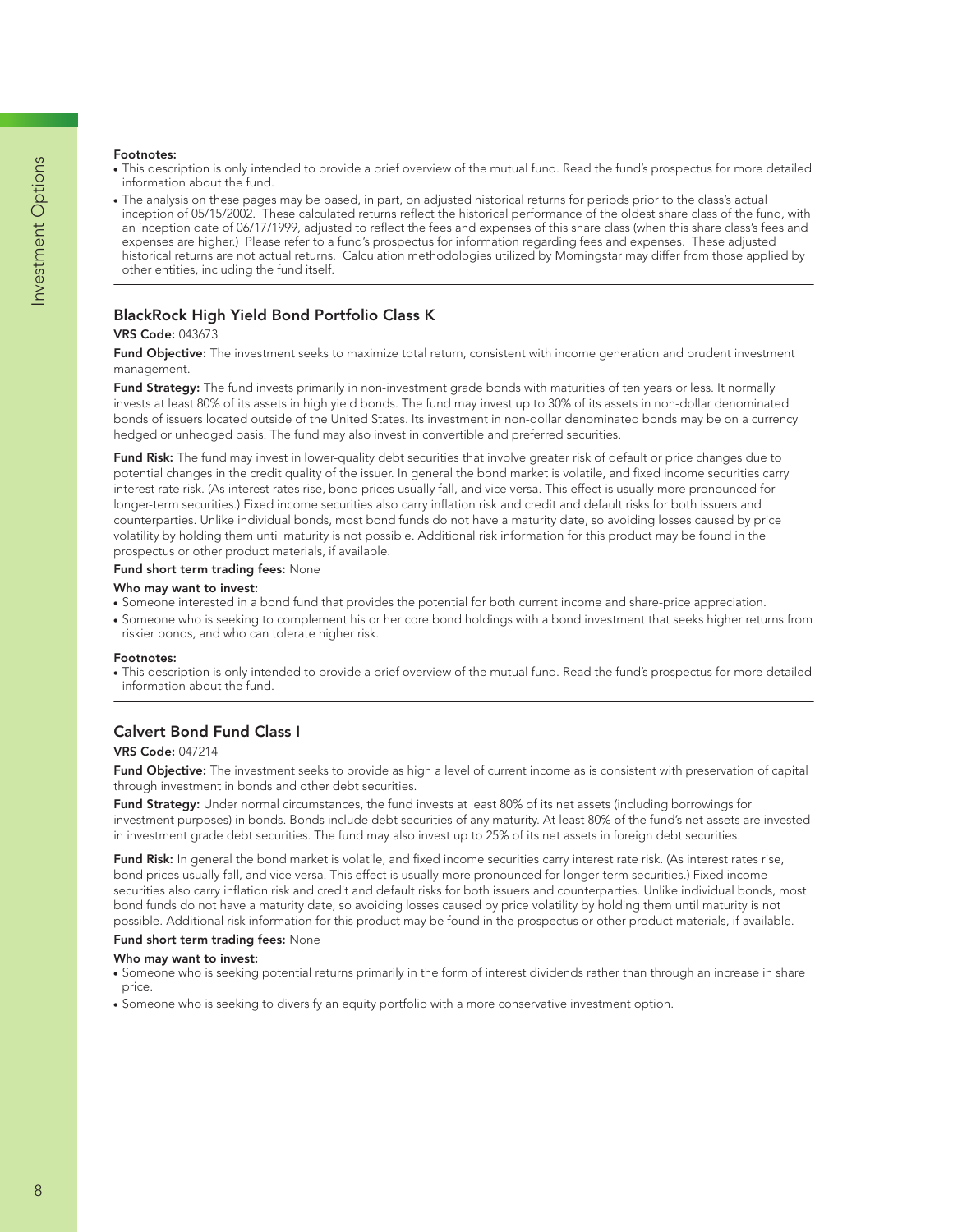$\blacktriangleright$ 

**For more information visit www.netbenefits.com/une or call 1-800-343-0860**

For more information visit www.netbenefits.com/une or call 1-800-343-0860

- This description is only intended to provide a brief overview of the mutual fund. Read the fund's prospectus for more detailed information about the fund.
- The analysis on these pages may be based, in part, on adjusted historical returns for periods prior to the class's actual inception of 03/31/2000. These calculated returns reflect the historical performance of the oldest share class of the fund, with an inception date of 08/24/1987, adjusted to reflect the fees and expenses of this share class (when this share class's fees and expenses are higher.) Please refer to a fund's prospectus for information regarding fees and expenses. These adjusted historical returns are not actual returns. Calculation methodologies utilized by Morningstar may differ from those applied by other entities, including the fund itself.

## **Calvert US Large Cap Core Responsible Index Fund Class I**

### **VRS Code:** 041086

**Footnotes:**

Fund Objective: The investment seeks to track the performance of the Calvert U.S. Large-Cap Core Responsible Index, which measures the investment return of large-capitalization stocks.

Fund Strategy: The fund normally invests at least 95% of its net assets, including borrowings for investment purposes, in securities contained in the index. The index is composed of the common stocks of large companies that operate their businesses in a manner consistent with the Calvert Principles for Responsible Investment.

**Fund Risk:** Value and growth stocks can perform differently from other types of stocks. Growth stocks can be more volatile. Value stocks can continue to be undervalued by the market for long periods of time. Stock markets are volatile and can decline significantly in response to adverse issuer, political, regulatory, market, economic or other developments. These risks may be magnified in foreign markets. Additional risk information for this product may be found in the prospectus or other product materials, if available.

#### **Fund short term trading fees:** None

#### **Who may want to invest:**

- Someone who is seeking the potential for long-term share-price appreciation and, secondarily, dividend income.
- Someone who is seeking both growth- and value-style investments and who is willing to accept the volatility associated with investing in the stock market.

#### **Footnotes:**

- This description is only intended to provide a brief overview of the mutual fund. Read the fund's prospectus for more detailed information about the fund.
- The Calvert U.S. Large Cap Core Responsible Index is composed of companies that operate their businesses in a manner that is consistent with Calvert's responsible investment principles.

## **DFA U.S. Targeted Value Portfolio Institutional Class**

#### **VRS Code:** 042267

**Fund Objective:** The investment seeks long-term capital appreciation.

**Fund Strategy:** The fund purchases a broad and diverse group of the readily marketable securities of U.S. small and mid cap companies that the Advisor determines to be value stocks. It may purchase or sell futures contracts and options on futures contracts for U.S. equity securities and indices, to adjust market exposure based on actual or expected cash inflows to or outflows from the fund. The advisor does not intend to sell futures contracts to establish short positions in individual securities or to use derivatives for purposes of speculation or leveraging investment returns.

**Fund Risk:** The securities of smaller, less well-known companies can be more volatile than those of larger companies. Value stocks can perform differently than other types of stocks and can continue to be undervalued by the market for long periods of time. Stock markets are volatile and can decline significantly in response to adverse issuer, political, regulatory, market, economic or other developments. These risks may be magnified in foreign markets. Additional risk information for this product may be found in the prospectus or other product materials, if available.

#### **Fund short term trading fees:** None

#### **Who may want to invest:**

- Someone who is seeking the potential for long-term share-price appreciation and, secondarily, dividend income.
- Someone who is comfortable with value-style investments and the potentially greater volatility of investments in smaller companies.

#### **Footnotes:**

- This description is only intended to provide a brief overview of the mutual fund. Read the fund's prospectus for more detailed information about the fund.
- **Additional Risk Information:** Short positions pose a risk because they lose value as a security's price increases; therefore, the loss on a short sale is theoretically unlimited.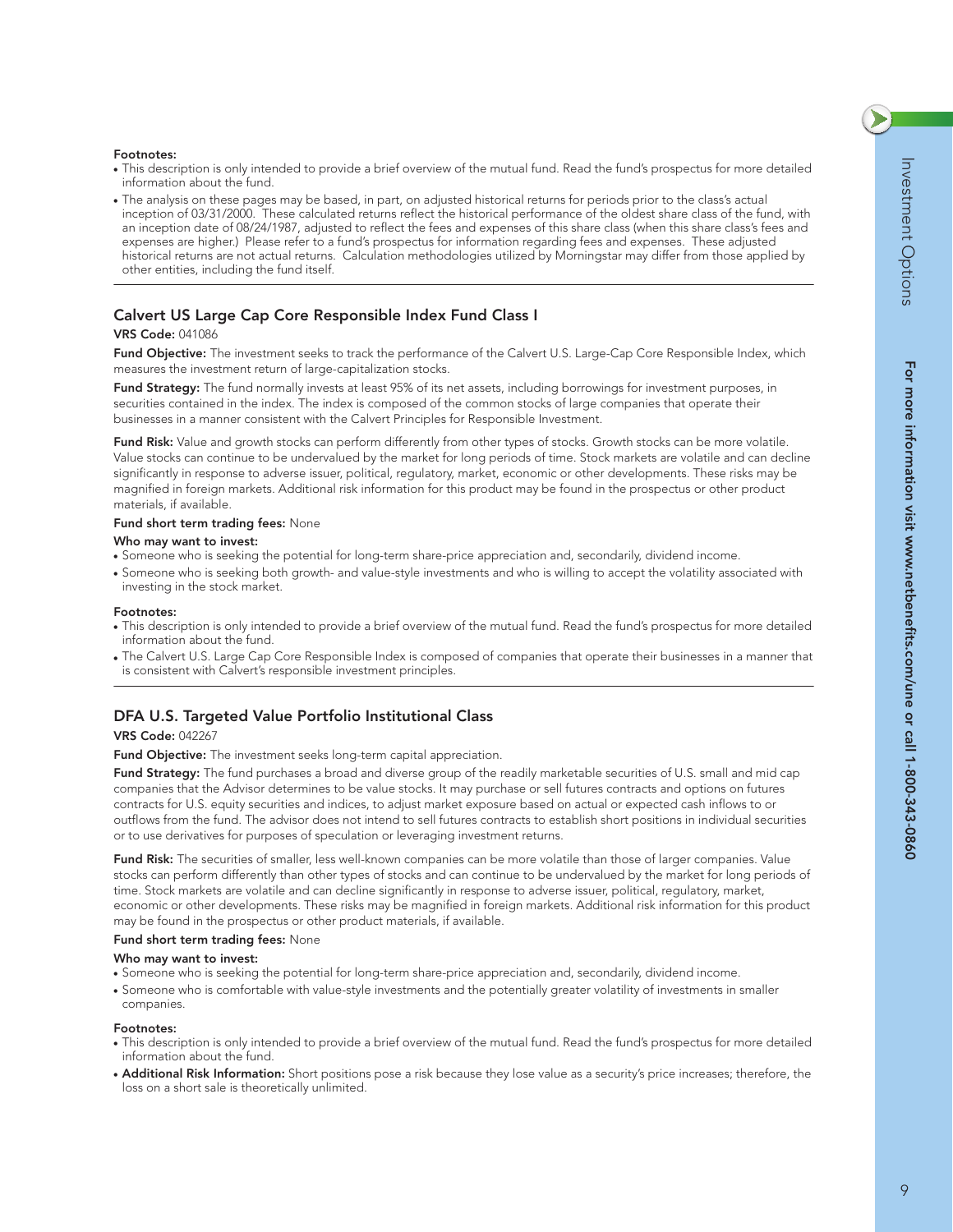## **Fidelity Freedom**® **2005 Fund**

#### **VRS Code:** 001312

**Fund Objective:** Seeks high total return until its target retirement date. Thereafter, the fund's objective will be to seek high current income and, as a secondary objective, capital appreciation.

**Fund Strategy:** Designed for investors who anticipate retiring in or within a few years of the fund's target retirement year at or around age 65. Investing in a combination of Fidelity domestic equity funds, international equity funds, bond funds, and shortterm funds (underlying Fidelity funds). Allocating assets among underlying Fidelity funds according to a "neutral" asset allocation strategy that adjusts over time until it reaches an allocation similar to that of the Freedom Income Fund approximately 10 to 19 years after the target year. Ultimately, the fund will merge with the Freedom Income Fund. FMR Co., Inc. (the Adviser) may modify the fund's neutral asset allocations from time to time when in the interests of investors. Buying and selling futures contracts (both long and short positions) in an effort to manage cash flows efficiently, remain fully invested, or facilitate asset allocation. Through an active asset allocation strategy, the Adviser may increase or decrease neutral asset class exposures by up to 10 percentage points for equity, bond and short-term funds to reflect the Adviser's market outlook, which is primarily focused on the intermediate term.

**Fund Risk:** Investment performance of the Fidelity Freedom Fund products depends on the performance of the underlying investment options and on the proportion of the assets invested in each underlying investment option. The investment risk of each Fidelity Freedom Fund changes over time as its asset allocation changes. These risks are subject to the asset allocation decisions of the Investment Adviser. Pursuant to the Adviser's ability to use an active asset allocation strategy, investors may be subject to a different risk profile compared to the fund's neutral asset allocation strategy shown in its glide path. The funds are subject to the volatility of the financial markets, including that of equity and fixed income investments in the U.S. and abroad, and may be subject to risks associated with investing in high-yield, small-cap, commodity-linked and foreign securities. Leverage can increase market exposure, magnify investment risks, and cause losses to be realized more quickly. No target date fund is considered a complete retirement program and there is no guarantee any single fund will provide sufficient retirement income at or through retirement. Principal invested is not guaranteed at any time, including at or after the funds' target dates.

#### **Fund short term trading fees:** None

#### **Who may want to invest:**

- Someone who is seeking an investment option intended for people in or very near retirement and who is willing to accept the volatility of diversified investments in the market.
- Someone who is seeking a diversified mix of stocks, bonds, and short-term investments in one investment option or who does not feel comfortable making asset allocation choices over time.

#### **Footnotes:**

● This description is only intended to provide a brief overview of the mutual fund. Read the fund's prospectus for more detailed information about the fund.

#### **Fidelity Freedom**® **2010 Fund**

#### **VRS Code:** 000371

**Fund Objective:** Seeks high total return until its target retirement date. Thereafter, the fund's objective will be to seek high current income and, as a secondary objective, capital appreciation.

Fund Strategy: Designed for investors who anticipate retiring in or within a few years of the fund's target retirement year at or around age 65. Investing in a combination of Fidelity domestic equity funds, international equity funds, bond funds, and shortterm funds (underlying Fidelity funds). Allocating assets among underlying Fidelity funds according to a "neutral" asset allocation strategy that adjusts over time until it reaches an allocation similar to that of the Freedom Income Fund approximately 10 to 19 years after the target year. Ultimately, the fund will merge with the Freedom Income Fund. FMR Co., Inc. (the Adviser) may modify the fund's neutral asset allocations from time to time when in the interests of investors. Buying and selling futures contracts (both long and short positions) in an effort to manage cash flows efficiently, remain fully invested, or facilitate asset allocation. Through an active asset allocation strategy, the Adviser may increase or decrease neutral asset class exposures by up to 10 percentage points for equity, bond and short-term funds to reflect the Adviser's market outlook, which is primarily focused on the intermediate term.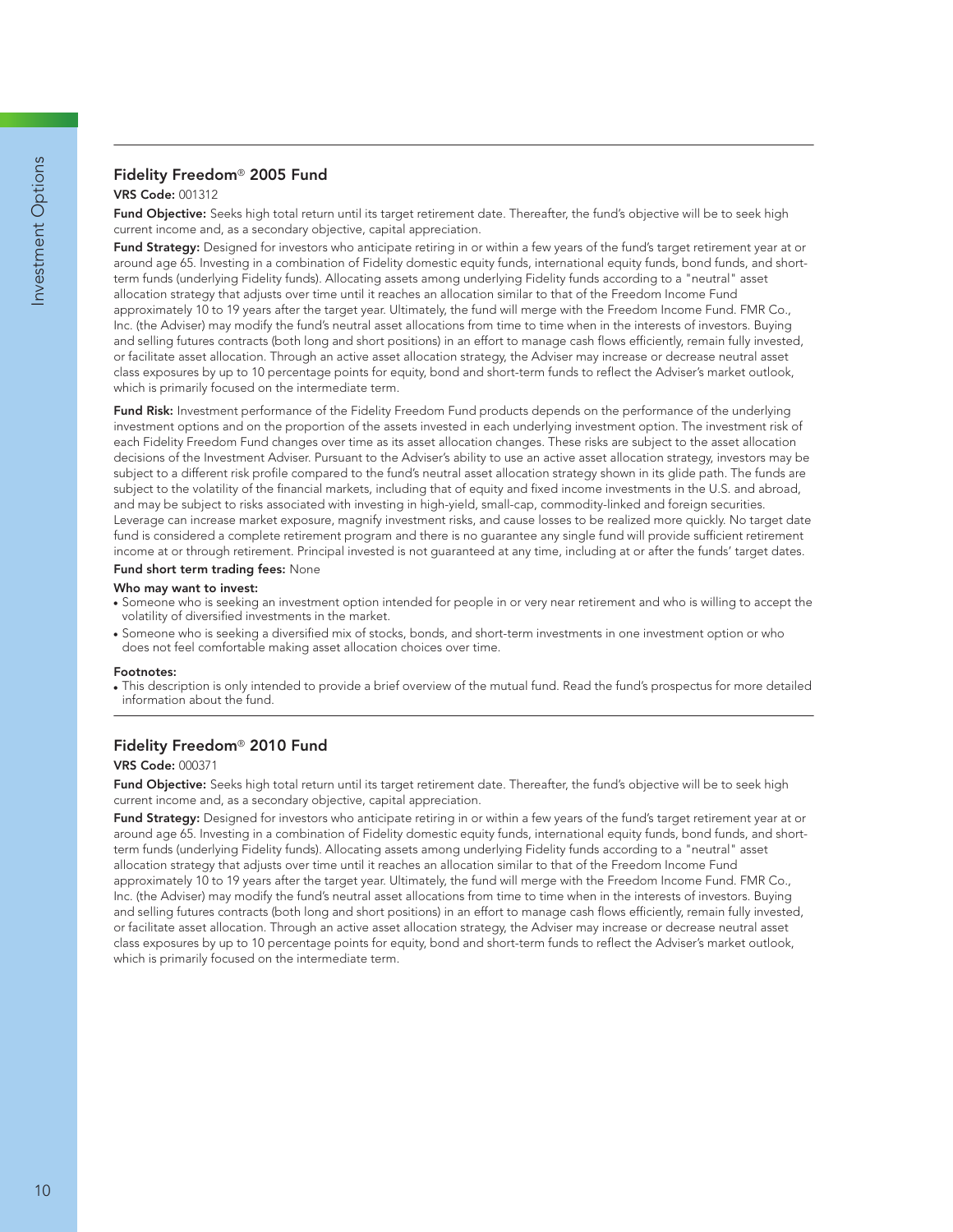$\blacktriangleright$ 

**Fund Risk:** Investment performance of the Fidelity Freedom Fund products depends on the performance of the underlying investment options and on the proportion of the assets invested in each underlying investment option. The investment risk of each Fidelity Freedom Fund changes over time as its asset allocation changes. These risks are subject to the asset allocation decisions of the Investment Adviser. Pursuant to the Adviser's ability to use an active asset allocation strategy, investors may be subject to a different risk profile compared to the fund's neutral asset allocation strategy shown in its glide path. The funds are subject to the volatility of the financial markets, including that of equity and fixed income investments in the U.S. and abroad, and may be subject to risks associated with investing in high-yield, small-cap, commodity-linked and foreign securities. Leverage can increase market exposure, magnify investment risks, and cause losses to be realized more quickly. No target date fund is considered a complete retirement program and there is no guarantee any single fund will provide sufficient retirement income at or through retirement. Principal invested is not guaranteed at any time, including at or after the funds' target dates.

#### **Fund short term trading fees:** None

#### **Who may want to invest:**

- Someone who is seeking an investment option intended for people in or very near retirement and who is willing to accept the volatility of diversified investments in the market.
- Someone who is seeking a diversified mix of stocks, bonds, and short-term investments in one investment option or who does not feel comfortable making asset allocation choices over time.

#### **Footnotes:**

● This description is only intended to provide a brief overview of the mutual fund. Read the fund's prospectus for more detailed information about the fund.

#### **Fidelity Freedom**® **2015 Fund**

#### **VRS Code:** 001313

Fund Objective: Seeks high total return until its target retirement date. Thereafter, the fund's objective will be to seek high current income and, as a secondary objective, capital appreciation.

Fund Strategy: Designed for investors who anticipate retiring in or within a few years of the fund's target retirement year at or around age 65. Investing in a combination of Fidelity domestic equity funds, international equity funds, bond funds, and shortterm funds (underlying Fidelity funds). Allocating assets among underlying Fidelity funds according to a "neutral" asset allocation strategy that adjusts over time until it reaches an allocation similar to that of the Freedom Income Fund approximately 10 to 19 years after the target year. Ultimately, the fund will merge with the Freedom Income Fund. FMR Co., Inc. (the Adviser) may modify the fund's neutral asset allocations from time to time when in the interests of investors. Buying and selling futures contracts (both long and short positions) in an effort to manage cash flows efficiently, remain fully invested, or facilitate asset allocation. Through an active asset allocation strategy, the Adviser may increase or decrease neutral asset class exposures by up to 10 percentage points for equity, bond and short-term funds to reflect the Adviser's market outlook, which is primarily focused on the intermediate term.

**Fund Risk:** Investment performance of the Fidelity Freedom Fund products depends on the performance of the underlying investment options and on the proportion of the assets invested in each underlying investment option. The investment risk of each Fidelity Freedom Fund changes over time as its asset allocation changes. These risks are subject to the asset allocation decisions of the Investment Adviser. Pursuant to the Adviser's ability to use an active asset allocation strategy, investors may be subject to a different risk profile compared to the fund's neutral asset allocation strategy shown in its glide path. The funds are subject to the volatility of the financial markets, including that of equity and fixed income investments in the U.S. and abroad, and may be subject to risks associated with investing in high-yield, small-cap, commodity-linked and foreign securities. Leverage can increase market exposure, magnify investment risks, and cause losses to be realized more quickly. No target date fund is considered a complete retirement program and there is no guarantee any single fund will provide sufficient retirement income at or through retirement. Principal invested is not guaranteed at any time, including at or after the funds' target dates.

#### **Fund short term trading fees:** None

#### **Who may want to invest:**

- Someone who is seeking an investment option intended for people in or very near retirement and who is willing to accept the volatility of diversified investments in the market.
- Someone who is seeking a diversified mix of stocks, bonds, and short-term investments in one investment option or who does not feel comfortable making asset allocation choices over time.

#### **Footnotes:**

● This description is only intended to provide a brief overview of the mutual fund. Read the fund's prospectus for more detailed information about the fund.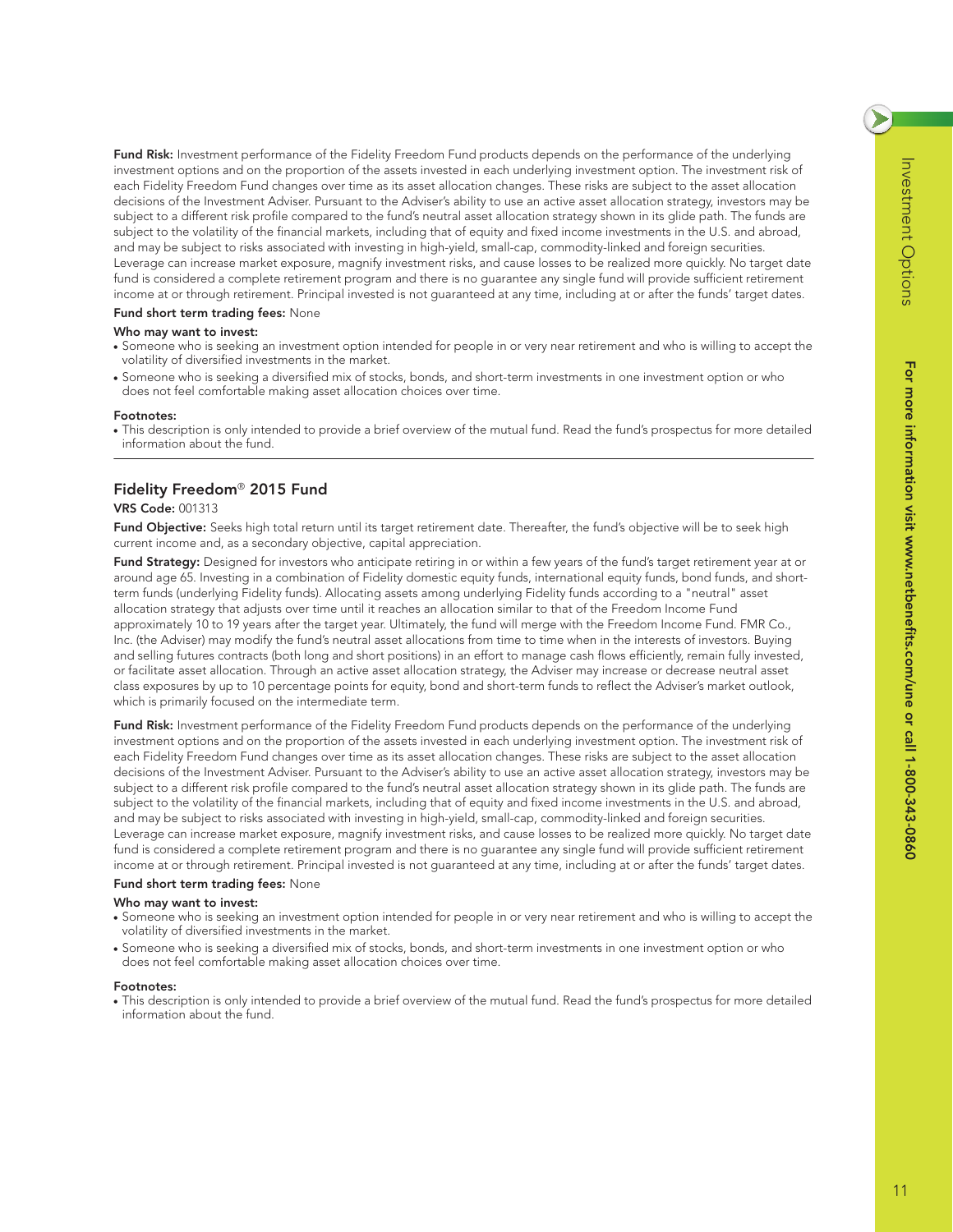## **Fidelity Freedom**® **2020 Fund**

#### **VRS Code:** 000372

**Fund Objective:** Seeks high total return until its target retirement date. Thereafter, the fund's objective will be to seek high current income and, as a secondary objective, capital appreciation.

**Fund Strategy:** Designed for investors who anticipate retiring in or within a few years of the fund's target retirement year at or around age 65. Investing in a combination of Fidelity domestic equity funds, international equity funds, bond funds, and shortterm funds (underlying Fidelity funds). Allocating assets among underlying Fidelity funds according to a "neutral" asset allocation strategy that adjusts over time until it reaches an allocation similar to that of the Freedom Income Fund approximately 10 to 19 years after the target year. Ultimately, the fund will merge with the Freedom Income Fund. FMR Co., Inc. (the Adviser) may modify the fund's neutral asset allocations from time to time when in the interests of investors. Buying and selling futures contracts (both long and short positions) in an effort to manage cash flows efficiently, remain fully invested, or facilitate asset allocation. Through an active asset allocation strategy, the Adviser may increase or decrease neutral asset class exposures by up to 10 percentage points for equity, bond and short-term funds to reflect the Adviser's market outlook, which is primarily focused on the intermediate term.

**Fund Risk:** Investment performance of the Fidelity Freedom Fund products depends on the performance of the underlying investment options and on the proportion of the assets invested in each underlying investment option. The investment risk of each Fidelity Freedom Fund changes over time as its asset allocation changes. These risks are subject to the asset allocation decisions of the Investment Adviser. Pursuant to the Adviser's ability to use an active asset allocation strategy, investors may be subject to a different risk profile compared to the fund's neutral asset allocation strategy shown in its glide path. The funds are subject to the volatility of the financial markets, including that of equity and fixed income investments in the U.S. and abroad, and may be subject to risks associated with investing in high-yield, small-cap, commodity-linked and foreign securities. Leverage can increase market exposure, magnify investment risks, and cause losses to be realized more quickly. No target date fund is considered a complete retirement program and there is no guarantee any single fund will provide sufficient retirement income at or through retirement. Principal invested is not guaranteed at any time, including at or after the funds' target dates.

#### **Fund short term trading fees:** None

#### **Who may want to invest:**

- Someone who is seeking an investment option that gradually becomes more conservative over time and who is willing to accept the volatility of the markets.
- Someone who is seeking a diversified mix of stocks, bonds, and short-term investments in one investment option or who does not feel comfortable making asset allocation choices over time.

#### **Footnotes:**

● This description is only intended to provide a brief overview of the mutual fund. Read the fund's prospectus for more detailed information about the fund.

#### **Fidelity Freedom**® **2025 Fund**

#### **VRS Code:** 001314

**Fund Objective:** Seeks high total return until its target retirement date. Thereafter, the fund's objective will be to seek high current income and, as a secondary objective, capital appreciation.

Fund Strategy: Designed for investors who anticipate retiring in or within a few years of the fund's target retirement year at or around age 65. Investing in a combination of Fidelity domestic equity funds, international equity funds, bond funds, and shortterm funds (underlying Fidelity funds). Allocating assets among underlying Fidelity funds according to a "neutral" asset allocation strategy that adjusts over time until it reaches an allocation similar to that of the Freedom Income Fund approximately 10 to 19 years after the target year. Ultimately, the fund will merge with the Freedom Income Fund. FMR Co., Inc. (the Adviser) may modify the fund's neutral asset allocations from time to time when in the interests of investors. Buying and selling futures contracts (both long and short positions) in an effort to manage cash flows efficiently, remain fully invested, or facilitate asset allocation. Through an active asset allocation strategy, the Adviser may increase or decrease neutral asset class exposures by up to 10 percentage points for equity, bond and short-term funds to reflect the Adviser's market outlook, which is primarily focused on the intermediate term.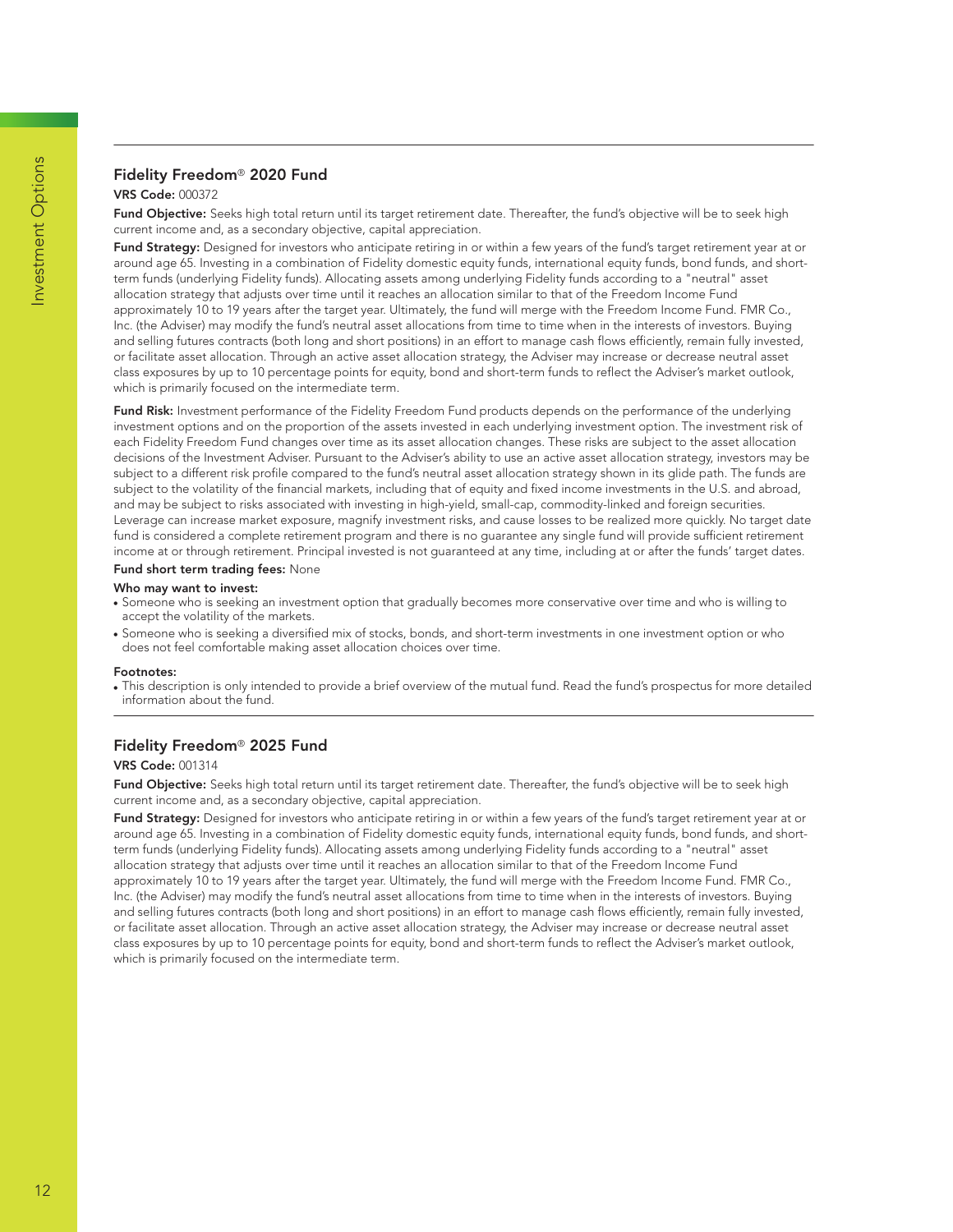$\blacktriangleright$ 

**Fund Risk:** Investment performance of the Fidelity Freedom Fund products depends on the performance of the underlying investment options and on the proportion of the assets invested in each underlying investment option. The investment risk of each Fidelity Freedom Fund changes over time as its asset allocation changes. These risks are subject to the asset allocation decisions of the Investment Adviser. Pursuant to the Adviser's ability to use an active asset allocation strategy, investors may be subject to a different risk profile compared to the fund's neutral asset allocation strategy shown in its glide path. The funds are subject to the volatility of the financial markets, including that of equity and fixed income investments in the U.S. and abroad, and may be subject to risks associated with investing in high-yield, small-cap, commodity-linked and foreign securities. Leverage can increase market exposure, magnify investment risks, and cause losses to be realized more quickly. No target date fund is considered a complete retirement program and there is no guarantee any single fund will provide sufficient retirement income at or through retirement. Principal invested is not guaranteed at any time, including at or after the funds' target dates.

#### **Fund short term trading fees:** None

#### **Who may want to invest:**

- Someone who is seeking an investment option that gradually becomes more conservative over time and who is willing to accept the volatility of the markets.
- Someone who is seeking a diversified mix of stocks, bonds, and short-term investments in one investment option or who does not feel comfortable making asset allocation choices over time.

#### **Footnotes:**

● This description is only intended to provide a brief overview of the mutual fund. Read the fund's prospectus for more detailed information about the fund.

### **Fidelity Freedom**® **2030 Fund**

#### **VRS Code:** 000373

Fund Objective: Seeks high total return until its target retirement date. Thereafter, the fund's objective will be to seek high current income and, as a secondary objective, capital appreciation.

Fund Strategy: Designed for investors who anticipate retiring in or within a few years of the fund's target retirement year at or around age 65. Investing in a combination of Fidelity domestic equity funds, international equity funds, bond funds, and shortterm funds (underlying Fidelity funds). Allocating assets among underlying Fidelity funds according to a "neutral" asset allocation strategy that adjusts over time until it reaches an allocation similar to that of the Freedom Income Fund approximately 10 to 19 years after the target year. Ultimately, the fund will merge with the Freedom Income Fund. FMR Co., Inc. (the Adviser) may modify the fund's neutral asset allocations from time to time when in the interests of investors. Buying and selling futures contracts (both long and short positions) in an effort to manage cash flows efficiently, remain fully invested, or facilitate asset allocation. Through an active asset allocation strategy, the Adviser may increase or decrease neutral asset class exposures by up to 10 percentage points for equity, bond and short-term funds to reflect the Adviser's market outlook, which is primarily focused on the intermediate term.

**Fund Risk:** Investment performance of the Fidelity Freedom Fund products depends on the performance of the underlying investment options and on the proportion of the assets invested in each underlying investment option. The investment risk of each Fidelity Freedom Fund changes over time as its asset allocation changes. These risks are subject to the asset allocation decisions of the Investment Adviser. Pursuant to the Adviser's ability to use an active asset allocation strategy, investors may be subject to a different risk profile compared to the fund's neutral asset allocation strategy shown in its glide path. The funds are subject to the volatility of the financial markets, including that of equity and fixed income investments in the U.S. and abroad, and may be subject to risks associated with investing in high-yield, small-cap, commodity-linked and foreign securities. Leverage can increase market exposure, magnify investment risks, and cause losses to be realized more quickly. No target date fund is considered a complete retirement program and there is no guarantee any single fund will provide sufficient retirement income at or through retirement. Principal invested is not guaranteed at any time, including at or after the funds' target dates.

#### **Fund short term trading fees:** None

#### **Who may want to invest:**

- Someone who is seeking an investment option that gradually becomes more conservative over time and who is willing to accept the volatility of the markets.
- Someone who is seeking a diversified mix of stocks, bonds, and short-term investments in one investment option or who does not feel comfortable making asset allocation choices over time.

#### **Footnotes:**

• This description is only intended to provide a brief overview of the mutual fund. Read the fund's prospectus for more detailed information about the fund.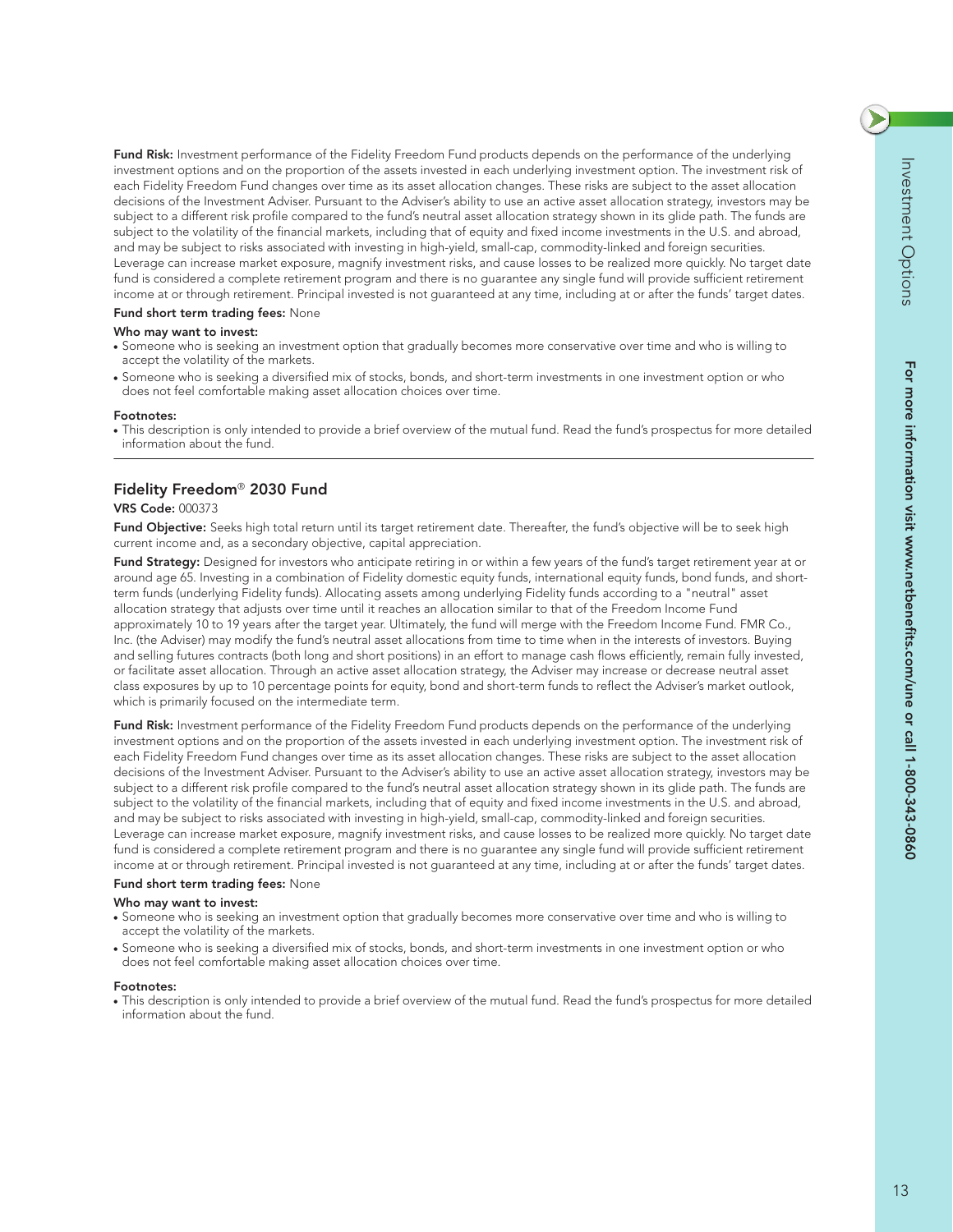## **Fidelity Freedom**® **2035 Fund**

#### **VRS Code:** 001315

**Fund Objective:** Seeks high total return until its target retirement date. Thereafter, the fund's objective will be to seek high current income and, as a secondary objective, capital appreciation.

**Fund Strategy:** Designed for investors who anticipate retiring in or within a few years of the fund's target retirement year at or around age 65. Investing in a combination of Fidelity domestic equity funds, international equity funds, bond funds, and shortterm funds (underlying Fidelity funds). Allocating assets among underlying Fidelity funds according to a "neutral" asset allocation strategy that adjusts over time until it reaches an allocation similar to that of the Freedom Income Fund approximately 10 to 19 years after the target year. Ultimately, the fund will merge with the Freedom Income Fund. FMR Co., Inc. (the Adviser) may modify the fund's neutral asset allocations from time to time when in the interests of investors. Buying and selling futures contracts (both long and short positions) in an effort to manage cash flows efficiently, remain fully invested, or facilitate asset allocation. Through an active asset allocation strategy, the Adviser may increase or decrease neutral asset class exposures by up to 10 percentage points for equity, bond and short-term funds to reflect the Adviser's market outlook, which is primarily focused on the intermediate term.

**Fund Risk:** Investment performance of the Fidelity Freedom Fund products depends on the performance of the underlying investment options and on the proportion of the assets invested in each underlying investment option. The investment risk of each Fidelity Freedom Fund changes over time as its asset allocation changes. These risks are subject to the asset allocation decisions of the Investment Adviser. Pursuant to the Adviser's ability to use an active asset allocation strategy, investors may be subject to a different risk profile compared to the fund's neutral asset allocation strategy shown in its glide path. The funds are subject to the volatility of the financial markets, including that of equity and fixed income investments in the U.S. and abroad, and may be subject to risks associated with investing in high-yield, small-cap, commodity-linked and foreign securities. Leverage can increase market exposure, magnify investment risks, and cause losses to be realized more quickly. No target date fund is considered a complete retirement program and there is no guarantee any single fund will provide sufficient retirement income at or through retirement. Principal invested is not guaranteed at any time, including at or after the funds' target dates.

#### **Fund short term trading fees:** None

#### **Who may want to invest:**

- Someone who is seeking an investment option that gradually becomes more conservative over time and who is willing to accept the volatility of the markets.
- Someone who is seeking a diversified mix of stocks, bonds, and short-term investments in one investment option or who does not feel comfortable making asset allocation choices over time.

#### **Footnotes:**

● This description is only intended to provide a brief overview of the mutual fund. Read the fund's prospectus for more detailed information about the fund.

#### **Fidelity Freedom**® **2040 Fund**

#### **VRS Code:** 000718

**Fund Objective:** Seeks high total return until its target retirement date. Thereafter, the fund's objective will be to seek high current income and, as a secondary objective, capital appreciation.

Fund Strategy: Designed for investors who anticipate retiring in or within a few years of the fund's target retirement year at or around age 65. Investing in a combination of Fidelity domestic equity funds, international equity funds, bond funds, and shortterm funds (underlying Fidelity funds). Allocating assets among underlying Fidelity funds according to a "neutral" asset allocation strategy that adjusts over time until it reaches an allocation similar to that of the Freedom Income Fund approximately 10 to 19 years after the target year. Ultimately, the fund will merge with the Freedom Income Fund. FMR Co., Inc. (the Adviser) may modify the fund's neutral asset allocations from time to time when in the interests of investors. Buying and selling futures contracts (both long and short positions) in an effort to manage cash flows efficiently, remain fully invested, or facilitate asset allocation. Through an active asset allocation strategy, the Adviser may increase or decrease neutral asset class exposures by up to 10 percentage points for equity, bond and short-term funds to reflect the Adviser's market outlook, which is primarily focused on the intermediate term.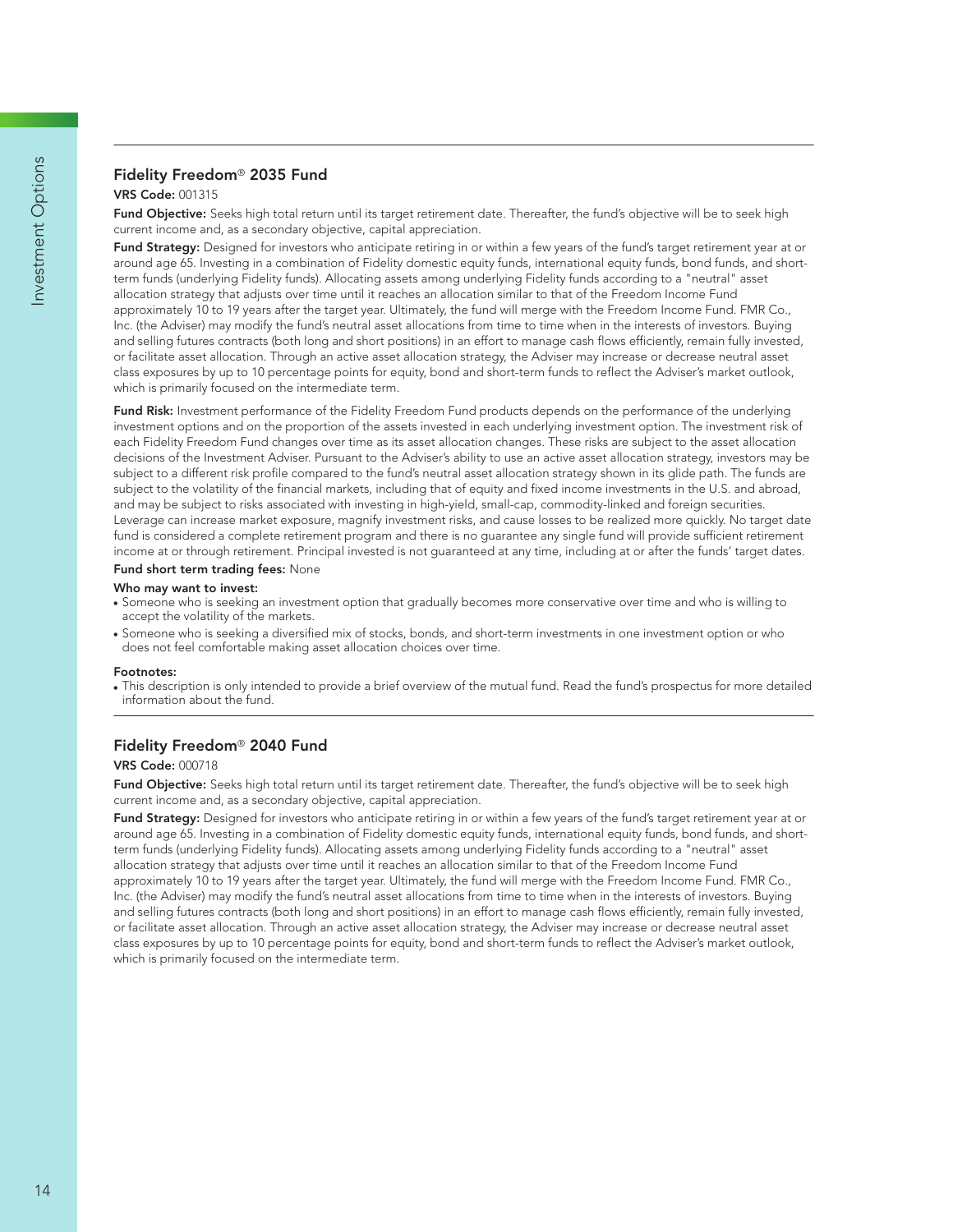**Fund Risk:** Investment performance of the Fidelity Freedom Fund products depends on the performance of the underlying investment options and on the proportion of the assets invested in each underlying investment option. The investment risk of each Fidelity Freedom Fund changes over time as its asset allocation changes. These risks are subject to the asset allocation decisions of the Investment Adviser. Pursuant to the Adviser's ability to use an active asset allocation strategy, investors may be subject to a different risk profile compared to the fund's neutral asset allocation strategy shown in its glide path. The funds are subject to the volatility of the financial markets, including that of equity and fixed income investments in the U.S. and abroad, and may be subject to risks associated with investing in high-yield, small-cap, commodity-linked and foreign securities. Leverage can increase market exposure, magnify investment risks, and cause losses to be realized more quickly. No target date fund is considered a complete retirement program and there is no guarantee any single fund will provide sufficient retirement income at or through retirement. Principal invested is not guaranteed at any time, including at or after the funds' target dates.

#### **Fund short term trading fees:** None

#### **Who may want to invest:**

- Someone who is seeking an investment option that gradually becomes more conservative over time and who is willing to accept the volatility of the markets.
- Someone who is seeking a diversified mix of stocks, bonds, and short-term investments in one investment option or who does not feel comfortable making asset allocation choices over time.

#### **Footnotes:**

● This description is only intended to provide a brief overview of the mutual fund. Read the fund's prospectus for more detailed information about the fund.

#### **Fidelity Freedom**® **2045 Fund**

#### **VRS Code:** 001617

Fund Objective: Seeks high total return until its target retirement date. Thereafter, the fund's objective will be to seek high current income and, as a secondary objective, capital appreciation.

Fund Strategy: Designed for investors who anticipate retiring in or within a few years of the fund's target retirement year at or around age 65. Investing in a combination of Fidelity domestic equity funds, international equity funds, bond funds, and shortterm funds (underlying Fidelity funds). Allocating assets among underlying Fidelity funds according to a "neutral" asset allocation strategy that adjusts over time until it reaches an allocation similar to that of the Freedom Income Fund approximately 10 to 19 years after the target year. Ultimately, the fund will merge with the Freedom Income Fund. FMR Co., Inc. (the Adviser) may modify the fund's neutral asset allocations from time to time when in the interests of investors. Buying and selling futures contracts (both long and short positions) in an effort to manage cash flows efficiently, remain fully invested, or facilitate asset allocation. Through an active asset allocation strategy, the Adviser may increase or decrease neutral asset class exposures by up to 10 percentage points for equity, bond and short-term funds to reflect the Adviser's market outlook, which is primarily focused on the intermediate term.

**Fund Risk:** Investment performance of the Fidelity Freedom Fund products depends on the performance of the underlying investment options and on the proportion of the assets invested in each underlying investment option. The investment risk of each Fidelity Freedom Fund changes over time as its asset allocation changes. These risks are subject to the asset allocation decisions of the Investment Adviser. Pursuant to the Adviser's ability to use an active asset allocation strategy, investors may be subject to a different risk profile compared to the fund's neutral asset allocation strategy shown in its glide path. The funds are subject to the volatility of the financial markets, including that of equity and fixed income investments in the U.S. and abroad, and may be subject to risks associated with investing in high-yield, small-cap, commodity-linked and foreign securities. Leverage can increase market exposure, magnify investment risks, and cause losses to be realized more quickly. No target date fund is considered a complete retirement program and there is no guarantee any single fund will provide sufficient retirement income at or through retirement. Principal invested is not guaranteed at any time, including at or after the funds' target dates.

#### **Fund short term trading fees:** None

#### **Who may want to invest:**

- Someone who is seeking an investment option that gradually becomes more conservative over time and who is willing to accept the volatility of the markets.
- Someone who is seeking a diversified mix of stocks, bonds, and short-term investments in one investment option or who does not feel comfortable making asset allocation choices over time.

#### **Footnotes:**

• This description is only intended to provide a brief overview of the mutual fund. Read the fund's prospectus for more detailed information about the fund.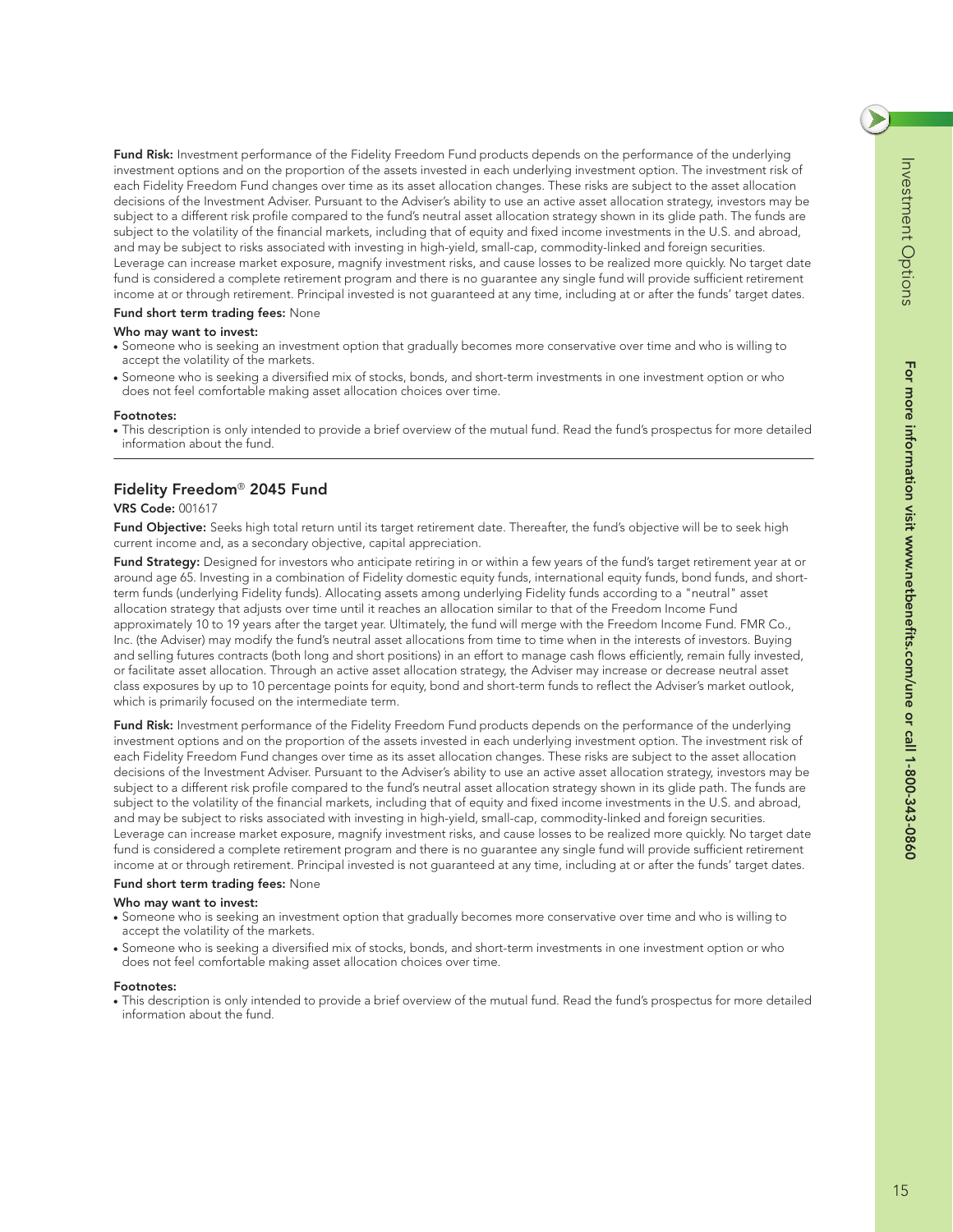## **Fidelity Freedom**® **2050 Fund**

#### **VRS Code:** 001618

**Fund Objective:** Seeks high total return until its target retirement date. Thereafter, the fund's objective will be to seek high current income and, as a secondary objective, capital appreciation.

**Fund Strategy:** Designed for investors who anticipate retiring in or within a few years of the fund's target retirement year at or around age 65. Investing in a combination of Fidelity domestic equity funds, international equity funds, bond funds, and shortterm funds (underlying Fidelity funds). Allocating assets among underlying Fidelity funds according to a "neutral" asset allocation strategy that adjusts over time until it reaches an allocation similar to that of the Freedom Income Fund approximately 10 to 19 years after the target year. Ultimately, the fund will merge with the Freedom Income Fund. FMR Co., Inc. (the Adviser) may modify the fund's neutral asset allocations from time to time when in the interests of investors. Buying and selling futures contracts (both long and short positions) in an effort to manage cash flows efficiently, remain fully invested, or facilitate asset allocation. Through an active asset allocation strategy, the Adviser may increase or decrease neutral asset class exposures by up to 10 percentage points for equity, bond and short-term funds to reflect the Adviser's market outlook, which is primarily focused on the intermediate term.

**Fund Risk:** Investment performance of the Fidelity Freedom Fund products depends on the performance of the underlying investment options and on the proportion of the assets invested in each underlying investment option. The investment risk of each Fidelity Freedom Fund changes over time as its asset allocation changes. These risks are subject to the asset allocation decisions of the Investment Adviser. Pursuant to the Adviser's ability to use an active asset allocation strategy, investors may be subject to a different risk profile compared to the fund's neutral asset allocation strategy shown in its glide path. The funds are subject to the volatility of the financial markets, including that of equity and fixed income investments in the U.S. and abroad, and may be subject to risks associated with investing in high-yield, small-cap, commodity-linked and foreign securities. Leverage can increase market exposure, magnify investment risks, and cause losses to be realized more quickly. No target date fund is considered a complete retirement program and there is no guarantee any single fund will provide sufficient retirement income at or through retirement. Principal invested is not guaranteed at any time, including at or after the funds' target dates.

#### **Fund short term trading fees:** None

#### **Who may want to invest:**

- Someone who is seeking an investment option that gradually becomes more conservative over time and who is willing to accept the volatility of the markets.
- Someone who is seeking a diversified mix of stocks, bonds, and short-term investments in one investment option or who does not feel comfortable making asset allocation choices over time.

#### **Footnotes:**

● This description is only intended to provide a brief overview of the mutual fund. Read the fund's prospectus for more detailed information about the fund.

#### **Fidelity Freedom**® **2055 Fund**

#### **VRS Code:** 002331

**Fund Objective:** Seeks high total return until its target retirement date. Thereafter, the fund's objective will be to seek high current income and, as a secondary objective, capital appreciation.

Fund Strategy: Designed for investors who anticipate retiring in or within a few years of the fund's target retirement year at or around age 65. Investing in a combination of Fidelity domestic equity funds, international equity funds, bond funds, and shortterm funds (underlying Fidelity funds). Allocating assets among underlying Fidelity funds according to a "neutral" asset allocation strategy that adjusts over time until it reaches an allocation similar to that of the Freedom Income Fund approximately 10 to 19 years after the target year. Ultimately, the fund will merge with the Freedom Income Fund. FMR Co., Inc. (the Adviser) may modify the fund's neutral asset allocations from time to time when in the interests of investors. Buying and selling futures contracts (both long and short positions) in an effort to manage cash flows efficiently, remain fully invested, or facilitate asset allocation. Through an active asset allocation strategy, the Adviser may increase or decrease neutral asset class exposures by up to 10 percentage points for equity, bond and short-term funds to reflect the Adviser's market outlook, which is primarily focused on the intermediate term.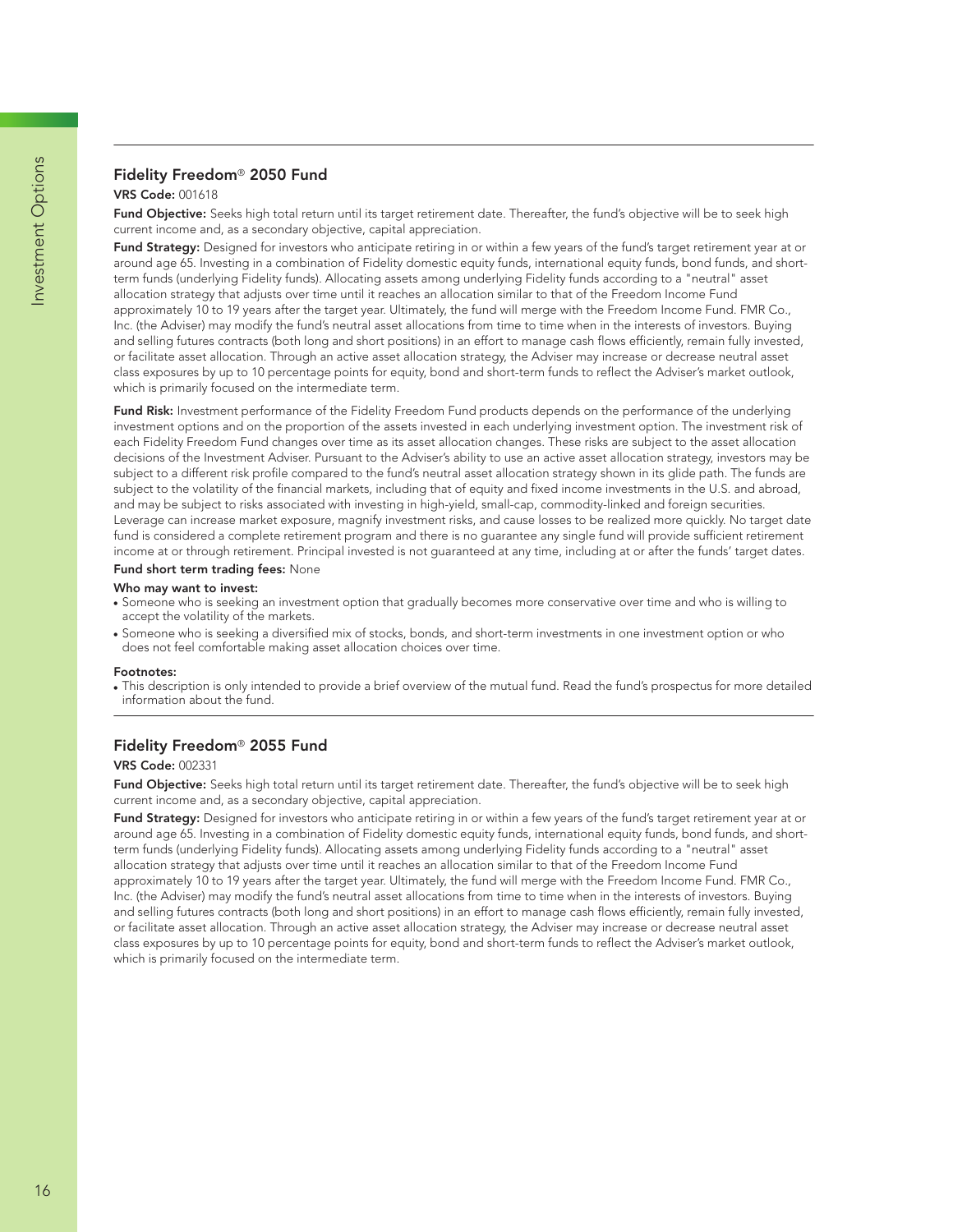$\blacktriangleright$ 

**Fund Risk:** Investment performance of the Fidelity Freedom Fund products depends on the performance of the underlying investment options and on the proportion of the assets invested in each underlying investment option. The investment risk of each Fidelity Freedom Fund changes over time as its asset allocation changes. These risks are subject to the asset allocation decisions of the Investment Adviser. Pursuant to the Adviser's ability to use an active asset allocation strategy, investors may be subject to a different risk profile compared to the fund's neutral asset allocation strategy shown in its glide path. The funds are subject to the volatility of the financial markets, including that of equity and fixed income investments in the U.S. and abroad, and may be subject to risks associated with investing in high-yield, small-cap, commodity-linked and foreign securities. Leverage can increase market exposure, magnify investment risks, and cause losses to be realized more quickly. No target date fund is considered a complete retirement program and there is no guarantee any single fund will provide sufficient retirement income at or through retirement. Principal invested is not guaranteed at any time, including at or after the funds' target dates.

#### **Fund short term trading fees:** None

#### **Who may want to invest:**

- Someone who is seeking an investment option that gradually becomes more conservative over time and who is willing to accept the volatility of the markets.
- Someone who is seeking a diversified mix of stocks, bonds, and short-term investments in one investment option or who does not feel comfortable making asset allocation choices over time.

#### **Footnotes:**

● This description is only intended to provide a brief overview of the mutual fund. Read the fund's prospectus for more detailed information about the fund.

### **Fidelity Freedom**® **2060 Fund**

#### **VRS Code:** 002708

Fund Objective: Seeks high total return until its target retirement date. Thereafter, the fund's objective will be to seek high current income and, as a secondary objective, capital appreciation.

Fund Strategy: Designed for investors who anticipate retiring in or within a few years of the fund's target retirement year at or around age 65. Investing in a combination of Fidelity domestic equity funds, international equity funds, bond funds, and shortterm funds (underlying Fidelity funds). Allocating assets among underlying Fidelity funds according to a "neutral" asset allocation strategy that adjusts over time until it reaches an allocation similar to that of the Freedom Income Fund approximately 10 to 19 years after the target year. Ultimately, the fund will merge with the Freedom Income Fund. FMR Co., Inc. (the Adviser) may modify the fund's neutral asset allocations from time to time when in the interests of investors. Buying and selling futures contracts (both long and short positions) in an effort to manage cash flows efficiently, remain fully invested, or facilitate asset allocation. Through an active asset allocation strategy, the Adviser may increase or decrease neutral asset class exposures by up to 10 percentage points for equity, bond and short-term funds to reflect the Adviser's market outlook, which is primarily focused on the intermediate term.

**Fund Risk:** Investment performance of the Fidelity Freedom Fund products depends on the performance of the underlying investment options and on the proportion of the assets invested in each underlying investment option. The investment risk of each Fidelity Freedom Fund changes over time as its asset allocation changes. These risks are subject to the asset allocation decisions of the Investment Adviser. Pursuant to the Adviser's ability to use an active asset allocation strategy, investors may be subject to a different risk profile compared to the fund's neutral asset allocation strategy shown in its glide path. The funds are subject to the volatility of the financial markets, including that of equity and fixed income investments in the U.S. and abroad, and may be subject to risks associated with investing in high-yield, small-cap, commodity-linked and foreign securities. Leverage can increase market exposure, magnify investment risks, and cause losses to be realized more quickly. No target date fund is considered a complete retirement program and there is no guarantee any single fund will provide sufficient retirement income at or through retirement. Principal invested is not guaranteed at any time, including at or after the funds' target dates.

#### **Fund short term trading fees:** None

#### **Who may want to invest:**

- Someone who is seeking an investment option that gradually becomes more conservative over time and who is willing to accept the volatility of the markets.
- Someone who is seeking a diversified mix of stocks, bonds, and short-term investments in one investment option or who does not feel comfortable making asset allocation choices over time.

#### **Footnotes:**

• This description is only intended to provide a brief overview of the mutual fund. Read the fund's prospectus for more detailed information about the fund.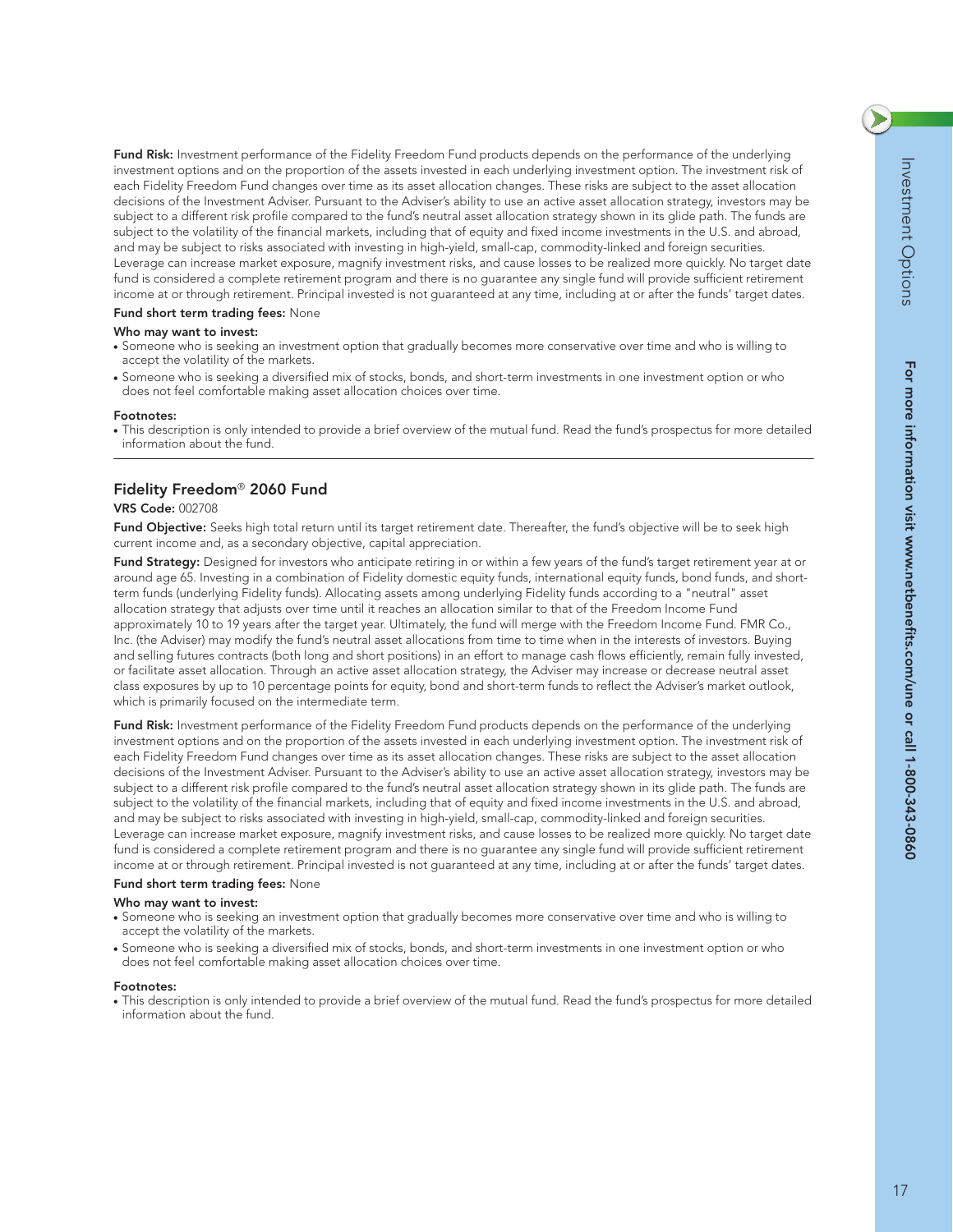## **VRS Code:** 000369

**Fund Objective:** Seeks high total current income and, as a secondary objective, capital appreciation.

**Fund Strategy:** Investing in a combination of Fidelity domestic equity funds, international equity funds, bond funds, and shortterm funds (underlying Fidelity funds). Allocating assets among underlying Fidelity funds according to a stable "neutral" asset allocation strategy. FMR Co., Inc. (the Adviser) may modify the fund's neutral asset allocations from time to time when in the interests of shareholders. Buying and selling futures contracts (both long and short positions) in an effort to manage cash flows efficiently, remain fully invested, or facilitate asset allocation. Through an active asset allocation strategy, the Adviser may increase or decrease neutral asset class exposures by up to 10 percentage points for equity, bond and short-term funds to reflect the Adviser's market outlook, which is primarily focused on the intermediate term.

**Fund Risk:** The fund is subject to risks resulting from the asset allocation decisions of the Investment Adviser. Pursuant to the Adviser's ability to use an active asset allocation strategy, investors may be subject to a different risk profile compared to the fund's neutral asset allocation strategy shown in its glide path. The fund is subject to the volatility of the financial markets, including that of equity and fixed income investments. Fixed income investments entail issuer default and credit risk, inflation risk, and interest rate risk (as interest rates rise, bond prices usually fall and vice versa). This effect is usually more pronounced for longer-term securities. Leverage can increase market exposure, magnify investment risks, and cause losses to be realized more quickly. No target date fund is considered a complete retirement program and there is no guarantee any single fund will provide sufficient retirement income at or through retirement. Principal invested is not guaranteed at any time, including at or after the funds' target dates.

#### **Fund short term trading fees:** None

#### **Who may want to invest:**

- Someone who is seeking an investment option intended for people in retirement and who is willing to accept the volatility of diversified investments in the market.
- Someone who is seeking a diversified mix of stocks, bonds, and short-term investments in one investment option and looking primarily for the potential for income and, secondarily, for share-price appreciation.

#### **Footnotes:**

● This description is only intended to provide a brief overview of the mutual fund. Read the fund's prospectus for more detailed information about the fund.

## **Fidelity**® **Contrafund**®

#### **VRS Code:** 000022

**Fund Objective:** Seeks capital appreciation.

Fund Strategy: Investing in securities of companies whose value FMR believes is not fully recognized by the public. Investing in either 'growth' stocks or 'value' stocks or both. Normally investing primarily in common stocks.

**Fund Risk:** The value of the fund's domestic and foreign investments will vary from day to day in response to many factors. Stock values fluctuate in response to the activities of individual companies, and general market and economic conditions. Investments in foreign securities involve greater risk than U.S. investments. You may have a gain or loss when you sell your shares.

#### **Fund short term trading fees:** None

#### **Who may want to invest:**

- Someone who is seeking the potential for long-term share-price appreciation.
- Someone who is willing to accept the generally greater price volatility associated with growth-oriented stocks.

#### **Footnotes:**

● This description is only intended to provide a brief overview of the mutual fund. Read the fund's prospectus for more detailed information about the fund.

#### **Fidelity**® **Diversified International Fund**

#### **VRS Code:** 000325

**Fund Objective:** Seeks capital growth.

**Fund Strategy:** Normally investing primarily in non-U.S. securities. Normally investing primarily in common stocks.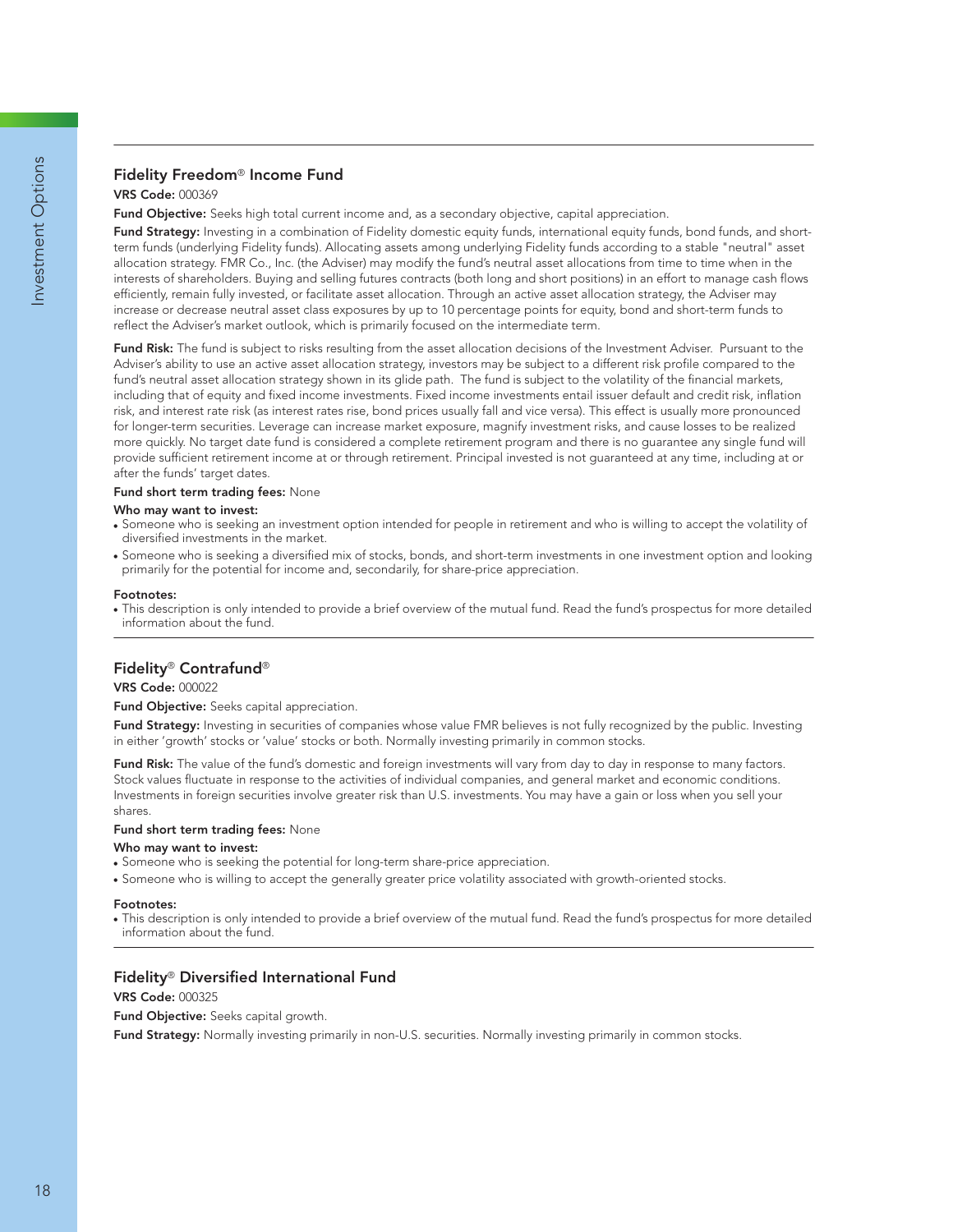$\blacktriangleright$ 

**Fund Risk:** Stock markets, especially foreign markets, are volatile and can decline significantly in response to adverse issuer, political, regulatory, market, or economic developments. Foreign securities are subject to interest rate, currency exchange rate, economic, and political risks, all of which are magnified in emerging markets.

#### **Fund short term trading fees:** None

#### **Who may want to invest:**

- Someone who is seeking to complement a portfolio of domestic investments with international investments, which can behave differently.
- Someone who is willing to accept the higher degree of risk associated with investing overseas.

#### **Footnotes:**

● This description is only intended to provide a brief overview of the mutual fund. Read the fund's prospectus for more detailed information about the fund.

#### **Fidelity**® **Government Money Market Fund**

#### **VRS Code:** 000458

**Fund Objective:** Seeks as high a level of current income as is consistent with preservation of capital and liquidity.

**Fund Strategy:** The Adviser normally invests at least 99.5% of the fund's total assets in cash, U.S. Government securities and/or repurchase agreements that are collateralized fully (i.e., collateralized by cash or government securities). Certain issuers of U.S. Government securities are sponsored or chartered by Congress but their securities are neither issued nor guaranteed by the U.S. Treasury. Investing in compliance with industry-standard regulatory requirements for money market funds for the quality, maturity, liquidity and diversification of investments. The Adviser stresses maintaining a stable \$1.00 share price, liquidity, and income. In addition the Adviser normally invests at least 80% of the fund's assets in U.S. Government securities and repurchase agreements for those securities.

**Fund Risk:** *You could lose money by investing in the fund. Although the fund seeks to preserve the value of your investment at \$1.00 per share, it cannot guarantee it will do so. An investment in the fund is not insured or guaranteed by the Federal Deposit Insurance Corporation or any other government agency. Fidelity Investments and its affiliates, the fund's sponsor, have no legal obligation to provide financial support to the fund, and you should not expect that the sponsor will provide financial support to the fund at any time.* The fund will not impose a fee upon the sale of your shares, nor temporarily suspend your ability to sell shares if the fund's weekly liquid assets fall below 30% of its total assets because of market conditions or other factors. Interest rate increases can cause the price of a money market security to decrease. A decline in the credit quality of an issuer or a provider of credit support or a maturity-shortening structure for a security can cause the price of a money market security to decrease.

#### **Fund short term trading fees:** None

#### **Who may want to invest:**

- Someone who has a low tolerance for investment risk and who wishes to keep the value of his or her investment relatively stable.
- Someone who is seeking to complement his or her bond and stock fund holdings in order to reach a particular asset allocation.

#### **Footnotes:**

- This description is only intended to provide a brief overview of the mutual fund. Read the fund's prospectus for more detailed information about the fund.
- Fidelity is voluntarily reimbursing a portion of the fund's expenses. If Fidelity had not, the returns would have been lower.

#### **Fidelity**® **Mid-Cap Stock Fund**

#### **VRS Code:** 000337

**Fund Objective:** Seeks long-term growth of capital.

**Fund Strategy:** Normally investing at least 80% of assets in common stocks of companies with medium market capitalizations (companies with market capitalization similar to companies in the Russell Midcap Index or the S&P MidCap 400). Investing in either "growth" stocks or "value" stocks or both. Potentially investing in companies with smaller or larger market capitalization.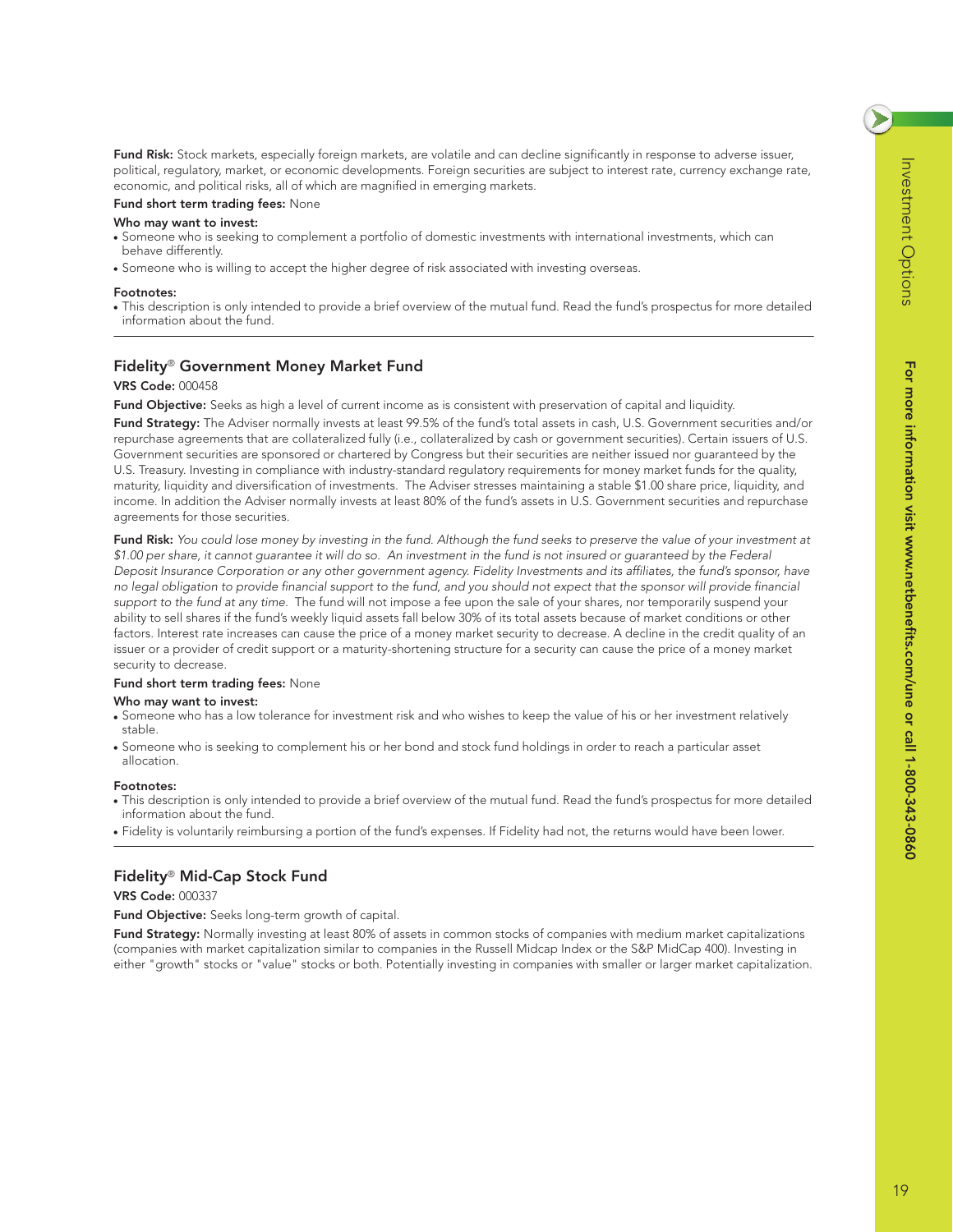**Fund Risk:** Stock markets, especially foreign markets, are volatile and can decline significantly in response to adverse issuer, political, regulatory, market, or economic developments. The securities of smaller, less well-known companies can be more volatile than those of larger companies. Foreign securities are subject to interest rate, currency exchange rate, economic, and political risks

#### **Fund short term trading fees:** None

#### **Who may want to invest:**

- Someone who is seeking the potential for long-term share-price appreciation.
- Someone who is willing to accept the generally greater price volatility associated both with growth-oriented stocks and with smaller companies.

#### **Footnotes:**

- This description is only intended to provide a brief overview of the mutual fund. Read the fund's prospectus for more detailed information about the fund.
- $\bullet$  The Russell Midcap® Index is an unmanaged market capitalization-weighted index of 800 medium-capitalization stocks. The stocks are also members of the Russell 1000® index.
- The S&P® MidCap 400 Index is an unmanaged market capitalization-weighted index of 400 medium-capitalization stocks.

### **Fidelity**® **Real Estate Investment Portfolio**

#### **VRS Code:** 000303

**Fund Objective:** Seeks above-average income and long-term capital growth, consistent with reasonable investment risk. The fund seeks to provide a yield that exceeds the composite yield of the S&P 500 Index.

**Fund Strategy:** Normally investing at least 80% of assets in securities of companies principally engaged in the real estate industry and other real estate related investments. Normally investing primarily in common stocks.

**Fund Risk:** Stock markets, especially foreign markets, are volatile and can decline significantly in response to adverse issuer, political, regulatory, market, or economic developments. Foreign securities are subject to interest rate, currency exchange rate, economic, and political risks. Changes in real estate values or economic downturns can have a significant negative effect on issuers in the real estate industry. The value of securities of issuers in the real estate industry can be affected by changes in real estate values and rental income, property taxes, interest rates, tax and regulatory requirements, and the management skill and creditworthiness of the issuer. The fund may have additional volatility because it can invest a significant portion of assets in securities of a small number of individual issuers.

#### **Fund short term trading fees:** None

#### **Who may want to invest:**

- Someone who is willing to accept the potentially lower diversification and higher risks associated with investing in a particular industry or sector.
- Someone who is seeking to complement his or her core holdings with investments concentrated in a particular sector or industry.

#### **Footnotes:**

- This description is only intended to provide a brief overview of the mutual fund. Read the fund's prospectus for more detailed information about the fund.
- The S&P 500<sup>®</sup> Index is a registered service mark of The McGraw-Hill Companies, Inc., and has been licensed for use by Fidelity Distributors Corporation and its affiliates. It is an unmanaged index of the common stock prices of 500 widely held U.S. stocks that includes the reinvestment of dividends.

## **Fidelity**® **Worldwide Fund**

#### **VRS Code:** 000318

**Fund Objective:** Seeks growth of capital.

**Fund Strategy:** Investing in securities issued anywhere in the world. Normally investing primarily in common stocks.

**Fund Risk:** Stock markets, especially foreign markets, are volatile and can decline significantly in response to adverse issuer, political, regulatory, market, or economic developments. Foreign securities are subject to interest rate, currency exchange rate, economic, and political risks, all of which are magnified in emerging markets.

#### **Fund short term trading fees:** None

- Someone who is seeking an investment that invests in both domestic and international markets.
- Someone who is willing to accept the volatility of the markets and the generally higher degree of risk associated with international investments.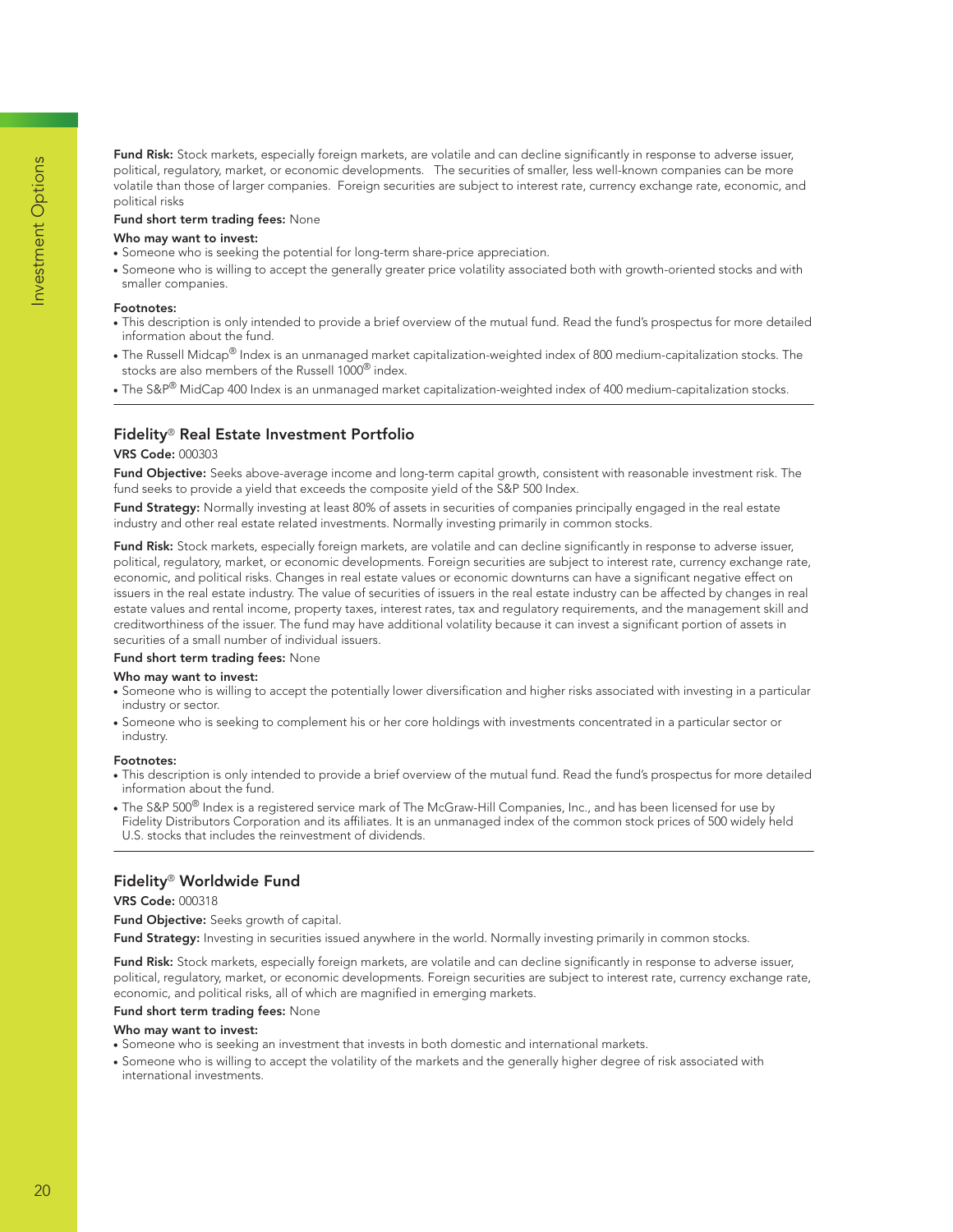#### **Footnotes:**

● This description is only intended to provide a brief overview of the mutual fund. Read the fund's prospectus for more detailed information about the fund.

## **Lincoln Stable Value Account**

#### **VRS Code:** 039147

Fund Objective: The Lincoln Stable Value Option is managed to earn a competitive interest rate without risking a loss of principal.

**Fund Strategy:** The account is a diversified portfolio of fixed-income assets. This diversified general account portfolio consists of public and private securities, commercial and residential mortgages and U.S. agency securities.

**Fund Risk:** The fund is backed by a diversified portfolio of fixed-income assets held in the general account of the issuer. Guarantees are subject to the claims paying ability of the issuer. Restrictions or fees may apply to exchanges or withdrawals. The Contracts provide for the payment of certain withdrawals and exchanges at book value during the terms of the Contracts. In order to maintain the Contract issuers' promise to pay such withdrawals and exchanges at book value, the Contracts subject the fund and its participants to certain restrictions. For example, withdrawals prompted by certain events (e.g., layoffs, early retirement windows, spin-offs, sale of a division, facility closings, plan terminations, partial plan terminations, changes in laws or regulations) may be paid at the market value of the fund's securities, which may be less than your book value balance or may restrict withdrawals in these events. Additional risk information for this product may be found in the prospectus or other product materials, if available.

Certain investment options offered by your plan (e.g., money market funds, short term bond funds, certain asset allocation/ lifecycle funds and brokerage window) may be deemed by the Contract issuers to "compete" with this fund. The terms of the Contracts prohibit you from making a direct exchange from this fund to such competing funds. Instead, you must first exchange to a non-competing fund for 90 days. While these requirements may seem restrictive, they are imposed by the Contract issuers as a condition for the issuer's promise to pay certain withdrawals and exchanges at book value.

#### **Fund short term trading fees:** None

#### **Who may want to invest:**

- Someone who seeks a slightly higher yield over the long term than is offered by money market funds, but who is willing to accept slightly more investment risk.
- Someone who is interested in balancing an aggressive portfolio with an investment that seeks to provide a declared crediting rate that is reset on a periodic basis.

#### **Footnotes:**

- The investment option is an annuity. The fund is managed by Lincoln National Life Insurance Company. This description is only intended to provide a brief overview of the fund.
- This investment option is not a mutual fund.

#### **Loomis Sayles Strategic Income Fund Class Y**

#### **VRS Code:** 041005

**Fund Objective:** The investment seeks high current income with a secondary objective of capital growth.

**Fund Strategy:** The fund will invest substantially all of its assets in income producing securities (including below investment grade securities, or "junk bonds") with a focus on U.S. corporate bonds, convertible securities, foreign debt instruments, including those in emerging markets and related foreign currency transactions, and U.S. government securities. The fund is not limited in the percentage of its assets that it may invest in these instruments.

**Fund Risk:** The fund may invest in lower-quality debt securities that involve greater risk of default or price changes due to potential changes in the credit quality of the issuer. In general the bond market is volatile, and fixed income securities carry interest rate risk. (As interest rates rise, bond prices usually fall, and vice versa. This effect is usually more pronounced for longer-term securities.) Fixed income securities also carry inflation risk and credit and default risks for both issuers and counterparties. Unlike individual bonds, most bond funds do not have a maturity date, so avoiding losses caused by price volatility by holding them until maturity is not possible. Additional risk information for this product may be found in the prospectus or other product materials, if available.

#### **Fund short term trading fees:** None

- Someone who is seeking potential returns primarily in the form of interest dividends rather than through an increase in share price.
- Someone looking for a fund investing in a mix of bonds that range from conservative to high risk and who can tolerate the risks associated with fixed-income investments.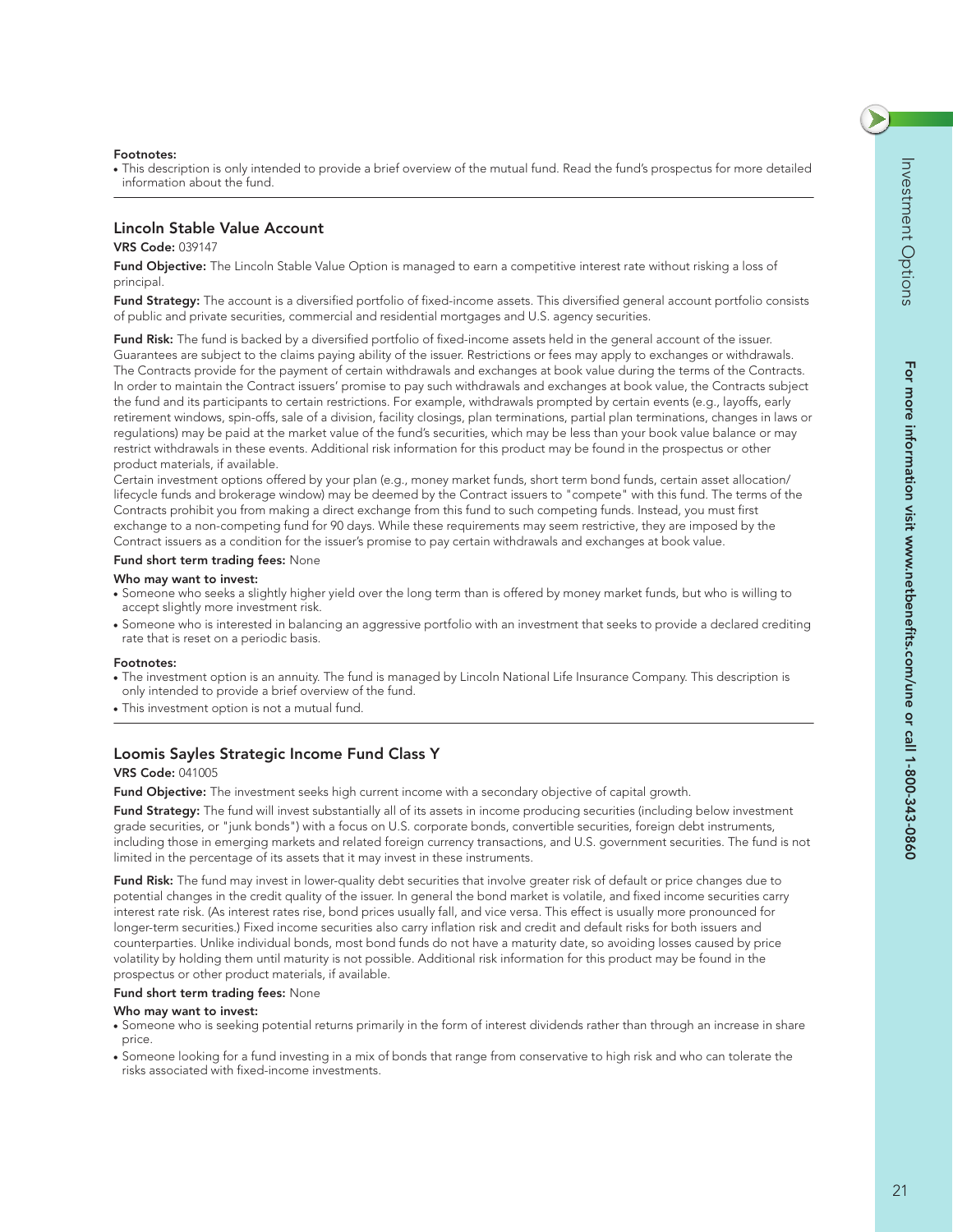#### **Footnotes:**

- This description is only intended to provide a brief overview of the mutual fund. Read the fund's prospectus for more detailed information about the fund.
- The analysis on these pages may be based, in part, on adjusted historical returns for periods prior to the class's actual inception of 12/01/1999. These calculated returns reflect the historical performance of the oldest share class of the fund, with an inception date of 05/01/1995, adjusted to reflect the fees and expenses of this share class (when this share class's fees and expenses are higher.) Please refer to a fund's prospectus for information regarding fees and expenses. These adjusted historical returns are not actual returns. Calculation methodologies utilized by Morningstar may differ from those applied by other entities, including the fund itself.

## **MFS**® **Mid Cap Value Fund Class R6**

## **VRS Code:** 094990

**Fund Objective:** The investment seeks capital appreciation.

**Fund Strategy:** The fund normally invests at least 80% of the fund's net assets in issuers with medium market capitalizations. The adviser generally defines medium market capitalization issuers as issuers with market capitalizations similar to those of issuers included in the Russell Midcap® Value Index over the last 13 months at the time of purchase. It normally invests the fund's assets primarily in equity securities.

**Fund Risk:** Value stocks can perform differently than other types of stocks and can continue to be undervalued by the market for long periods of time. The securities of smaller, less well-known companies can be more volatile than those of larger companies. Stock markets are volatile and can decline significantly in response to adverse issuer, political, regulatory, market, economic or other developments. These risks may be magnified in foreign markets. Additional risk information for this product may be found in the prospectus or other product materials, if available.

#### **Fund short term trading fees:** None

#### **Who may want to invest:**

- Someone who is seeking the potential for long-term share-price appreciation and, secondarily, dividend income.
- Someone who is comfortable with value-style investments and the potentially greater volatility of investments in smaller companies.

#### **Footnotes:**

- This description is only intended to provide a brief overview of the mutual fund. Read the fund's prospectus for more detailed information about the fund.
- $\bullet$  The Russell Midcap® Value Index is an unmanaged market capitalization-weighted index of medium-capitalization valueoriented stocks of U.S. domiciled companies that are included in the Russell Midcap® Index. Value-oriented stocks tend to have lower price-to-book ratios and lower forecasted growth values.
- The analysis on these pages may be based, in part, on adjusted historical returns for periods prior to the class's actual inception of 02/01/2013. These calculated returns reflect the historical performance of the oldest share class of the fund, with an inception date of 08/31/2001, adjusted to reflect the fees and expenses of this share class (when this share class's fees and expenses are higher.) Please refer to a fund's prospectus for information regarding fees and expenses. These adjusted historical returns are not actual returns. Calculation methodologies utilized by Morningstar may differ from those applied by other entities, including the fund itself.

## **Oppenheimer International Growth Fund Class I**

#### **VRS Code:** 089120

#### **Fund Objective:** The investment seeks capital appreciation.

**Fund Strategy:** The fund mainly invests in the common stock of growth companies that are domiciled or have their primary operations outside of the United States. It may invest 100% of its assets in securities of foreign companies. The fund may invest in emerging markets as well as in developed markets throughout the world. It normally will invest at least 65% of its total assets in common and preferred stocks of issuers in at least three different countries outside of the United States, and emphasize investments in common stocks of issuers that the portfolio managers consider to be "growth" companies.

**Fund Risk:** Foreign securities are subject to interest-rate, currency-exchange-rate, economic, and political risks, all of which may be magnified in emerging markets. Growth stocks can perform differently from the market as a whole and can be more volatile than other types of stocks. Stock markets are volatile and can decline significantly in response to adverse issuer, political, regulatory, market, economic or other developments. Additional risk information for this product may be found in the prospectus or other product materials, if available.

### **Fund short term trading fees:** None

- Someone who is seeking to complement a portfolio of domestic investments with international investments, which can behave differently.
- Someone who is willing to accept the higher degree of risk associated with investing overseas.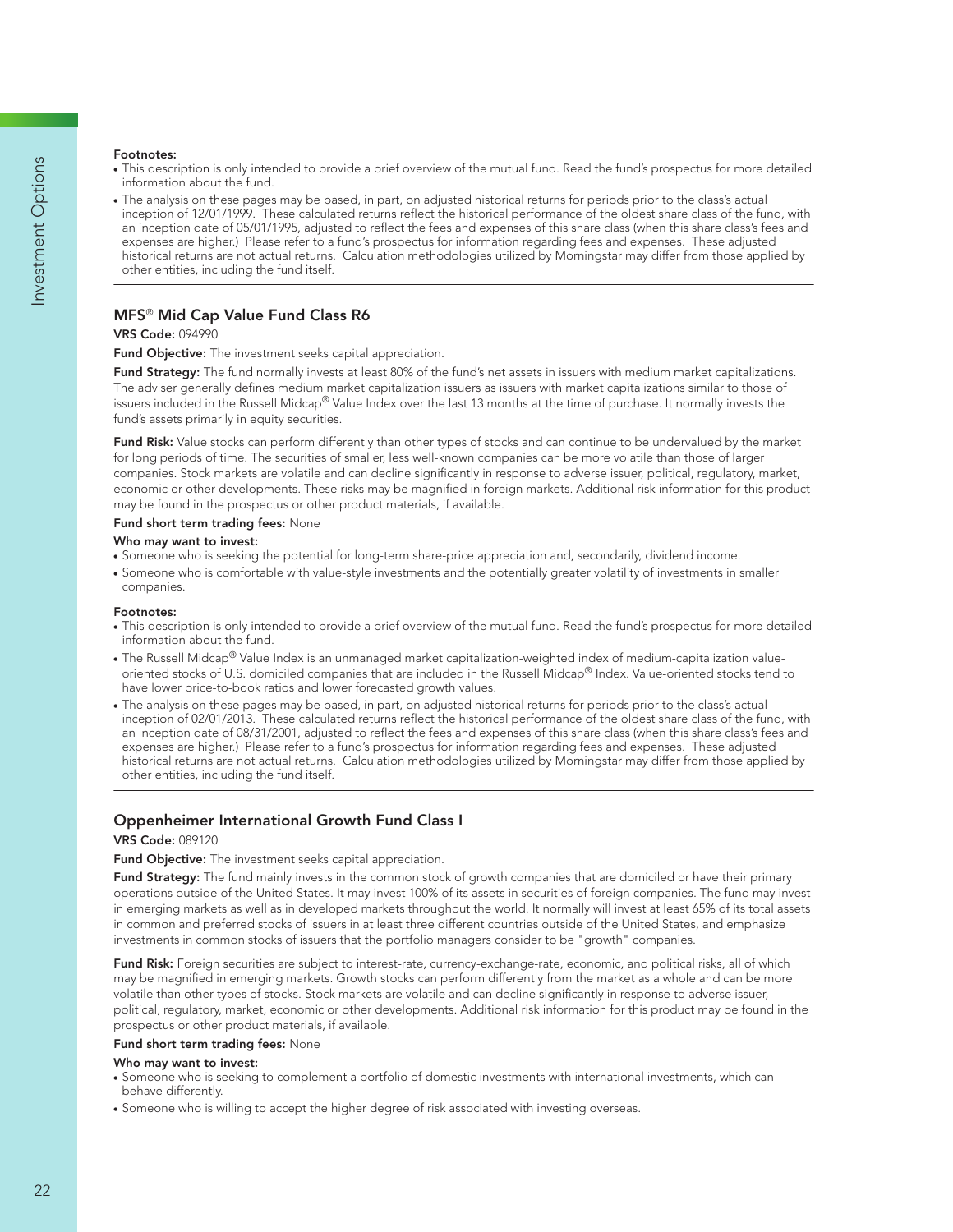**For more information visit www.netbenefits.com/une or call 1-800-343-0860**

For more information visit www.netbenefits.com/une or call 1-800-343-0860

## **Footnotes:**

- This description is only intended to provide a brief overview of the mutual fund. Read the fund's prospectus for more detailed information about the fund.
- The analysis on these pages may be based, in part, on adjusted historical returns for periods prior to the class's actual inception of 03/29/2012. These calculated returns reflect the historical performance of the oldest share class of the fund, with an inception date of 03/25/1996, adjusted to reflect the fees and expenses of this share class (when this share class's fees and expenses are higher.) Please refer to a fund's prospectus for information regarding fees and expenses. These adjusted historical returns are not actual returns. Calculation methodologies utilized by Morningstar may differ from those applied by other entities, including the fund itself.

## **T. Rowe Price QM U.S. Small-Cap Growth Equity Fund**

## **VRS Code:** 078226

**Fund Objective:** The investment seeks long-term growth of capital by investing primarily in common stocks of small growth companies.

**Fund Strategy:** The fund will normally invest at least 80% of its net assets (including any borrowings for investment purposes) in equity securities issued by small-cap U.S. growth companies. While most assets will typically be invested in U.S. equity securities, the fund may invest up to 10% of its net assets in foreign stocks, including securities of emerging market issuers.

**Fund Risk:** The securities of smaller, less well-known companies can be more volatile than those of larger companies. Growth stocks can perform differently from the market as a whole and can be more volatile than other types of stocks. Stock markets are volatile and can decline significantly in response to adverse issuer, political, regulatory, market, economic or other developments. These risks may be magnified in foreign markets. Additional risk information for this product may be found in the prospectus or other product materials, if available.

**Fund short term trading fees:** This fund has a Short-term Redemption Fee of 1.00% for fee eligible shares held less than 90 days.

#### **Who may want to invest:**

- Someone who is seeking the potential for long-term share-price appreciation.
- Someone who is willing to accept the generally greater price volatility associated both with growth-oriented stocks and with smaller companies.

#### **Footnotes:**

● This description is only intended to provide a brief overview of the mutual fund. Read the fund's prospectus for more detailed information about the fund.

## **Templeton Foreign Fund Class R6**

#### **VRS Code:** 091781

**Fund Objective:** The investment seeks long-term capital growth.

**Fund Strategy:** Under normal market conditions, the fund invests at least 80% of its net assets in foreign securities. These securities are predominantly equity securities of companies located outside the U.S., including developing markets. The equity securities in which the fund invests are predominantly common stock, and may include smaller and midsize companies. Although the investment manager will search for investments across a large number of regions, countries and sectors, from time to time, based on economic conditions, it may have significant positions in particular regions, countries or sectors.

**Fund Risk:** Foreign securities are subject to interest-rate, currency-exchange-rate, economic, and political risks, all of which may be magnified in emerging markets. Value stocks can perform differently than other types of stocks and can continue to be undervalued by the market for long periods of time. Stock markets are volatile and can decline significantly in response to adverse issuer, political, regulatory, market, economic or other developments. Additional risk information for this product may be found in the prospectus or other product materials, if available.

#### **Fund short term trading fees:** None

- Someone who is seeking to complement a portfolio of domestic investments with international investments, which can behave differently.
- Someone who is willing to accept the higher degree of risk associated with investing overseas.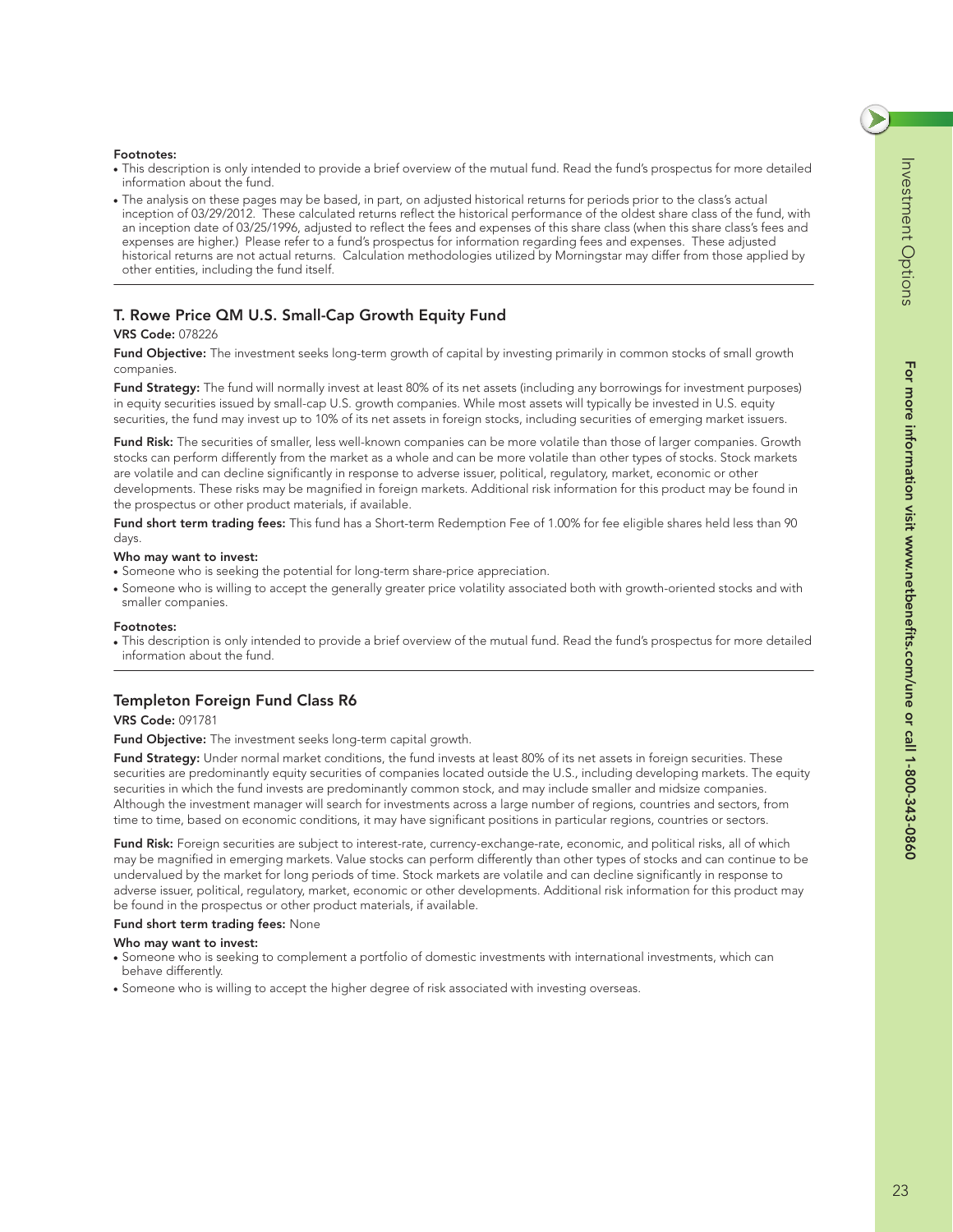#### **Footnotes:**

- This description is only intended to provide a brief overview of the mutual fund. Read the fund's prospectus for more detailed information about the fund.
- The analysis on these pages may be based, in part, on adjusted historical returns for periods prior to the class's actual inception of 05/01/2013. These calculated returns reflect the historical performance of the oldest share class of the fund, with an inception date of 10/05/1982, adjusted to reflect the fees and expenses of this share class (when this share class's fees and expenses are higher.) Please refer to a fund's prospectus for information regarding fees and expenses. These adjusted historical returns are not actual returns. Calculation methodologies utilized by Morningstar may differ from those applied by other entities, including the fund itself.

#### **Vanguard Inflation-Protected Securities Fund Admiral Shares**

#### **VRS Code:** 049268

**Fund Objective:** The investment seeks to provide inflation protection and income consistent with investment in inflationindexed securities.

**Fund Strategy:** The fund invests at least 80% of its assets in inflation-indexed bonds issued by the U.S. government, its agencies and instrumentalities, and corporations. It may invest in bonds of any maturity; however, its dollar-weighted average maturity is expected to be in the range of 7 to 20 years. At a minimum, all bonds purchased by the fund will be rated investment-grade or, if unrated, will be considered by the advisor to be investment-grade.

**Fund Risk:** The interest payments of TIPS are variable, they generally rise with inflation and fall with deflation. In general the bond market is volatile, and fixed income securities carry interest rate risk. (As interest rates rise, bond prices usually fall, and vice versa. This effect is usually more pronounced for longer-term securities.) Fixed income securities also carry inflation risk and credit and default risks for both issuers and counterparties. Unlike individual bonds, most bond funds do not have a maturity date, so avoiding losses caused by price volatility by holding them until maturity is not possible. Additional risk information for this product may be found in the prospectus or other product materials, if available.

#### **Fund short term trading fees:** None

#### **Who may want to invest:**

- Someone who is seeking potential returns primarily in the form of interest dividends and who can tolerate more frequent changes in the size of dividend distributions than those usually found with more conservative bond funds.
- Someone who is seeking to supplement his or her core fixed-income holdings with a bond investment that is tied to changes in inflation.

#### **Footnotes:**

- This description is only intended to provide a brief overview of the mutual fund. Read the fund's prospectus for more detailed information about the fund.
- Weighted average maturity (WAM) is the weighted average of all the maturities of the securities held in a fund. WAM for money market funds can be used as a measure of sensitivity to interest rate changes. Generally, the longer the maturity, the greater the sensitivity. WAM for money market funds is based on the dollar-weighted average length of time until principal payments must be paid, taking into account any call options exercised by the issuer and any permissible maturity shortening devices, such as demand features and interest rate resets. For bond funds, WAM can be used as a measure of sensitivity to the markets. Generally, the longer the maturity, the greater the sensitivity. The WAM calculation for bond funds excludes interest rate resets and only takes into account issuer call options if it is probable that the issuer of the instrument will take advantage of such options.
- The analysis on these pages may be based, in part, on adjusted historical returns for periods prior to the class's actual inception of 06/10/2005. These calculated returns reflect the historical performance of the oldest share class of the fund, with an inception date of 06/29/2000, adjusted to reflect the fees and expenses of this share class (when this share class's fees and expenses are higher.) Please refer to a fund's prospectus for information regarding fees and expenses. These adjusted historical returns are not actual returns. Calculation methodologies utilized by Morningstar may differ from those applied by other entities, including the fund itself.

## **Vanguard Mid-Cap Index Fund Admiral Shares**

#### **VRS Code:** 045374

**Fund Objective:** The investment seeks to track the performance of a benchmark index that measures the investment return of mid-capitalization stocks.

**Fund Strategy:** The fund employs an indexing investment approach designed to track the performance of the CRSP US Mid Cap Index, a broadly diversified index of stocks of mid-size U.S. companies. The advisor attempts to replicate the target index by investing all, or substantially all, of its assets in the stocks that make up the index, holding each stock in approximately the same proportion as its weighting in the index.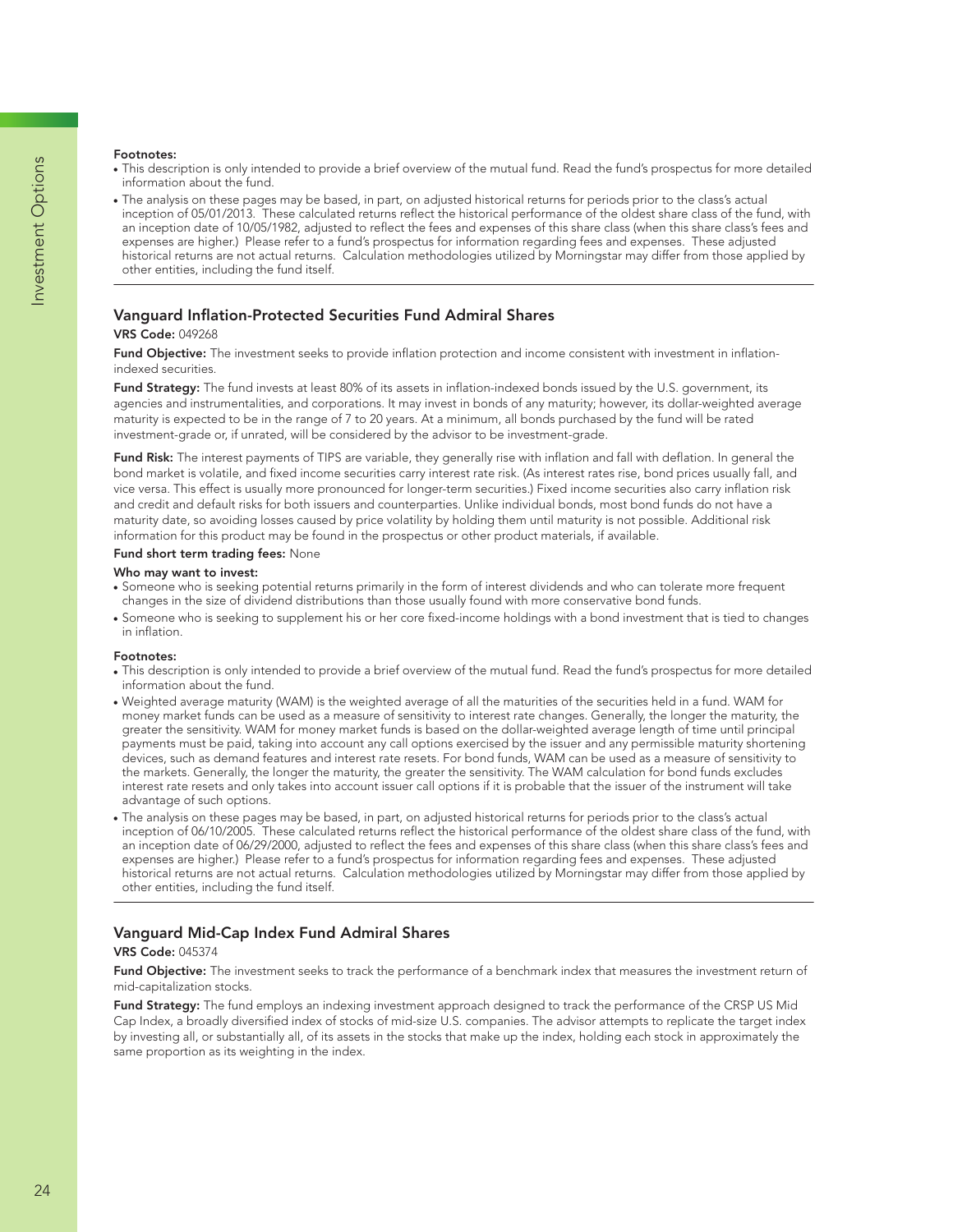$\blacktriangleright$ 

**Fund Risk:** Value and growth stocks can perform differently from other types of stocks. Growth stocks can be more volatile. Value stocks can continue to be undervalued by the market for long periods of time. The securities of smaller, less well-known companies can be more volatile than those of larger companies. Stock markets are volatile and can decline significantly in response to adverse issuer, political, regulatory, market, economic or other developments. These risks may be magnified in foreign markets. Additional risk information for this product may be found in the prospectus or other product materials, if available.

#### **Fund short term trading fees:** None

#### **Who may want to invest:**

- Someone who is seeking the potential for long-term share-price appreciation and, secondarily, dividend income.
- Someone who is seeking both growth- and value-style investments and who is willing to accept the generally greater volatility of investments in smaller companies.

#### **Footnotes:**

- This description is only intended to provide a brief overview of the mutual fund. Read the fund's prospectus for more detailed information about the fund.
- The CRSP US Mid Cap Index targets inclusion of the U.S. companies that fall between the top 70%-85% of investable market capitalization.
- The analysis on these pages may be based, in part, on adjusted historical returns for periods prior to the class's actual inception of 11/12/2001. These calculated returns reflect the historical performance of the oldest share class of the fund, with an inception date of 05/21/1998, adjusted to reflect the fees and expenses of this share class (when this share class's fees and expenses are higher.) Please refer to a fund's prospectus for information regarding fees and expenses. These adjusted historical returns are not actual returns. Calculation methodologies utilized by Morningstar may differ from those applied by other entities, including the fund itself.

### **Vanguard Small-Cap Index Fund Admiral Shares**

#### **VRS Code:** 044553

**Fund Objective:** The investment seeks to track the performance of a benchmark index that measures the investment return of small-capitalization stocks.

**Fund Strategy:** The fund employs an indexing investment approach designed to track the performance of the CRSP US Small Cap Index, a broadly diversified index of stocks of small U.S. companies. The advisor attempts to replicate the target index by investing all, or substantially all, of its assets in the stocks that make up the index, holding each stock in approximately the same proportion as its weighting in the index.

**Fund Risk:** The securities of smaller, less well-known companies can be more volatile than those of larger companies. Value and growth stocks can perform differently from other types of stocks. Growth stocks can be more volatile. Value stocks can continue to be undervalued by the market for long periods of time. Stock markets are volatile and can decline significantly in response to adverse issuer, political, regulatory, market, economic or other developments. These risks may be magnified in foreign markets. Additional risk information for this product may be found in the prospectus or other product materials, if available.

#### **Fund short term trading fees:** None

#### **Who may want to invest:**

- Someone who is seeking the potential for long-term share-price appreciation and, secondarily, dividend income.
- Someone who is seeking both growth- and value-style investments and who is willing to accept the generally greater volatility of investments in smaller companies.

#### **Footnotes:**

- This description is only intended to provide a brief overview of the mutual fund. Read the fund's prospectus for more detailed information about the fund.
- The CRSP US Small Cap Index includes U.S. companies that fall between the bottom 2%-15% of the investable market capitalization. There is no lower limit in market capitalization, other than what is specified by investability screens.
- The analysis on these pages may be based, in part, on adjusted historical returns for periods prior to the class's actual inception of 11/13/2000. These calculated returns reflect the historical performance of the oldest share class of the fund, with an inception date of 10/03/1960, adjusted to reflect the fees and expenses of this share class (when this share class's fees and expenses are higher.) Please refer to a fund's prospectus for information regarding fees and expenses. These adjusted historical returns are not actual returns. Calculation methodologies utilized by Morningstar may differ from those applied by other entities, including the fund itself.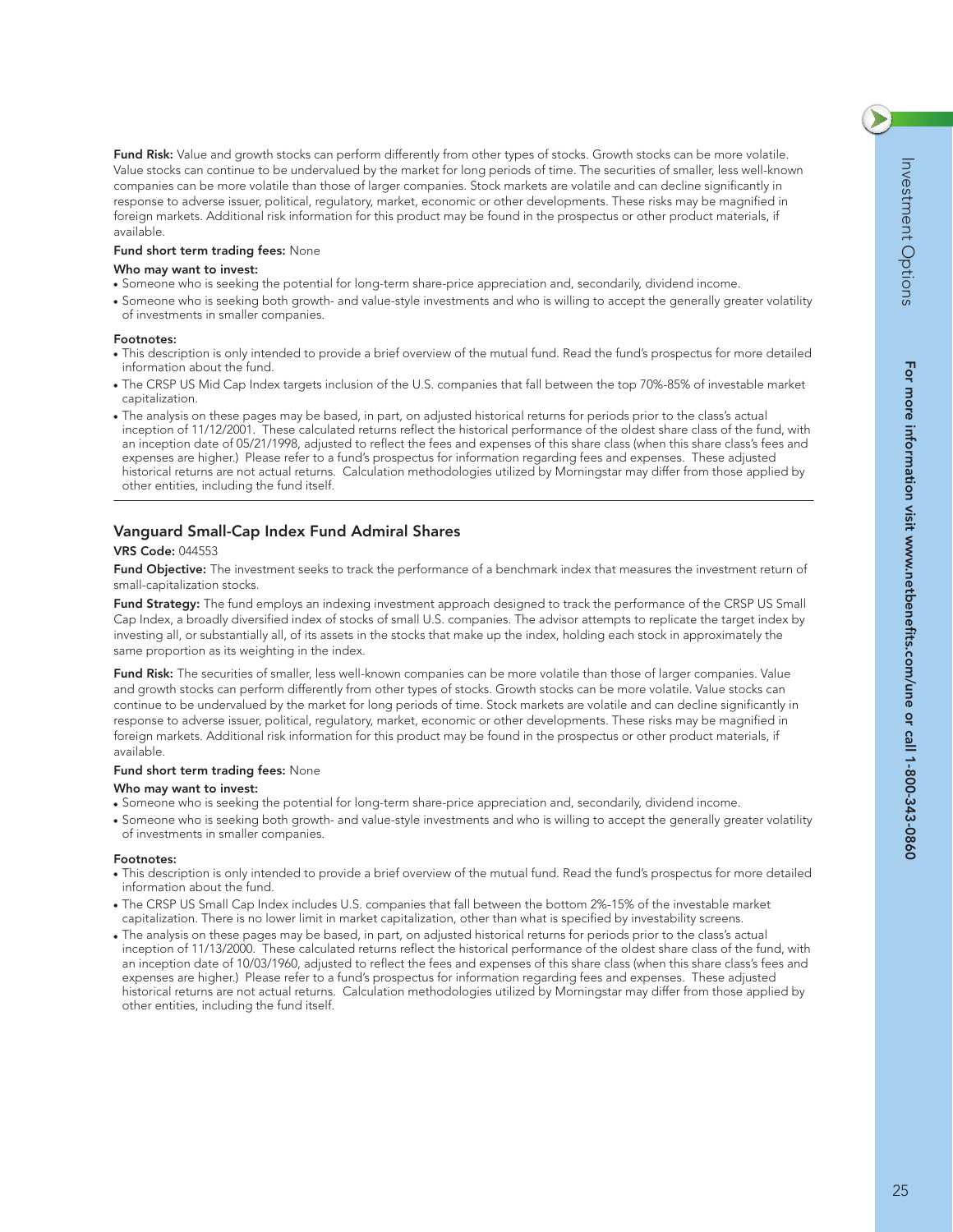## **Vanguard Total Bond Market Index Fund Admiral Shares**

### **VRS Code:** 044460

**Fund Objective:** The investment seeks the performance of Bloomberg Barclays U.S. Aggregate Float Adjusted Index.

**Fund Strategy:** Bloomberg Barclays U.S. Aggregate Float Adjusted Index represents a wide spectrum of public, investmentgrade, taxable, fixed income securities in the United States-including government, corporate, and international dollardenominated bonds, as well as mortgage-backed and asset-backed securities-all with maturities of more than 1 year. All of its investments will be selected through the sampling process, and at least 80% of its assets will be invested in bonds held in the index.

Fund Risk: In general the bond market is volatile, and fixed income securities carry interest rate risk. (As interest rates rise, bond prices usually fall, and vice versa. This effect is usually more pronounced for longer-term securities.) Fixed income securities also carry inflation risk and credit and default risks for both issuers and counterparties. Unlike individual bonds, most bond funds do not have a maturity date, so avoiding losses caused by price volatility by holding them until maturity is not possible. Additional risk information for this product may be found in the prospectus or other product materials, if available.

#### **Fund short term trading fees:** None

#### **Who may want to invest:**

- Someone who is seeking potential returns primarily in the form of interest dividends rather than through an increase in share price.
- Someone who is seeking to diversify an equity portfolio with a more conservative investment option.

#### **Footnotes:**

- This description is only intended to provide a brief overview of the mutual fund. Read the fund's prospectus for more detailed information about the fund.
- The Bloomberg Barclays U.S. Aggregate Float Adjusted Index measures the total universe of public, investment-grade, taxable, fixed income securities in the United States-including government, corporate, and international dollar-denominated bonds, as well as mortgage-backed and asset-backed securities-all with maturities of more than 1 year.
- The analysis on these pages may be based, in part, on adjusted historical returns for periods prior to the class's actual inception of 11/12/2001. These calculated returns reflect the historical performance of the oldest share class of the fund, with an inception date of 12/11/1986, adjusted to reflect the fees and expenses of this share class (when this share class's fees and expenses are higher.) Please refer to a fund's prospectus for information regarding fees and expenses. These adjusted historical returns are not actual returns. Calculation methodologies utilized by Morningstar may differ from those applied by other entities, including the fund itself.

## **Vanguard Total International Stock Index Fund Admiral Shares**

#### **VRS Code:** 095879

**Fund Objective:** The investment seeks to track the performance of a benchmark index that measures the investment return of stocks issued by companies located in developed and emerging markets, excluding the United States.

**Fund Strategy:** The fund employs an indexing investment approach designed to track the performance of the FTSE Global All Cap ex US Index, a float-adjusted market-capitalization-weighted index designed to measure equity market performance of companies located in developed and emerging markets, excluding the United States. The index includes approximately 5,800 stocks of companies located in over 45 countries.

**Fund Risk:** Foreign securities are subject to interest-rate, currency-exchange-rate, economic, and political risks, all of which may be magnified in emerging markets. Value and growth stocks can perform differently from other types of stocks. Growth stocks can be more volatile. Value stocks can continue to be undervalued by the market for long periods of time. Stock markets are volatile and can decline significantly in response to adverse issuer, political, regulatory, market, economic or other developments. Additional risk information for this product may be found in the prospectus or other product materials, if available.

#### **Fund short term trading fees:** None

- Someone who is seeking to complement a portfolio of domestic investments with international investments, which can behave differently.
- Someone who is willing to accept the higher degree of risk associated with investing overseas.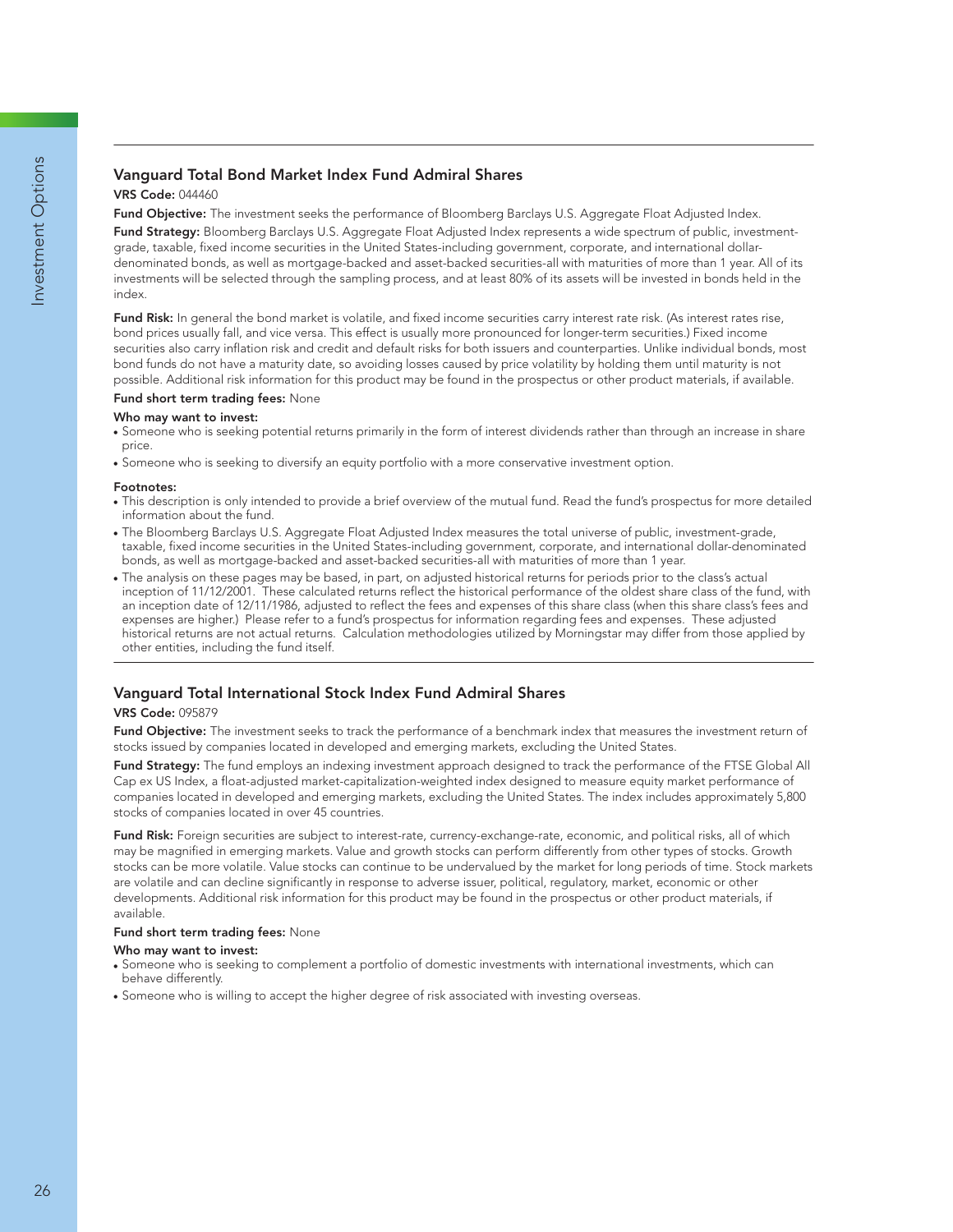#### **Footnotes:**

- This description is only intended to provide a brief overview of the mutual fund. Read the fund's prospectus for more detailed information about the fund.
- The analysis on these pages may be based, in part, on adjusted historical returns for periods prior to the class's actual inception of 11/29/2010. These calculated returns reflect the historical performance of the oldest share class of the fund, with an inception date of 04/29/1996, adjusted to reflect the fees and expenses of this share class (when this share class's fees and expenses are higher.) Please refer to a fund's prospectus for information regarding fees and expenses. These adjusted historical returns are not actual returns. Calculation methodologies utilized by Morningstar may differ from those applied by other entities, including the fund itself.
- The FTSE Global All Cap ex US Index is part of a range of indices designed to help US investors benchmark their international investments. The index comprises large, mid and small cap stocks globally excluding the US.

## **Vanguard Total Stock Market Index Fund Admiral Shares**

#### **VRS Code:** 044908

**Fund Objective:** The investment seeks to track the performance of a benchmark index that measures the investment return of the overall stock market.

**Fund Strategy:** The fund employs an indexing investment approach designed to track the performance of the CRSP US Total Market Index, which represents approximately 100% of the investable U.S. stock market and includes large-, mid-, small-, and micro-cap stocks regularly traded on the New York Stock Exchange and Nasdaq. It invests by sampling the index, meaning that it holds a broadly diversified collection of securities that, in the aggregate, approximates the full index in terms of key characteristics.

**Fund Risk:** Value and growth stocks can perform differently from other types of stocks. Growth stocks can be more volatile. Value stocks can continue to be undervalued by the market for long periods of time. Stock markets are volatile and can decline significantly in response to adverse issuer, political, regulatory, market, economic or other developments. These risks may be magnified in foreign markets. Additional risk information for this product may be found in the prospectus or other product materials, if available.

#### **Fund short term trading fees:** None

#### **Who may want to invest:**

- Someone who is seeking the potential for long-term share-price appreciation and, secondarily, dividend income.
- Someone who is seeking both growth- and value-style investments and who is willing to accept the volatility associated with investing in the stock market.

#### **Footnotes:**

- This description is only intended to provide a brief overview of the mutual fund. Read the fund's prospectus for more detailed information about the fund.
- The CRSP US Total Market Index is comprised of nearly 4,000 constituents across mega, large, small and micro capitalizations, representing nearly 100% of the U.S. investable equity market.
- The analysis on these pages may be based, in part, on adjusted historical returns for periods prior to the class's actual inception of 11/13/2000. These calculated returns reflect the historical performance of the oldest share class of the fund, with an inception date of 04/27/1992, adjusted to reflect the fees and expenses of this share class (when this share class's fees and expenses are higher.) Please refer to a fund's prospectus for information regarding fees and expenses. These adjusted historical returns are not actual returns. Calculation methodologies utilized by Morningstar may differ from those applied by other entities, including the fund itself.

## **Vanguard Windsor**™ **II Fund Admiral**™ **Shares**

#### **VRS Code:** 044557

**Fund Objective:** The investment seeks to provide long-term capital appreciation and income.

**Fund Strategy:** The fund invests mainly in large- and mid-capitalization companies whose stocks are considered by an advisor to be undervalued. Undervalued stocks are generally those that are out of favor with investors and that the advisor believes are trading at prices that are below average in relation to measures such as earnings and book value. These stocks often have above-average dividend yields. It uses multiple investment advisors.

**Fund Risk:** Value stocks can perform differently than other types of stocks and can continue to be undervalued by the market for long periods of time. Stock markets are volatile and can decline significantly in response to adverse issuer, political, regulatory, market, economic or other developments. These risks may be magnified in foreign markets. Additional risk information for this product may be found in the prospectus or other product materials, if available.

#### **Fund short term trading fees:** None

- Someone who is seeking the potential for long-term share-price appreciation and, secondarily, dividend income.
- Someone who is comfortable with the volatility of large-cap stocks and value-style investments.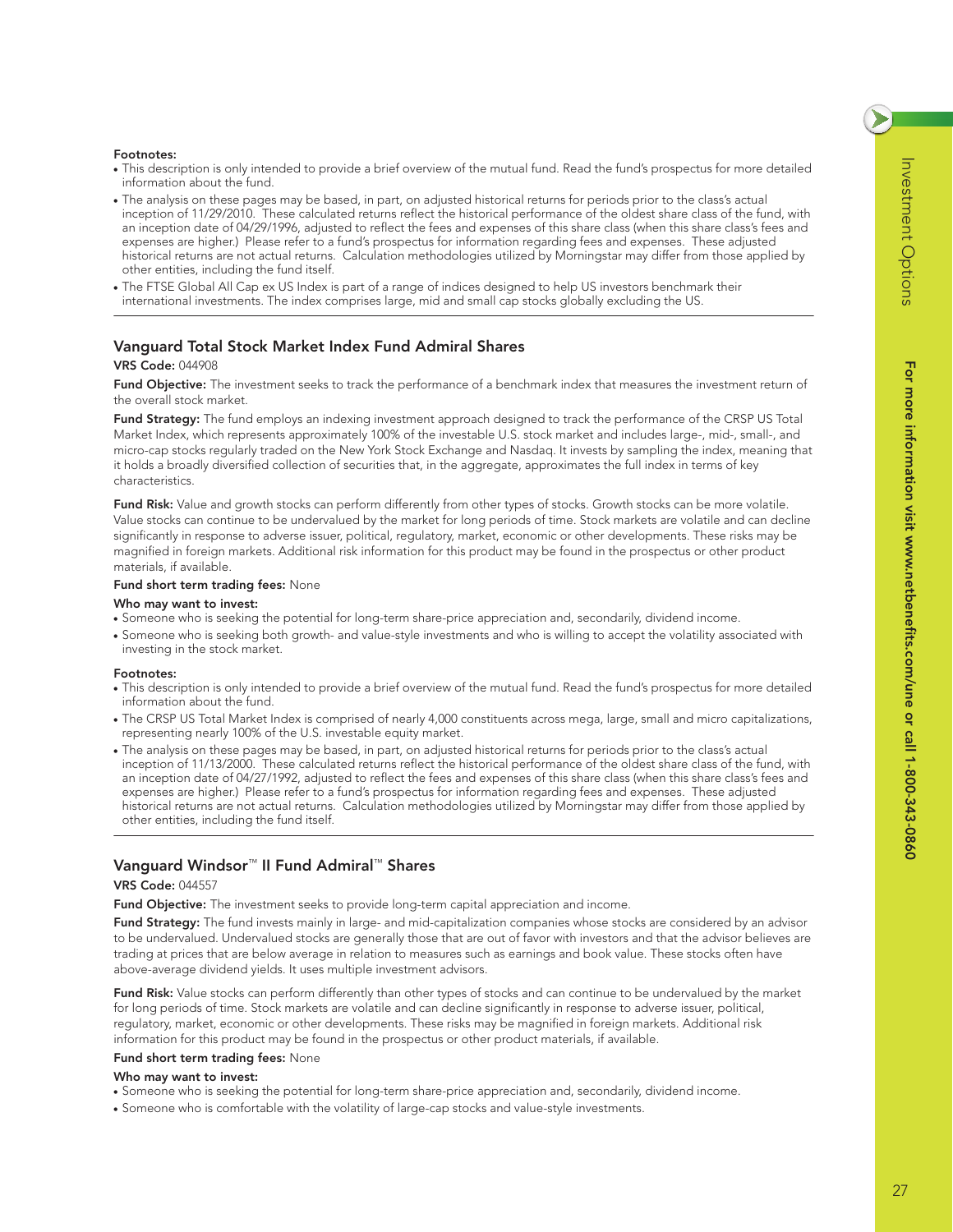#### **Footnotes:**

- This description is only intended to provide a brief overview of the mutual fund. Read the fund's prospectus for more detailed information about the fund.
- The analysis on these pages may be based, in part, on adjusted historical returns for periods prior to the class's actual inception of 05/14/2001. These calculated returns reflect the historical performance of the oldest share class of the fund, with an inception date of 06/24/1985, adjusted to reflect the fees and expenses of this share class (when this share class's fees and expenses are higher.) Please refer to a fund's prospectus for information regarding fees and expenses. These adjusted historical returns are not actual returns. Calculation methodologies utilized by Morningstar may differ from those applied by other entities, including the fund itself.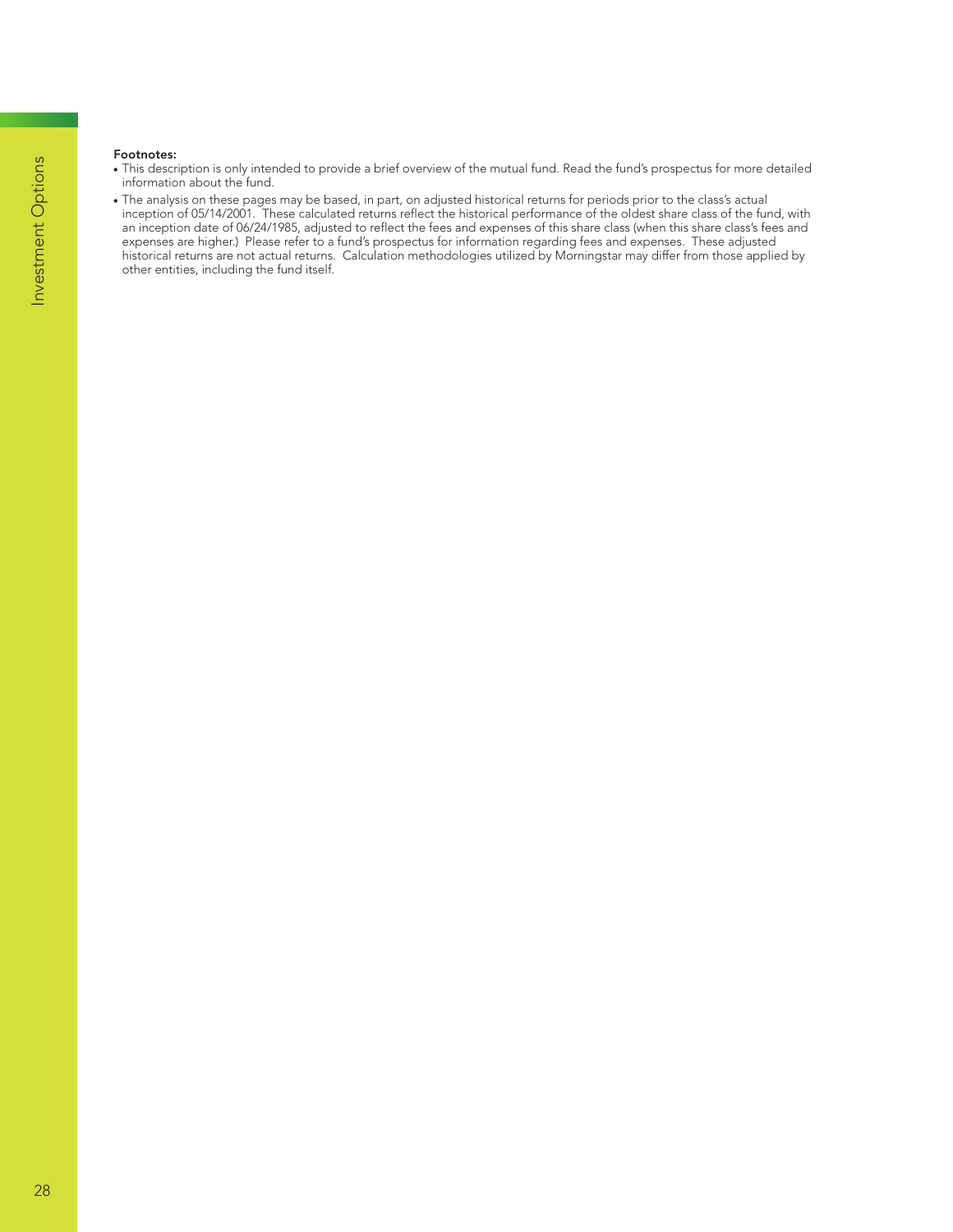# Step up your contributions with the Annual Increase Program.

Help boost your contribution amount automatically: The Annual Increase Program allows you to increase your retirement savings plan contributions automatically each year. It's an easy way to help keep yourself on track as you get closer to retirement.

## ACTION PLAN

- Review the details of the Annual Increase Program
- $\bullet$  Choose the amount and date of your annual increase

## How does the Annual Increase Program work?

Choose the amount and date for your annual increase, and the rest is automatic. Each year on the designated date, your contributions will increase by the amount you elected.

## How does the Annual Increase Program benefit me?

Small increases in your contributions can lead to significant benefits in retirement. When you enroll in the Annual Increase Program, you may help ensure a step up in your retirement plan account contributions each year. This means more opportunity for your savings to grow. It can help you save more but feel less of an impact in your take-home pay.

## How do I enroll?

To make your plan's Annual Increase Program part of your retirement saving strategy, log on to NetBenefits® or call your plan's toll-free number to choose the amount and select the date for your annual increase.

## What amount and date should I choose for my annual increase?

Choose an annual increase of 1% or 2% and time it to coincide with your annual review or pay increase. The system follows through by automatically increasing your contribution on your selected date each year.

## What if I need to make changes or withdraw?

You can change or withdraw from the program at any time by calling your plan's toll-free number or by visiting NetBenefits.®

## Additional information about the Annual Increase Program

## Eligibility requirements.

To participate in the program, you must be contributing regularly to your workplace savings plan through payroll deductions. If you stop making regular payroll deductions, your annual increase elections will be maintained on the system until conditions change to allow for the application of your elections.

## After I sign up, when does the increased contribution go into effect?

Your Annual Increase Program elections will take effect as soon as administratively feasible. Therefore, depending on the frequency of your paycheck, it takes a minimum of one to two pay periods for the election to take effect.

## Program elections.

In most circumstances, your increase election will be applied on a pretax basis. If your employer allows after-tax deductions, in limited circumstances your election may be applied on an after-tax basis.

## Exceptions to program elections.

Your Annual Increase Program elections will be applied until you withdraw from the program, subject to the following exceptions:

• Plan or statutory limits. If you are close to or over the maximum percentage or dollar amount that you are allowed to contribute to your retirement plan, none or only some of your increase amount will be applied on your designated increase date. However, if you have made a "spillover" election to continue contributions on an after-tax basis, your annual increase election may be applied for the remainder of the plan year.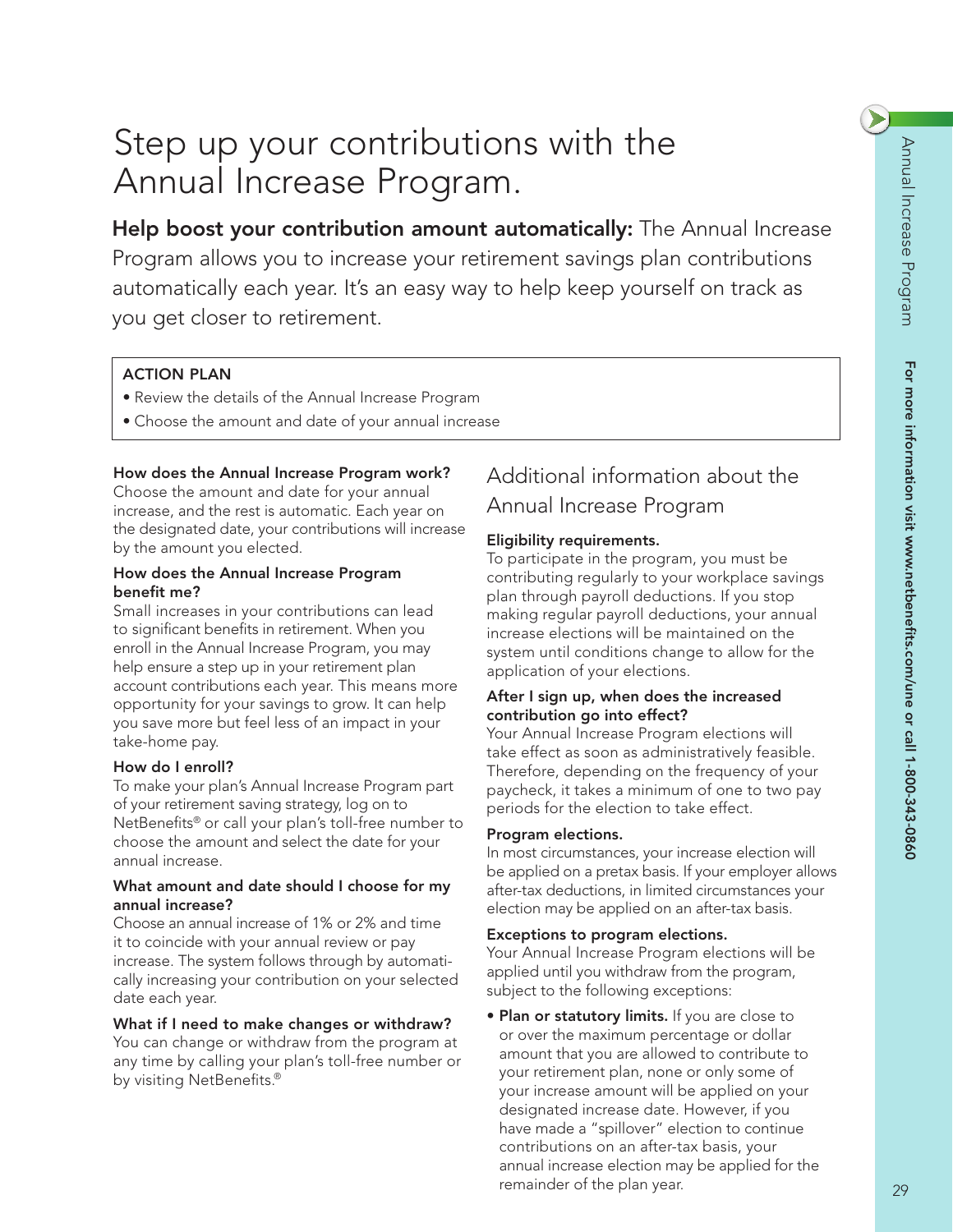- **· Suspension of plan contributions.** If you are suspended from making contributions to your plan due to certain plan rules, your program increase will also be suspended. Depending on plan rules, your election may or may not be reinstated at the end of the suspension period.
- · Highly compensated employees (HCEs). If your designation as an HCE limits or otherwise restricts you from making additional contributions, your contributions may not be increased even if you have elected to participate in the program.
- . Change in employment status. If your deductions are interrupted due to a change in your employment status such as a leave of absence or disability, your program elections will be held on file. It's a good idea to confirm that you are still enrolled in the program when your deductions begin again.

Please consult your plan rules for more detailed information. If you have questions, please call your plan's toll-free number or log on to NetBenefits.®

## **D** Need Help?

For additional information about the Annual Increase Program:

- · Visit Fidelity NetBenefits®
- · Call your plan's toll-free number to speak with a Fidelity Representative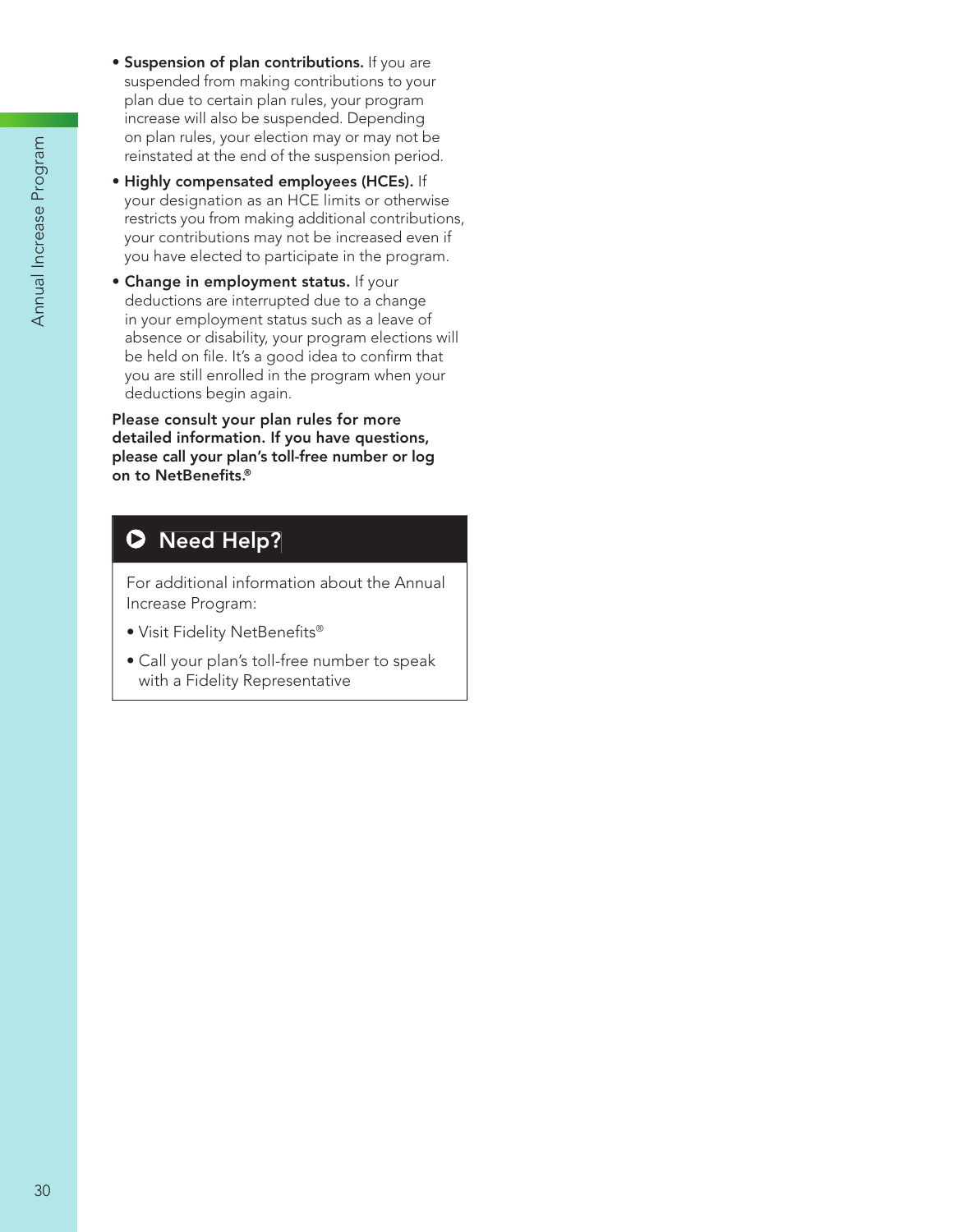

# What is the Roth 403(b) Contribution Option?

A Roth contribution is available to employees who participate in the 403(b) plan. For payroll purposes Roth contributions are treated as after tax. This feature will allow participants to make Roth contributions to their plan while taking their earnings completely tax free at retirement-as long as the withdrawal is a qualified one. A qualified withdrawal is one that can be taken five tax years after the year of the first Roth contribution *and* after the participant has attained age 59½, has become disabled, or has died.

If you qualify to make traditional 403(b) contributions, you are eligible for a Roth 403(b) contribution.

## How does a Roth 403(b) contribution option work?

You elect an amount of your salary that you wish to contribute to the Roth source, just as you would for your traditional 403(b). The contribution is based on your eligible compensation, not on your net pay — for example, if your total annual eligible compensation is \$40,000 per year and you elect a 6% deferral amount, then \$2,400 per year would go into your Roth 403(b) account.

Unlike your traditional 403(b) pretax contribution, with a Roth 403(b) contribution, you pay the taxes now on the contributions you make—but later your earnings are all tax free, if you meet certain criteria.

*Example:* Sally earns \$40,000 and has elected to put 6% toward her Roth 403(b) contributions and 6% toward her traditional 403(b) pretax contributions on a monthly basis.

|                                                      | ROTH 403(b)* | <b>TRADITIONAL</b><br>403(b)* |
|------------------------------------------------------|--------------|-------------------------------|
| Sally's monthly<br>contribution into<br>each account | \$200        | \$200                         |
| Sally's reduction<br>in take-home pay                | \$200        | \$150                         |

\*This hypothetical example is based solely on an assumed federal income tax rate of 25%. No other payroll deductions are taken into account. Your own results will be based on your individual tax situation.

Your combined Roth and traditional pretax 403(b) contributions cannot exceed the IRS limits for the year.

## Would a Roth 403(b) contribution option benefit me?

The potential benefits of Roth 403(b) contributions really depend on your personal situation, but are mainly focused on your existing tax rate and your anticipated tax rate at the time of retirement. If you are contributing to a Roth, you are giving up a tax break today for a tax break in the future.

Therefore, a Roth contribution might benefit you if your tax rate in retirement were **higher** than it had been during the years you contributed.

If your tax rate were lower in retirement, then a traditional 403(b) might be more beneficial to you than the Roth option. Talk with a tax professional for more information on how to determine if Roth 403(b) contributions are right for you.

## Is a traditional pretax 403(b) still beneficial?

Yes. For many participants a traditional pretax 403(b) will still be the most beneficial type of retirement savings plan. We do not know what the future holds regarding tax rates. Therefore, it is not possible to predict with certainty which type of 403(b) savings will be most beneficial to a participant.

Remember, because Roth 403(b) contributions are made after tax, you may take home less money in your paycheck than you would if you contributed to a traditional pretax 403(b).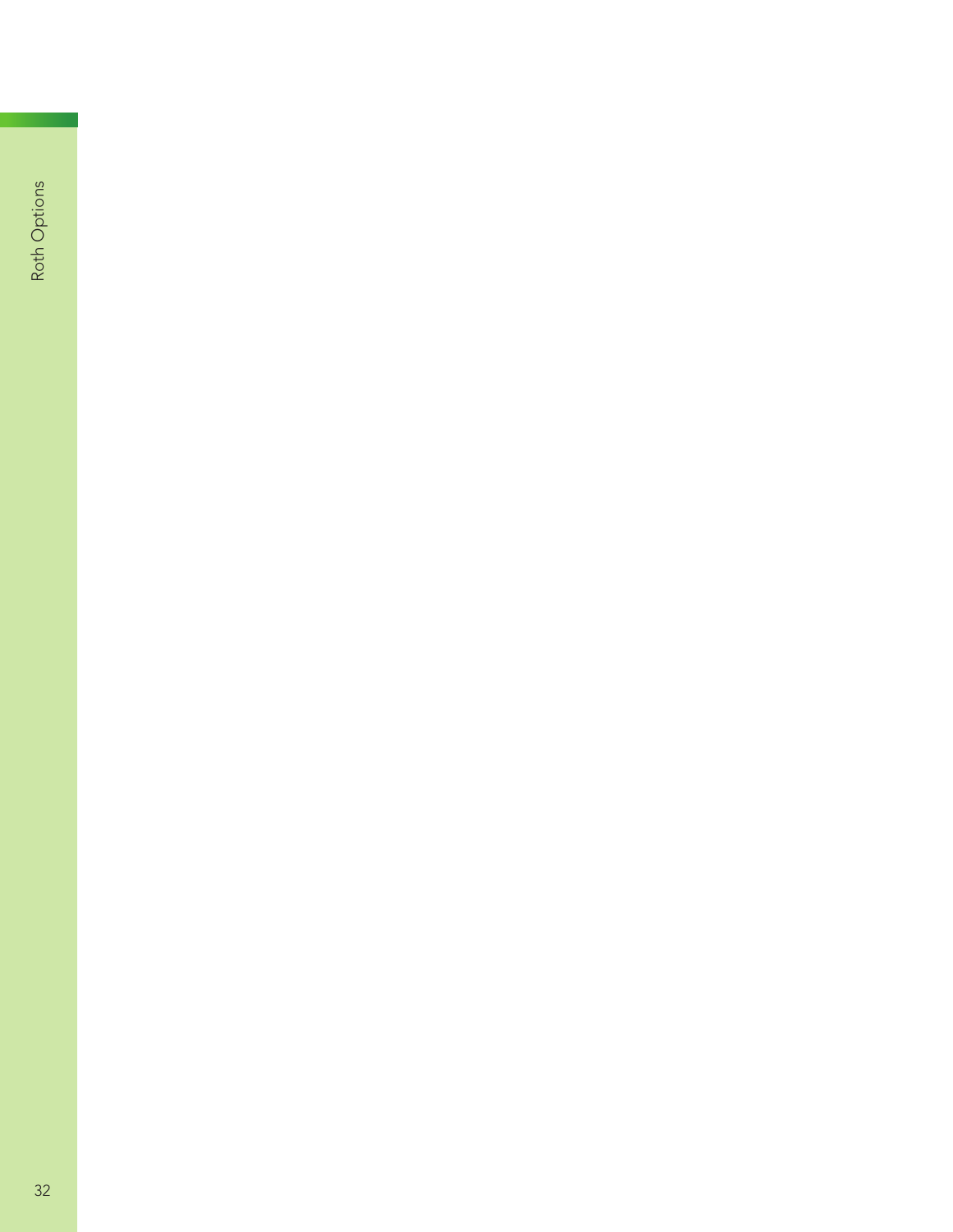

## **Transfer/Rollover/Exchange Form Instructions**

Reference the instructions below while completing the form. For additional assistance, please contact Fidelity Investments at 1-800-343-0860 or, for the hearing impaired, 1-800-259-9743 (TTY), Monday through Friday, 8 a.m. to midnight Eastern time (excluding New York Stock Exchange holidays, except Good Friday).

## **1. YOUR INFORMATION**

Please provide your information in this section.

## 2. INVESTMENT PROVIDER YOU ARE MOVING MONEY FROM

Please review your most recent statement for this name and address, and include a copy of the statement with this form. Please contact your previous investment provider to see if additional paperwork is required.

## 3. ACCOUNT(S) OR CONTRACT(S) TO MOVE

Account or Contract Number: This number is available on your previous investment provider account statement. If you are unable to locate this number on your statement, please contact the investment provider. If you do not provide an account or contract number, we will use your Social Security number or U.S. Tax Identification number to request the assets to be moved.

Type of Account or Contract: If you are unsure of the type of account or contract, please contact the Previous Investment Provider or refer to your statement. Select at least one.

The Account or Contract Number is from: Please see the descriptions below that relate to each of the four transactions. If you choose "A Previous Employer," provide the name of that employer.

The Same Employer as My Employer Plan with Fidelity. Movement of assets from  $403(b)$  to  $403(b)$  will be requested as a vendor or contract exchange. Movement of money between the same plan types, excluding 403(b) plans [401(a) to 401(a), 401(k) to 401(k), 457(b) to 457(b)], will be requested as an in-plan transfer. Movement of money between different plan types will be requested as a rollover.

**A Previous Employer.** For 403(b) and 401(a)/(k) plans, this is a rollover transaction. For governmental 457(b) plans, this is a rollover unless Fidelity receives direction to process as a transfer.

A Rollover IRA. This is a rollover transaction. After-tax value may not be rolled from an IRA.

A Traditional IRA or SEP IRA. This is a rollover transaction. Roth IRAs and Coverdell IRAs cannot be accepted.

Liquidation Amount: Specify the amount of money you want moved to your Fidelity account. If you choose "Full Liquidation/100%," Fidelity will request your full balance. If you choose "Partial Liquidation," Fidelity will request the dollar amount or percentage you specify. If you do not specify an amount, Fidelity will move/liquidate 100%. If you are moving 457(b) assets, please be aware that governmental 457(b) assets must be moved into a governmental 457(b) plan, and nongovernmental 457(b) assets must be moved into a nongovernmental 457(b) plan. Transfers from nongovernmental 457(b) plans are not provided for on this form. Talk with your plan sponsor or call Fidelity to discuss transfers from nongovernmental 457(b) plans. Rollovers from 403(b) plans, 401(a)/401(k) plans, and IRAs to governmental 457(b) plans must be recordkept in separate rollover sources to limit the distributions that may be subject to a 10% early distribution penalty.

## 4. YOUR FIDELITY ACCOUNT INFORMATION

If you do not have a retirement account with Fidelity for the employer listed here, you must complete the enrollment process. For help with enrollment, please contact Fidelity at 1-800-343-0860 or for the hearing impaired 1-800-259-9743 (TTY).

Employer Sponsoring Your Fidelity Retirement Account: The employer name appears on your Fidelity account statement or in your enrollment paperwork.

Plan Type with this employer: This information is required to ensure that Fidelity credits your assets to the proper account. Please contact Fidelity at 1-800-343-0860 or for the hearing impaired 1-800-259-9743 (TTY) if you do not know your plan type.

Plan Number: Please provide the plan number if you have multiple retirement plan accounts with Fidelity. Please contact Fidelity at 1-800-343-0860 or for the hearing impaired 1-800-259-9743 (TTY) to obtain the plan number.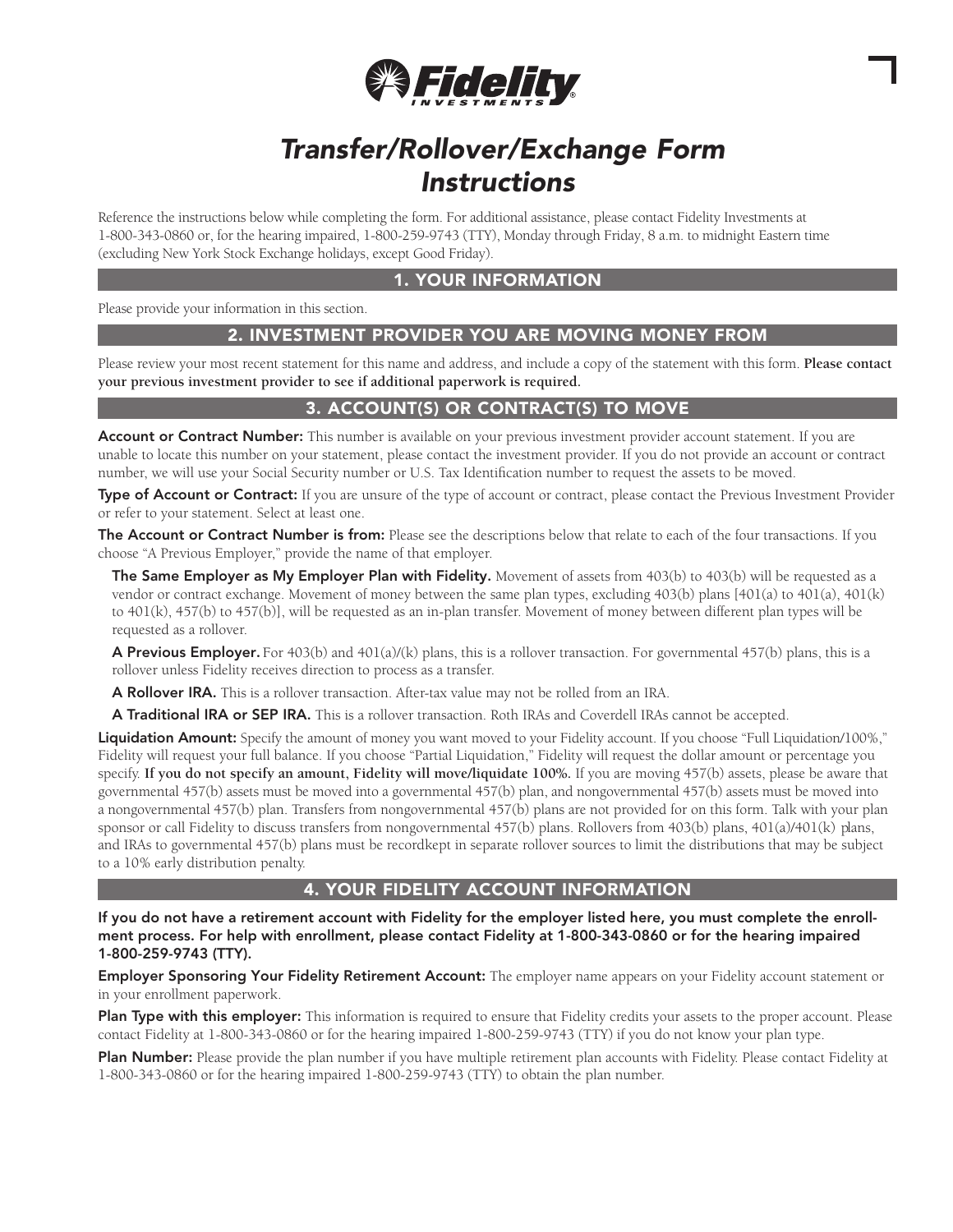## **5. INVESTMENT INSTRUCTIONS**

Would you like the assets invested in your current investment selection? If "Yes" is selected, your assets will be allocated to your current investment selection on file with Fidelity. If you do not select "Yes," please list the fund names, fund codes (if known), and percentages. Please ensure that the percentages equal 100%. Please list any additional funds on a separate page and attach it to this form.

Fund Name: List the fund name(s) you want your assets credited to.

Fund Code: Provide the four-digit fund code(s) (if known).

Percentage: Please ensure that the percentages listed equal 100%.

Note: If no investment options are selected, your investment instructions are incomplete or invalid, or the percentages listed are less than or exceed 100%, your entire contribution will be defaulted to the investment elections on file with Fidelity. If you have no investment elections on file, your entire contribution will be defaulted to the investment option specified in the agreement currently in place with Fidelity for the Plan.

## **6. EMPLOYER PLAN ACCEPTANCE**

**Employer Authorized Signature:** An authorized signature from the employer that sponsors your Fidelity retirement account may be required. To verify if this section needs to be signed, contact your Human Resources office or Fidelity at 1-800-343-0860 or for the hearing impaired 1-800-259-9743 (TTY).

## 7. DUPLICATE DISPOSITION LETTER REQUEST

Entering a name and address in this section requests and authorizes Fidelity to send a duplicate disposition (status) letter to the individual listed for this request only.

## **8. SIGNATURE AND DATE**

Please read the legal information provided in this section and then sign and date the form. We are unable to process your request without your signature and the date.

|                     | <b>Transfer/Rollover/Exchange Form Checklist:</b>                                            |                                                                                                             |
|---------------------|----------------------------------------------------------------------------------------------|-------------------------------------------------------------------------------------------------------------|
| Please remember to: | Here is a checklist to ensure that your request is in good order.                            |                                                                                                             |
|                     | Include your most recent account statement from your previous investment provider            |                                                                                                             |
|                     | Indicate the amount or percentage of money you are moving to Fidelity                        |                                                                                                             |
|                     | is required.                                                                                 | Obtain the Employer Authorized Signature. Contact your Human Resources office or Fidelity to verify if this |
|                     | Sign and date in Section 8 of the form                                                       |                                                                                                             |
|                     | Return this form in the enclosed postage-paid envelope OR                                    |                                                                                                             |
|                     | Return to:                                                                                   | If you are sending this using an overnight delivery<br>service, please send to:                             |
|                     | <b>Fidelity Investments</b><br>P.O. Box 770002<br>Cincinnati, OH 45277-0090                  | <b>Fidelity Investments</b><br>100 Crosby Parkway, Mailzone KC1E<br>Covington, KY 41015                     |
|                     | Please contact your previous investment provider to see if additional paperwork is required. |                                                                                                             |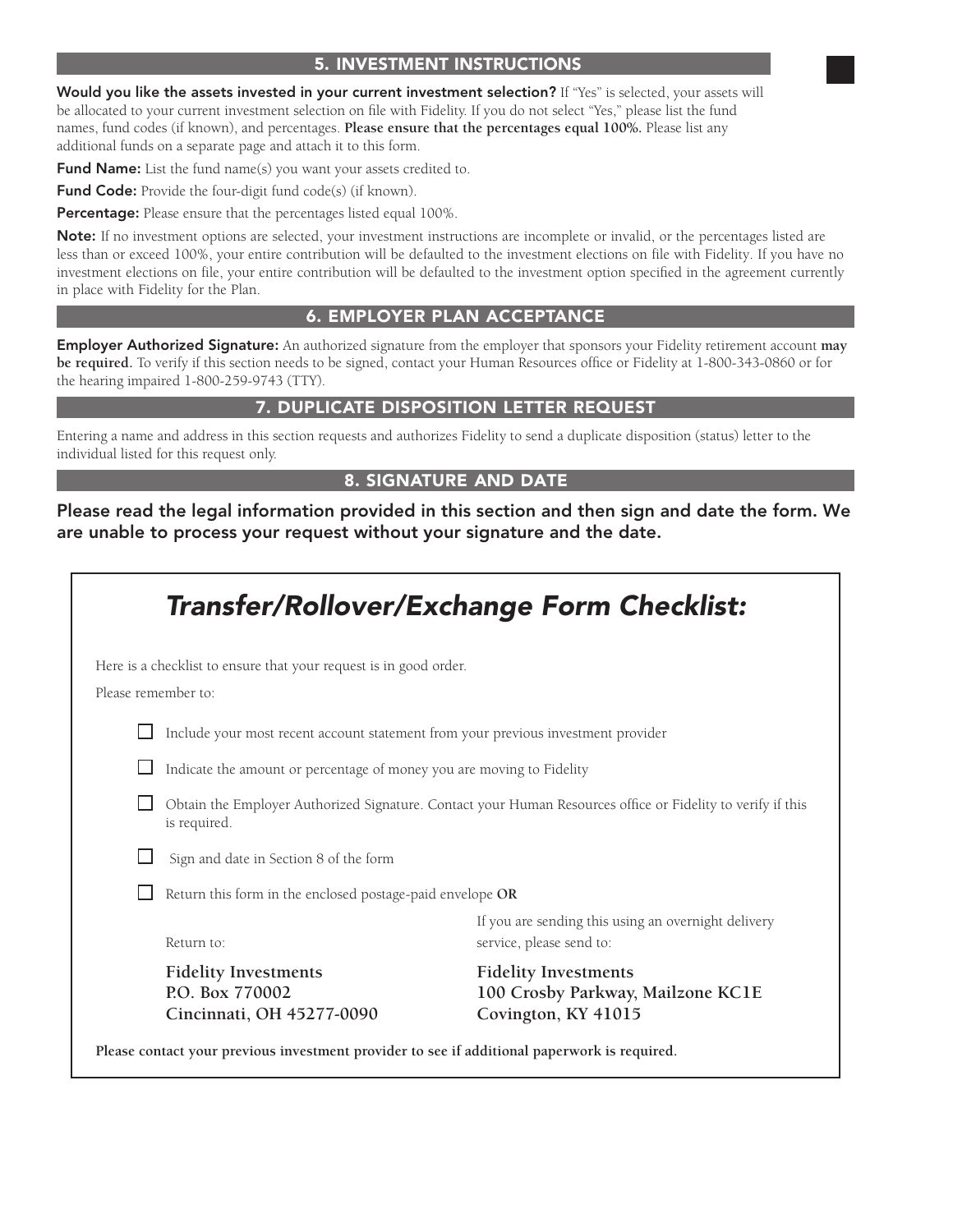

## **Transfer/Rollover/Exchange Form**

Instructions: Use this form to move assets to your Fidelity employer-sponsored retirement account from a previous investment provider. You may also use this form to consolidate multiple employer-sponsored retirement accounts currently at Fidelity. If you do not have a retirement account with Fidelity, you must also complete an Account Application/Enrollment Form or when available enroll online at netbenefits.com/atwork. If your current employer does not offer a retirement plan record kept by Fidelity, your employer needs to establish a retirement plan prior to your vendor or contract exchange, or rollover to a Fidelity account. An incomplete form may delay the processing of your request. Use a separate form for each investment provider.

Unless otherwise instructed by your employer, please return this transfer/rollover/exchange form in the postage-paid envelope provided OR

> Return to: **Fidelity Investments** P.O. Box 770002 Cincinnati, OH 45277-0090

If you are sending this using an overnight delivery service, please send to: **Fidelity Investments** 100 Crosby Parkway, Mailzone KC1E Covington, KY 41015

Questions? Call Fidelity Investments at 1-800-343-0860 or for the hearing impaired 1-800-259-9743 (TTY), Monday through Friday, 8 a.m. to midnight Eastern time (excluding New York Stock Exchange holidays, except Good Friday), for assistance with completing this form. 4 VOUR INFORMATION

|                                                                                                             | <b>1. TUUR INFURMATIUN</b>                       |        |
|-------------------------------------------------------------------------------------------------------------|--------------------------------------------------|--------|
| Please use a black pen and print clearly in CAPITAL LETTERS.                                                |                                                  |        |
| Social Security # or Tax ID #:                                                                              | Date of Birth:                                   |        |
| First Name:                                                                                                 | Middle Initial:                                  |        |
| Last Name:                                                                                                  |                                                  |        |
| Mailing Address:                                                                                            |                                                  |        |
| City:                                                                                                       | State:                                           |        |
| ZIP Code:                                                                                                   |                                                  |        |
| Daytime Phone:                                                                                              | Evening Phone:                                   |        |
| Email:                                                                                                      |                                                  |        |
|                                                                                                             | 2. INVESTMENT PROVIDER YOU ARE MOVING MONEY FROM |        |
| Name of investment provider you are moving money from<br>(e.g., VALIC, TIAA-CREF, Vanguard, Voya, Lincoln): |                                                  |        |
| Please include a copy of your most recent account statement from your investment provider.                  |                                                  |        |
| Provider Street Address:                                                                                    |                                                  |        |
| City:                                                                                                       |                                                  | State: |
| ZIP Code:                                                                                                   |                                                  |        |
|                                                                                                             |                                                  |        |

Please contact your previous investment provider to see if additional paperwork is required. Use a separate form for each investment provider.

Page 1

Provider Phone:

 $D C$ 

and the state of the state of the state of the state of the state of the state of the state of the state of the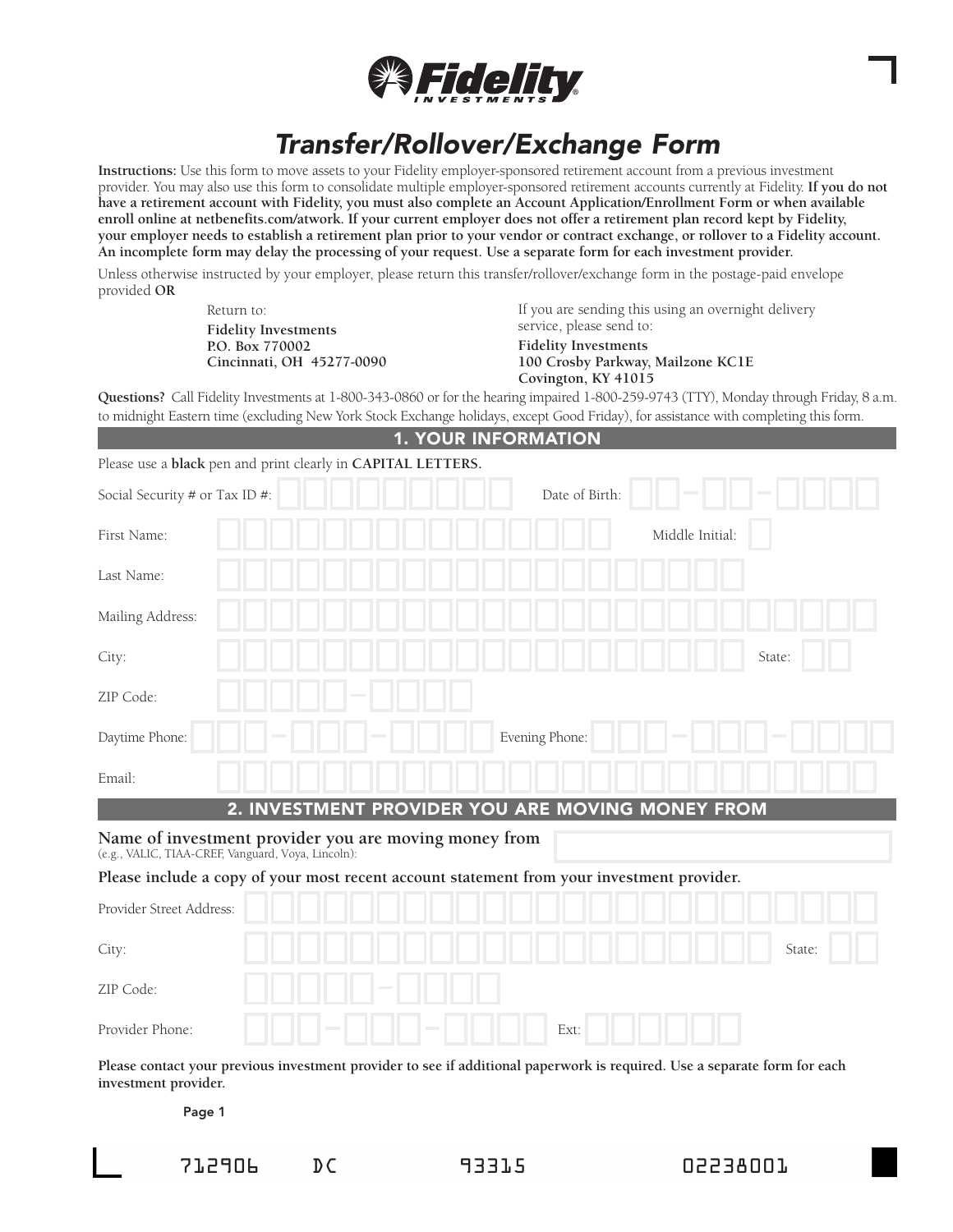## 3. ACCOUNT(S) OR CONTRACT(S) TO MOVE

Please provide information about the account(s)/contract(s) you wish to move to Fidelity. If no account or contract numbers are provided, we will use your Social Security number or U.S. Tax ID number to request the assets Please make additional copies of this page and the next page if you have more than two accounts/contracts to move.

3A. FIRST ACCOUNT/CONTRACT (if more than one account/contract, please complete section 3B in addition to section 3A)

| 1. Account/Contract #:   |                                       |                                          |                             |
|--------------------------|---------------------------------------|------------------------------------------|-----------------------------|
| Type:                    | Include Roth 403(b) balance<br>403(b) | 401(a)/(k)                               | Include Roth 401(k) balance |
| (select at<br>least one) | $457(b)$ governmental                 | Include Roth 457(b) governmental balance | IRA                         |

2. Please check the box that most accurately reflects the transaction that you are requesting. Note that your selection will dictate how we process this transaction. Please read Section 3 of the instructions for more details.

| The Same Employer as My Employer Plan with Fidelity                                                                                                                                                                                  |
|--------------------------------------------------------------------------------------------------------------------------------------------------------------------------------------------------------------------------------------|
| A Previous Employer                                                                                                                                                                                                                  |
| Previous Employer Name:                                                                                                                                                                                                              |
| A Rollover IRA                                                                                                                                                                                                                       |
| A Traditional IRA or SEP IRA                                                                                                                                                                                                         |
| 3. Liquidation Amount Full Liquidation/100% Partial Liquidation<br>% OR \$<br>(select one)                                                                                                                                           |
| Unless otherwise specified, I request the<br>previous investment provider to liquidate<br>100% of my account.                                                                                                                        |
| 3B. SECOND ACCOUNT/CONTRACT (if applicable).                                                                                                                                                                                         |
| 1. Account/Contract #:                                                                                                                                                                                                               |
| $403(b)$ Include Roth $403(b)$ balance<br>$401(a)/(k)$ Include Roth $401(k)$ balance<br>a ka<br>Type:<br>(select at<br>$457(b)$ governmental $\Box$ Include Roth 457(b) governmental balance<br>least one)<br><b>IRA</b>             |
| 2. Please check the box that most accurately reflects the transaction that you are requesting. Note that your selection will<br>dictate how we process this transaction. Please read Section 3 of the instructions for more details. |
| The Same Employer as My Employer Plan with Fidelity                                                                                                                                                                                  |

| The bane employer as $m$ employer I am what I racing                            |                                                                                                               |
|---------------------------------------------------------------------------------|---------------------------------------------------------------------------------------------------------------|
| A Previous Employer                                                             |                                                                                                               |
| Previous Employer Name:                                                         |                                                                                                               |
| A Rollover IRA                                                                  |                                                                                                               |
| A Traditional IRA or SEP IRA                                                    |                                                                                                               |
| Full Liquidation/100% Partial Liquidation<br>$%$ OR \$<br>3. Liquidation Amount |                                                                                                               |
| (select one)                                                                    | Unless otherwise specified, I request the<br>previous investment provider to liquidate<br>100% of my account. |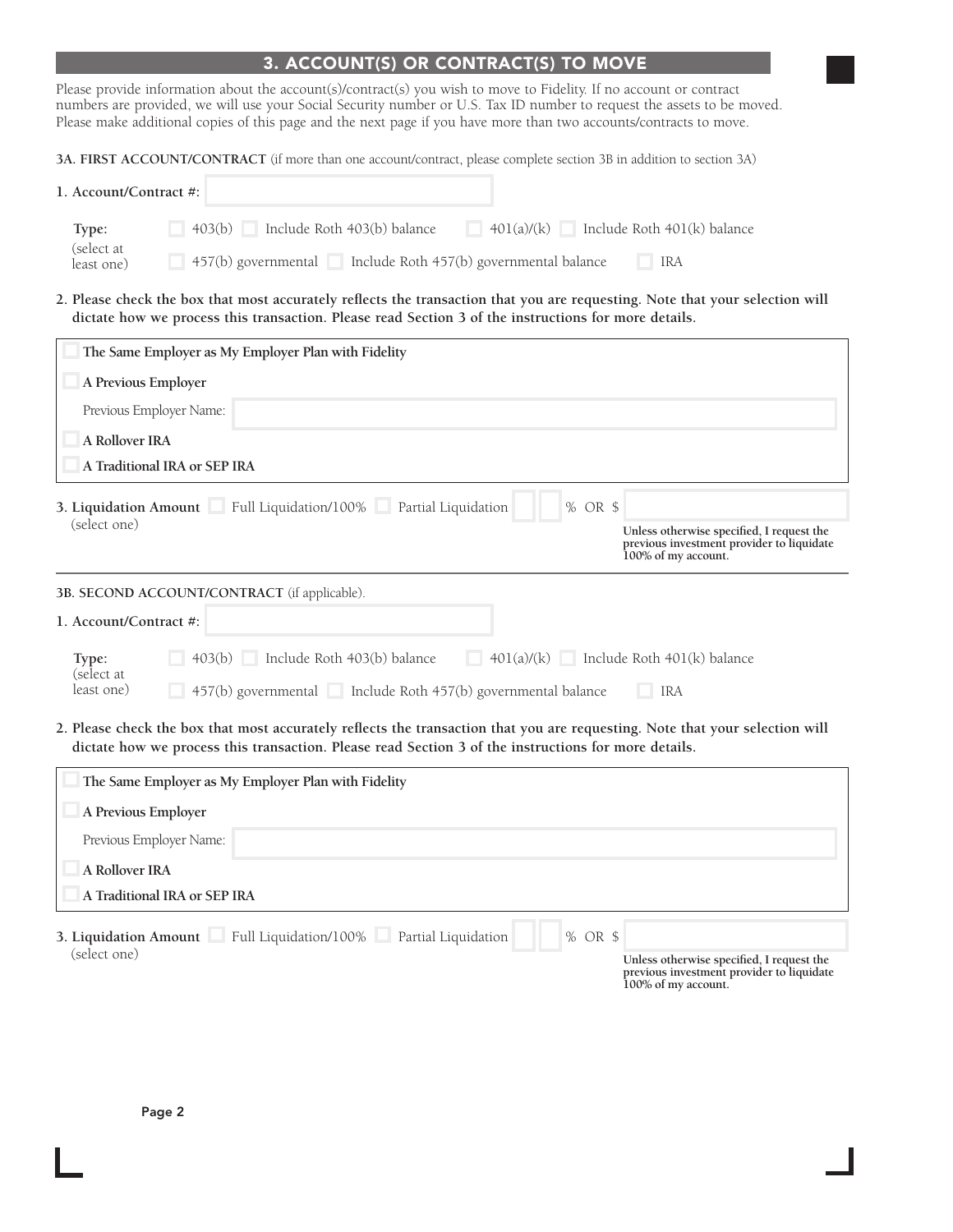## **4. YOUR FIDELITY ACCOUNT INFORMATION**

#### If you do not have a retirement account with Fidelity for the employer listed below, or you do not know the plan number or type, please contact Fidelity at 1-800-343-0860 or for the hearing impaired 1-800-259-9743 (TTY).

|                                                                                                                                                  | <b>OR</b> |                                                   |             | $\%$ |
|--------------------------------------------------------------------------------------------------------------------------------------------------|-----------|---------------------------------------------------|-------------|------|
|                                                                                                                                                  | <b>OR</b> |                                                   |             | $\%$ |
|                                                                                                                                                  | <b>OR</b> |                                                   |             | $\%$ |
| Fund Name(s):                                                                                                                                    |           | <b>Fund Code:</b>                                 | Percentage: |      |
| <b>5. INVESTMENT INSTRUCTIONS</b><br>Would you like the assets invested in your current investment selection?                                    |           | No (specify below)<br>Yes                         |             |      |
| Plan Number (if known):<br>If there is a discrepancy between plan type and plan number, the plan type selected will be used.                     |           |                                                   |             |      |
| 4B. Fidelity Account Information for 3B<br>Plan Type: $\Box$ 403(b) $\Box$ 401(a)/(k) $\Box$ 457(b) governmental                                 |           |                                                   |             |      |
| Plan Number (if known):                                                                                                                          |           |                                                   |             |      |
| 4A. Fidelity Account Information for 3A<br>Plan Type: $\Box$ 403(b) $\Box$ 401(a)/(k) $\Box$ 457(b) governmental                                 |           |                                                   |             |      |
| City & State of Employer:                                                                                                                        |           | Are you still employed with this Employer? Yes No |             |      |
| <b>Employer Sponsoring Your Fidelity Retirement Account:</b><br>(This name appears on your Fidelity statement, or in your enrollment paperwork.) |           |                                                   |             |      |

#### Total =  $100\%$

 $\%$ 

If no investment options are selected, your investment instructions are incomplete or invalid, or the percentages listed are less than or exceed 100%, your entire contribution will be defaulted to the investment elections on file with Fidelity. If you have no investment elections on file, your entire contribution will be defaulted to the investment option specified in the agreement currently in place with Fidelity for the Plan.

**OR** 

### **6. EMPLOYER PLAN ACCEPTANCE**

An authorized signature from the employer that sponsors your Fidelity retirement account may be required. To verify if this section needs to be signed, contact your Human Resources office or Fidelity at 1-800-343-0860 or for the hearing impaired 1-800-259-9743 (TTY).

| Employer Authorized Signature:    | Date: |  |  |
|-----------------------------------|-------|--|--|
| Employer Authorized Printed Name: |       |  |  |

Page 3

712906

 $D C$ 

93315

EDDAESSO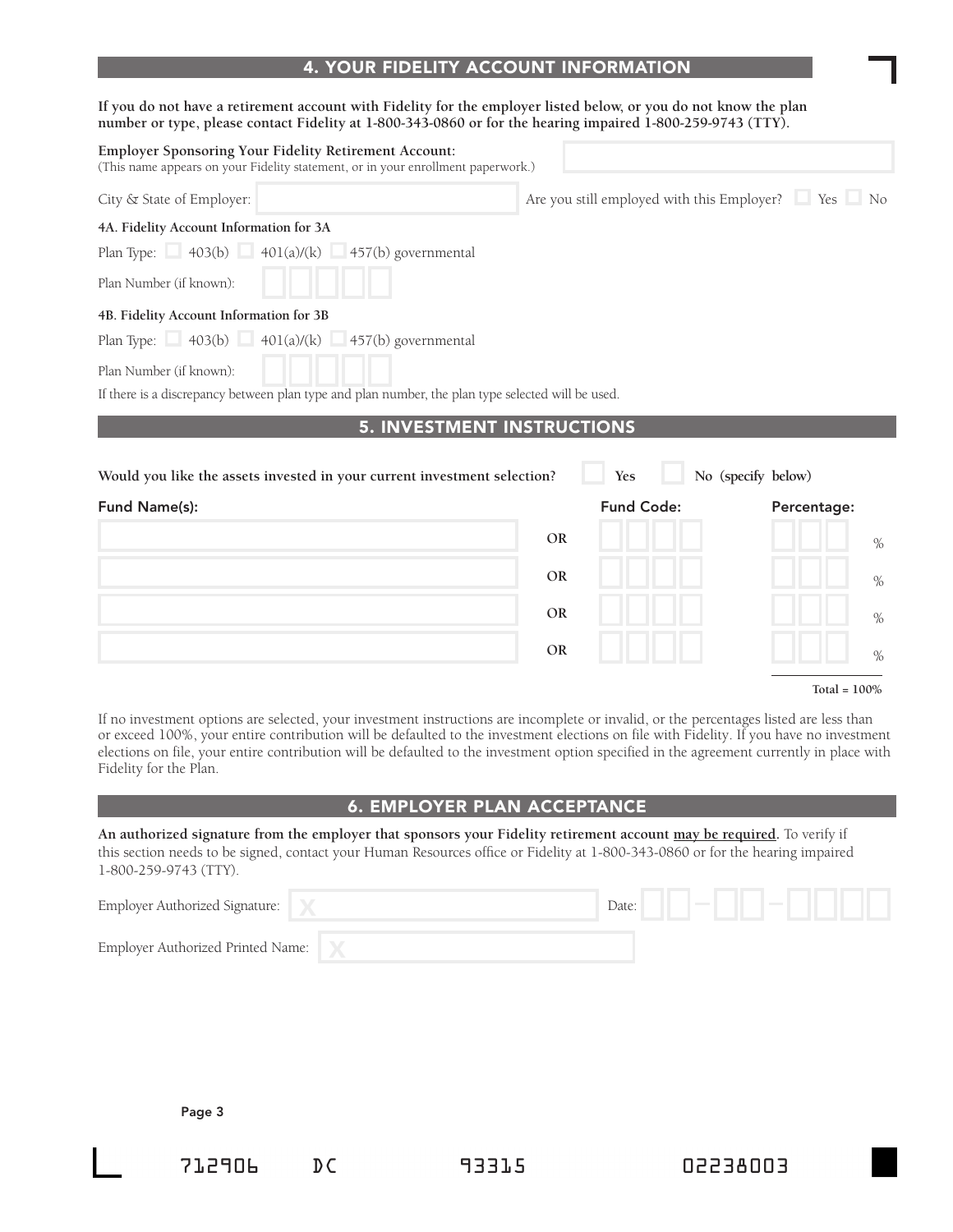## **DUPLICATE DISPOSITION LETTER REQUEST**

I hereby request and authorize Fidelity to send a duplicate disposition letter for this application to the individual listed below.

| First Name:      |                  |                             | Middle Initial:                    |
|------------------|------------------|-----------------------------|------------------------------------|
| Last Name:       |                  |                             |                                    |
| Mailing Address: |                  |                             |                                    |
| City:            |                  |                             | State:                             |
| ZIP Code:        | $\sim$           |                             |                                    |
| Daytime Phone:   | $\sim$<br>$\sim$ | Evening Phone:              | <b>Contract</b><br><b>Contract</b> |
| Email:           |                  |                             |                                    |
|                  |                  | <b>2 SIGNATHEF AND DATE</b> |                                    |

By signing this form:

- I hereby direct the investment provider identified on this form in Section 2 to liquidate the designated amount of the account(s) listed on this form, and to release the proceeds to my account under my employer's plan, except to the extent my current employer or any of my former employers prohibit such release. In the event of such prohibition, I hereby direct said investment provider to retain the portion of my account(s) that cannot be released in a separate account or contract and to release the remainder.
- I hereby agree to the terms and conditions stated in this form, including the instructions, and certify that I am requesting a vendor or contract exchange, in-plan transfer, or rollover, of my retirement plan assets in accordance with applicable IRS and plan rules.
- I certify under the penalties of perjury that my Social Security number or U.S. Tax Identification number on this form is correct.
- I certify that the information provided on this form is true, accurate, and complete to the best of my knowledge.
- I acknowledge that I have read the prospectus(es) for any mutual fund in which I invest and agree to the terms.
- I hereby agree that if my assets will be sent to Fidelity in installments, the first installment may be invested according to my instructions on this form. All subsequent installment payments as well as any residual balances not received within 30 days will be invested according to the investment elections currently in place with Fidelity for the Plan at the time my assets are received by Fidelity.
- I direct and authorize Fidelity to send a duplicate disposition letter for this request to the individual listed in Section 7, if applicable.

#### For 403(b)-to-403(b) vendor or contract exchanges

- I understand that any balances I am exchanging from a 403(b)(1) annuity into a 403(b)(7) custodial account may be subject to more restrictive withdrawal provisions.
- I understand that if I exchange a contribution source that is not allowed by the Plan, the value associated with the unacceptable source will be returned to the investment provider named in Section 2.
- I direct Fidelity to treat all monies as pretax contributions made subsequent to 12/31/88 unless my prior investment provider provides Fidelity with account balances as of 12/31/88 and post-1988 salary reduction contributions.
- I direct Fidelity to treat the entire balances as subject to minimum distribution requirements unless my prior investment provider provides Fidelity with account balances as of 12/31/86.
- I direct Fidelity to allocate the entire balance to the most restrictive source in the current employer's plan unless my prior investment provider provides Fidelity with the sources of the exchanged amount under the previous plan.

| Your Signature:<br>Date:<br><b>Contract</b> |
|---------------------------------------------|
|---------------------------------------------|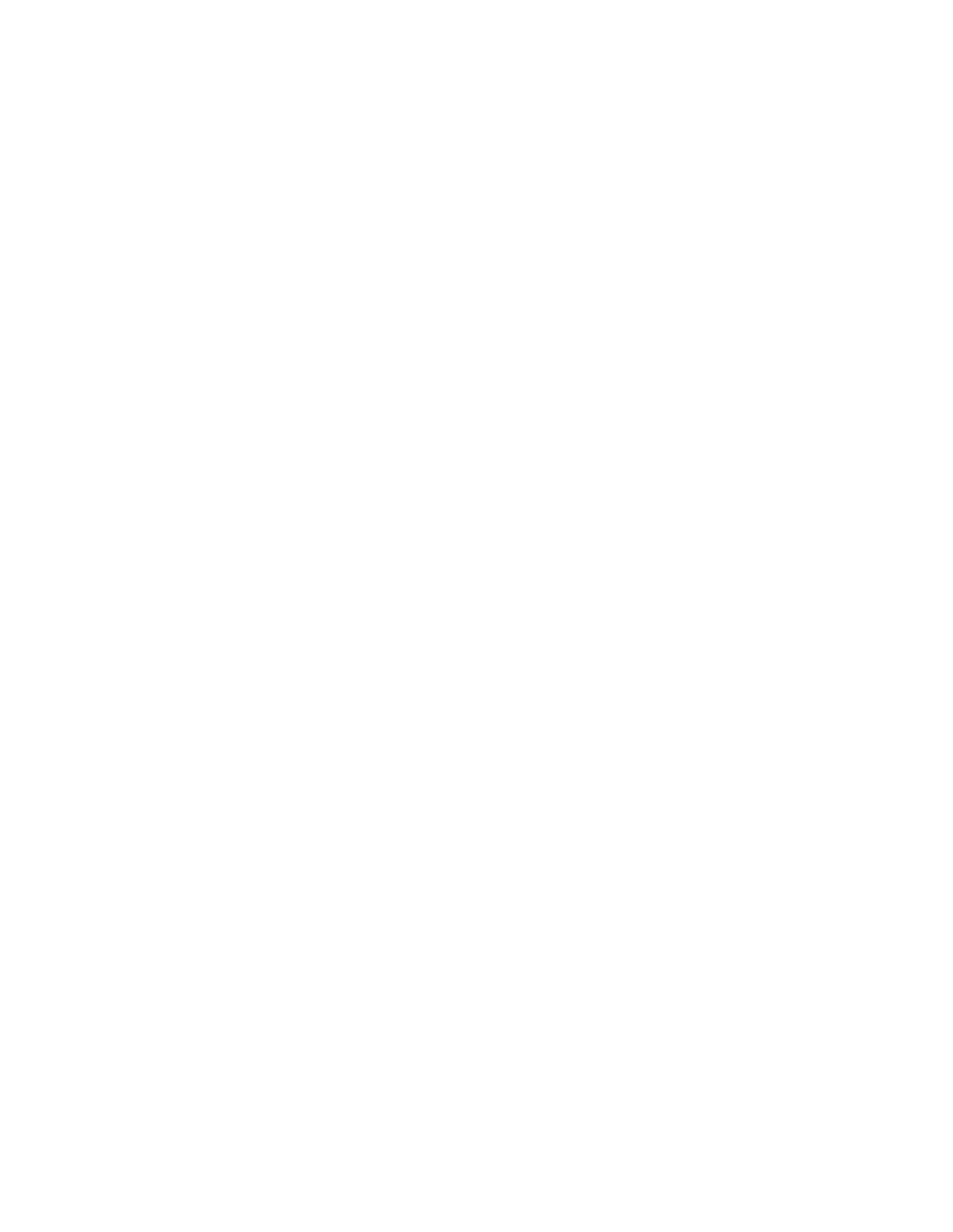This information is intended to be educational and is not tailored to the investment needs of any specific investor.

This document provides only a summary of the main features of the UNE Retirement Plan and the Plan Document will govern in the event of discrepancies.

The Plan is intended to be a participant-directed plan as described in Section 404(c) of ERISA, which means that fiduciaries of the<br>Plan are ordinarily relieved of liability for any losses that are the direct and necessary participant or beneficiary.

© 2010 - 2018 FMR LLC. All rights reserved.